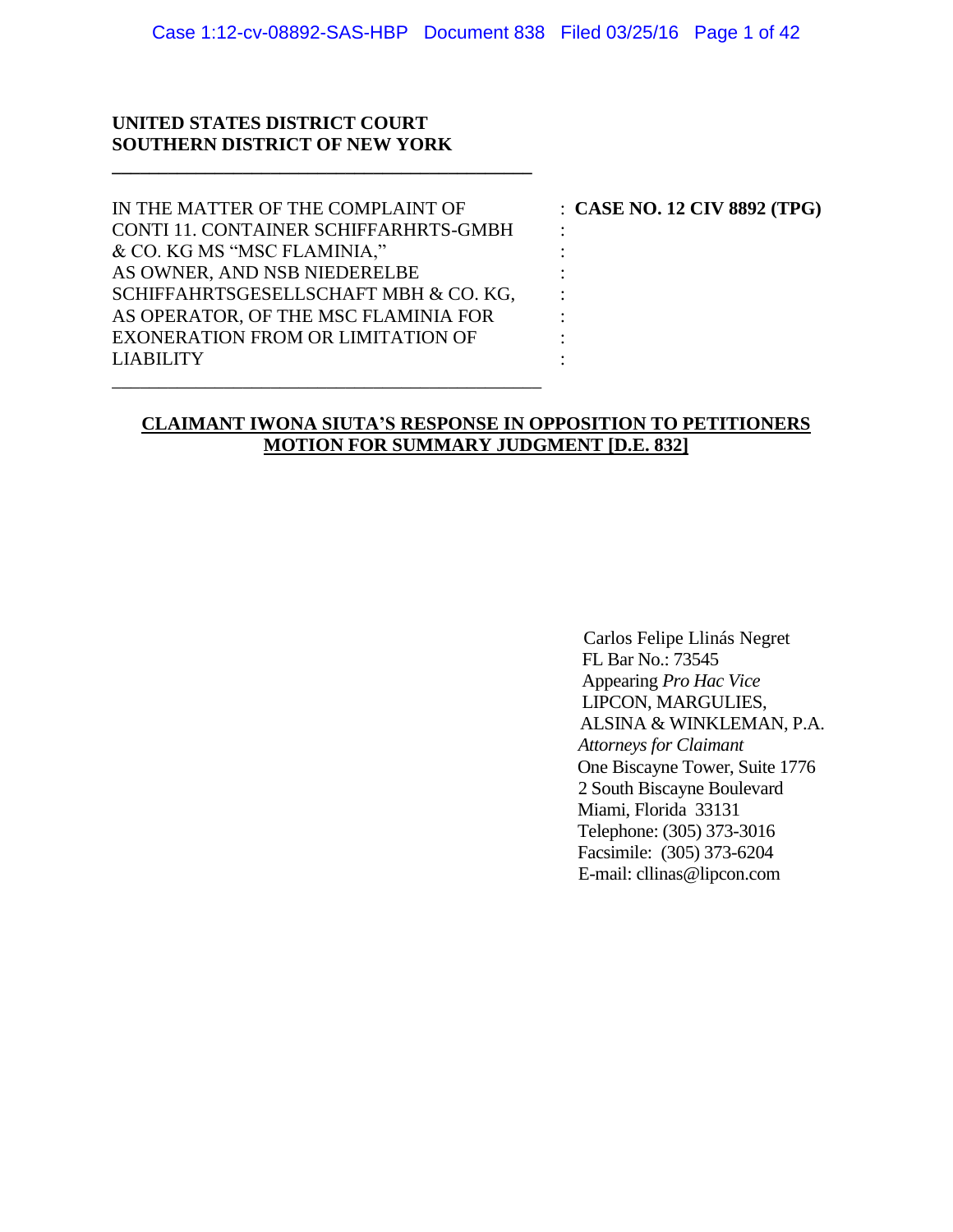# **Table of Contents**

|  | Page |  |
|--|------|--|
|  |      |  |
|  |      |  |
|  |      |  |

- A. Petitioners arguments that United States law does not apply to the Claimant's causes of action are incorrect. Under the seminal Supreme Court case of *Hellenic Lines v. Rhoditis*, the U.S. Jones Act applies to foreign shipowners and operators with a 'base of operations' in the United States. In this case, discovery revealed that Petitioners have substantial business operations in the United States ……………………….……….... 2
	- 1. Petitioners are Jones Act employers …………………………………………….. 2
	- 2. Under the Supreme Court's decision in *Rhoditis*, Petitioners have a base of operations in the United States. As a result, the Jones Act applies to them ……... 4

(2)(a). NSB has a permanent base of operations in the United States: Forty percent of NSB's itineraries consist of vessels traveling to and from United States ports. Accordingly, forty percent of NSB's business consists in the operation of vessels transporting cargo to and from the United States ………………………………... 7

(2)(b). NSB has a permanent base of operations in the United States: NSB offers and sells passenger cruises that start, end and visit United States ports ………… 15

(2)(c). NSB has a permanent base of operations in the United States: NSB has a permanent branch in Alabama, for the single and exclusive purpose of managing NSB's business affairs in the United States. For over 15 years, NSB has maintained an agent in the United States, a U.S. citizen, to provide services as a commercial representative, a technical advisor and a security advisor ………………………. 18

B. Alternatively, it is disingenuous, and subject to the doctrine of judicial estoppel, for Petitioners to invoke the protections of United States law to limit their liability for the MSC Flaminia incident, while simultaneously seeking to avoid its obligations…….. 34

| CERTIFICATE OF PRE-MOTION CONFERENCE AND CERTIFICATE OF SERVICE .38 |  |
|---------------------------------------------------------------------|--|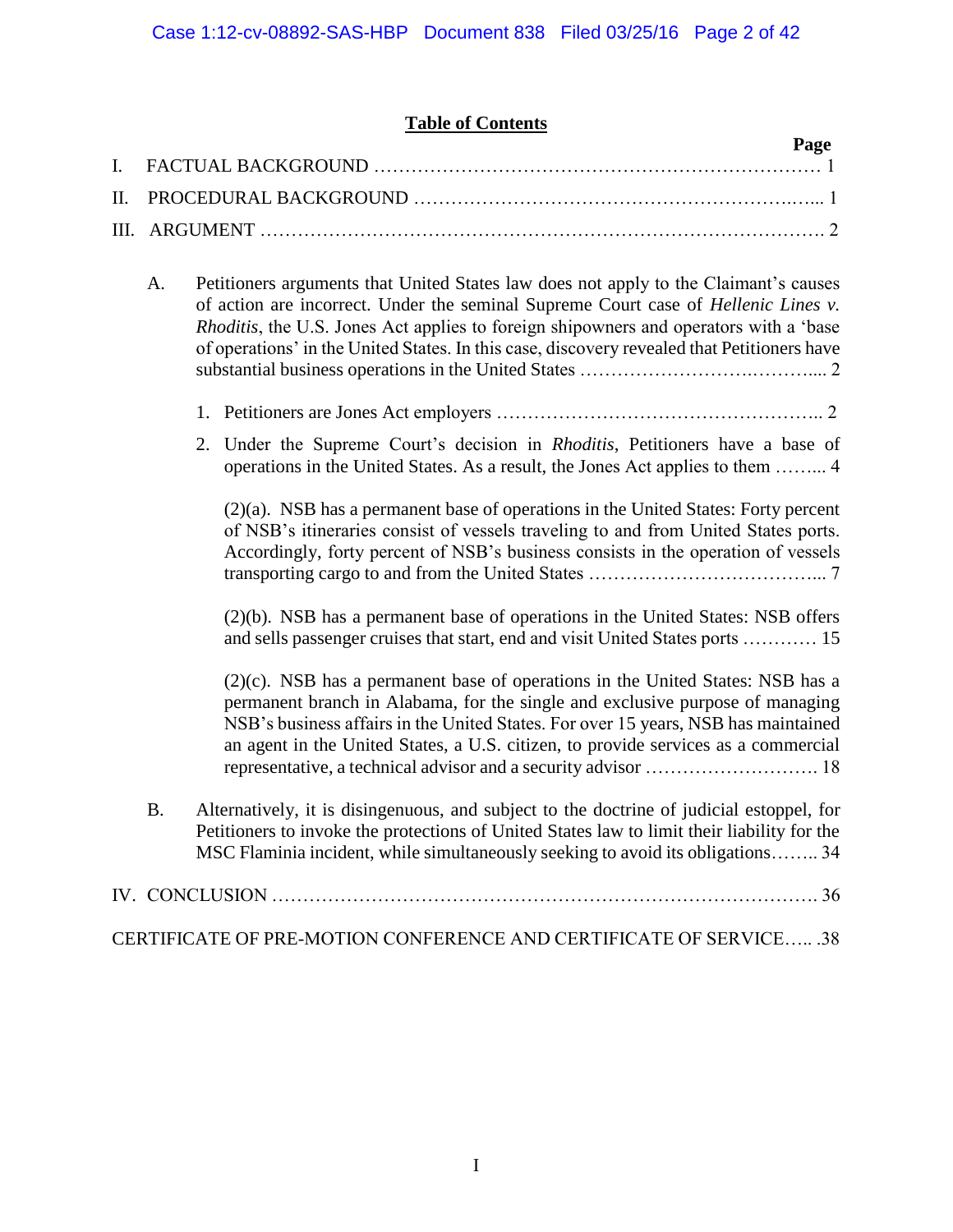# Case 1:12-cv-08892-SAS-HBP Document 838 Filed 03/25/16 Page 3 of 42

# **Table of Authorities**

| Page                                                                                   |
|----------------------------------------------------------------------------------------|
| <b>Statutes</b>                                                                        |
|                                                                                        |
|                                                                                        |
|                                                                                        |
| <b>Secondary Sources</b>                                                               |
|                                                                                        |
| 18 C. Wright, A. Miller, & E. Cooper, Federal Practice and Procedure § 4477 (1981)  35 |
| <b>Cases</b>                                                                           |
|                                                                                        |
|                                                                                        |
|                                                                                        |
| Bertrand v. International Mooring and Marine, 710 F. 2d 837 (5th Cir. 1983)            |
|                                                                                        |
|                                                                                        |
|                                                                                        |
| Health v. American Sail Training Association, 644 F. Supp. 1459 (D.R.I. 1986)          |
|                                                                                        |
|                                                                                        |
|                                                                                        |
| Karvelis v. Constellation Lines, S.A., 608 F. Supp. 966 (S.D.N.Y. 1985) 8, 13 - 15     |
|                                                                                        |
| Moncada v. Lemuria Shipping Corp., 491 F.2d 470, 472 (2d Cir. 1974)  7, 8, 13, 15      |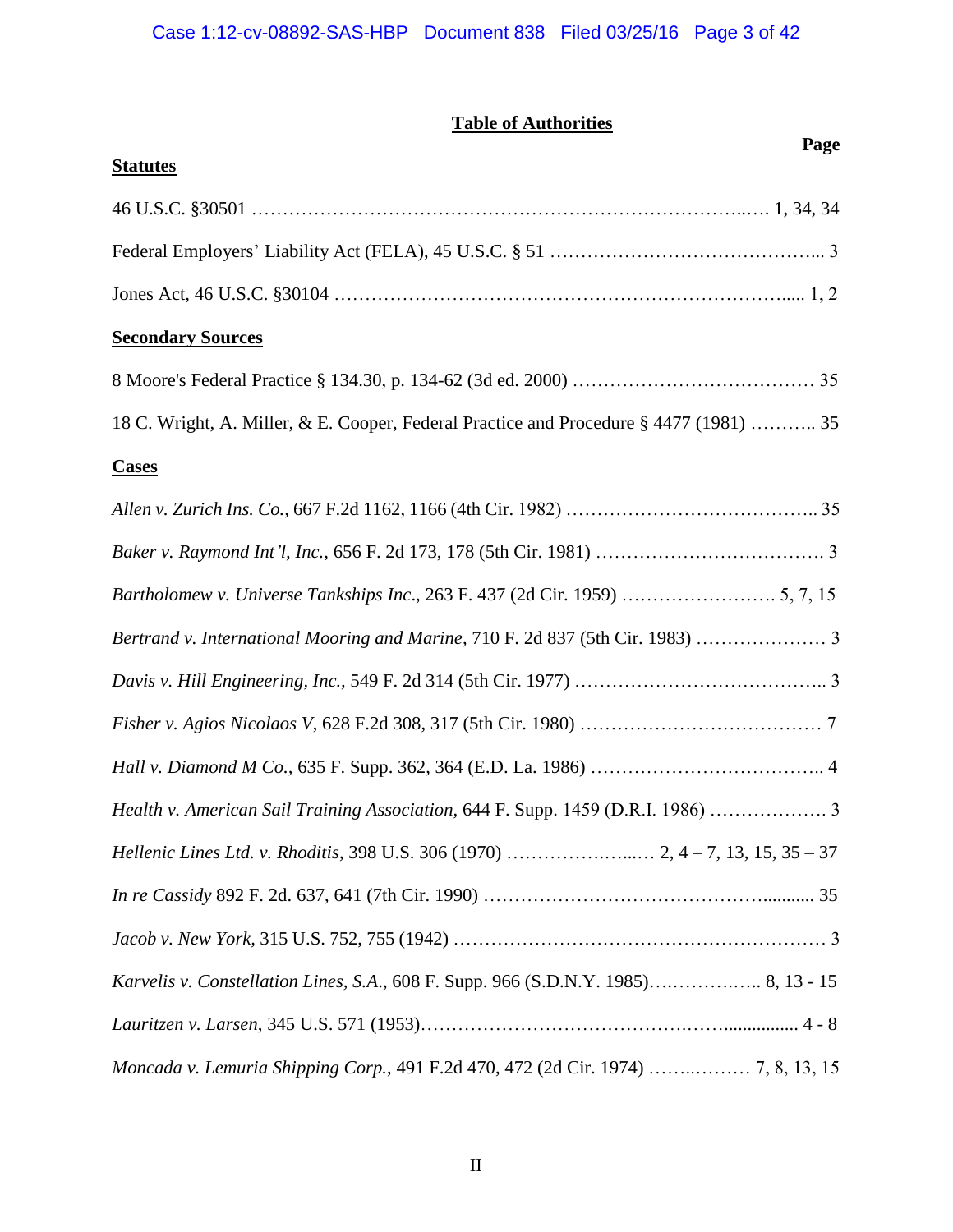# Case 1:12-cv-08892-SAS-HBP Document 838 Filed 03/25/16 Page 4 of 42

| Membreno v. Costa Crociere S.p.A., 425 F. 3d 932 (11th Cir. 2005)  2, 5                |  |
|----------------------------------------------------------------------------------------|--|
|                                                                                        |  |
|                                                                                        |  |
|                                                                                        |  |
|                                                                                        |  |
| Szumlicz v. Norwegian American Line, Inc.,                                             |  |
|                                                                                        |  |
| Williams v. Cruise Ships Catering, 299 F. Supp. 2d 1273 (S.D. Fla. 2003)  6, 7, 13, 36 |  |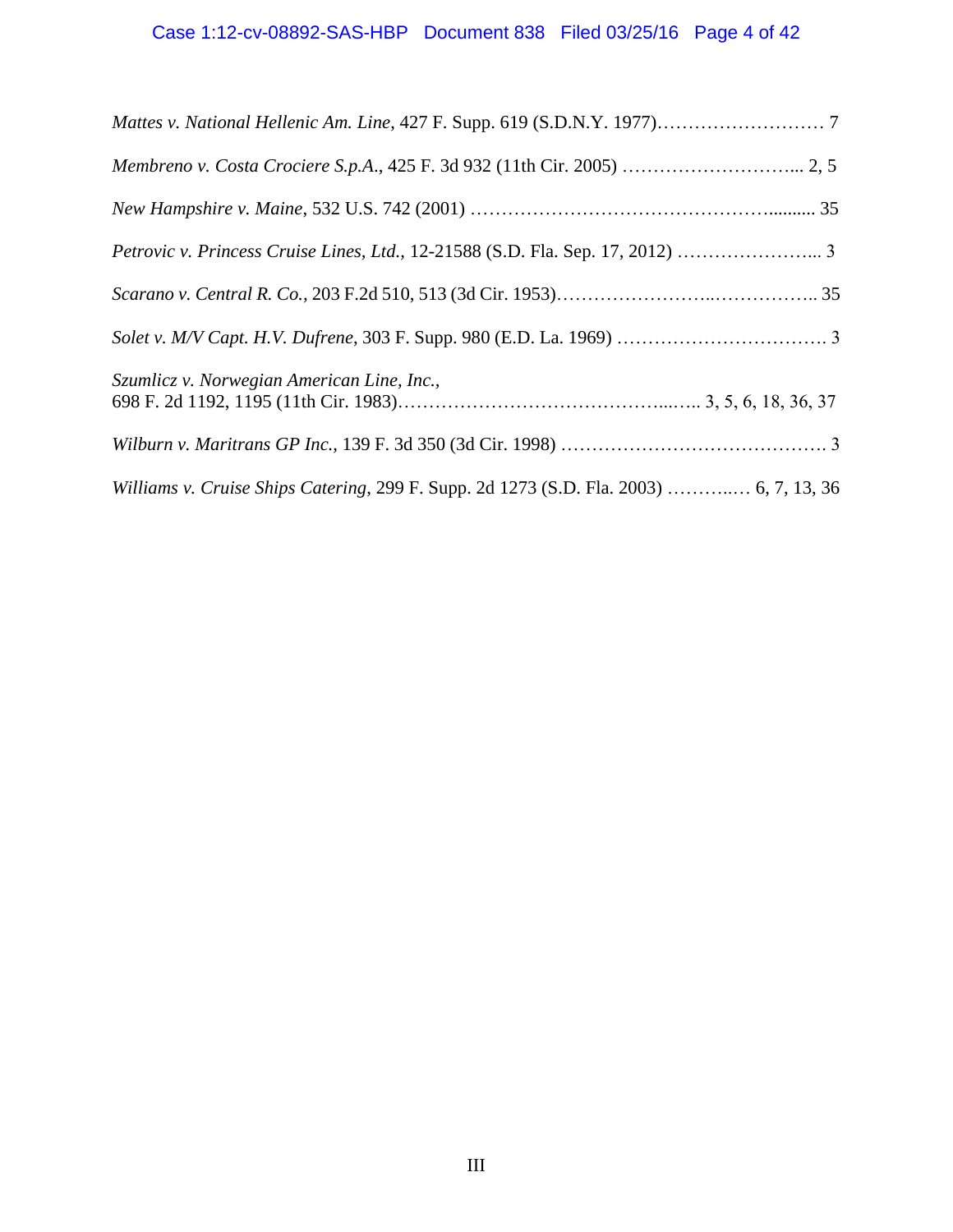**COMES NOW**, Claimant, Iwona Siuta, as Personal Representative of the Estate of Cezary Siuta ("Claimant"), by and through undersigned counsel, files her Response in Opposition to Petitioners Conti and NSB ("Petitioners") Motion for Summary Judgment [D.E. 832]. In support thereof, Claimant alleges as follows:

#### **I. FACTUAL BACKGROUND.**

This case arises out of a tragic incident aboard the MSC Flaminia. On or about July 14, 2012, a fire and explosion occurred in the vessel's number 4 cargo hold. The fire, allegedly caused by the negligence and unseaworthiness attributable to the petitioning owners and operators of the vessel, ignited in the early hours of July 14, 2012. The MSC Flaminia's Chief Mate (Claimant's spouse) Cezary Siuta, was forced to fight the fire in an attempt to save the vessel. About three hours after the fire began, a massive explosion occurred inside the cargo hold killing Cezary Siuta and other crewmembers. As a result of the fire and subsequent explosion, the MSC Flaminia was completely destroyed and Cezary Siuta suffered severe burns and injuries which, following several hours of conscious pain and suffering, resulted in his death.

# **II. PROCEDURAL BACKGROUND.**

 $\overline{a}$ 

On December 7, 2012, Petitioners<sup>1</sup> filed a Verified Complaint for Exoneration From or Limitation of Liability, pursuant to 46 U.S.C. §§ 30501, et seq., ("The Limitation Act"). [D.E. 1]. In the Verified Complaint, Petitioners invoke the Limitation Act, to be either exonerated from Liability for Claimant's personal injury claims, or that such liability be limited to Petitioners' interest in the MSC Flaminia after the July 14, 2012 incident. According to Petitioners, Petitioners' interest in the MSC Flaminia is \$0.00. [D.E. 1, ¶ 22].

Claimant, IWONA SIUTA, as Personal Representative of the Estate of Cezary Siuta, filed Claims against Petitioners under the Jones Act, 46 U.S.C. § 30104, the Death on the High Seas Act, 46 U.S.C.§ 30301 et seq., and the General Maritime Law of the United States. [D.E. 90, ¶ 4]. Claimant's Claim against petitioners seeks substantial compensation for her spouse's death, predeath pain and suffering, and other related losses.

On March 23, 2016, Petitioners filed a Motion for Summary Judgment. In the Motion, Petitioners argue that the claims of the Estate of Cezary Siuta should be dismissed because the

<sup>&</sup>lt;sup>1</sup> Throughout the course of this Response, Petitioners refer to Conti II Container Schiffahrts Gmbh & Co. KG, as Owner and NSB Niederelbe Schiffahrtsgesellschaft MbH & Co. KG, as Operator of the MSC Flaminia.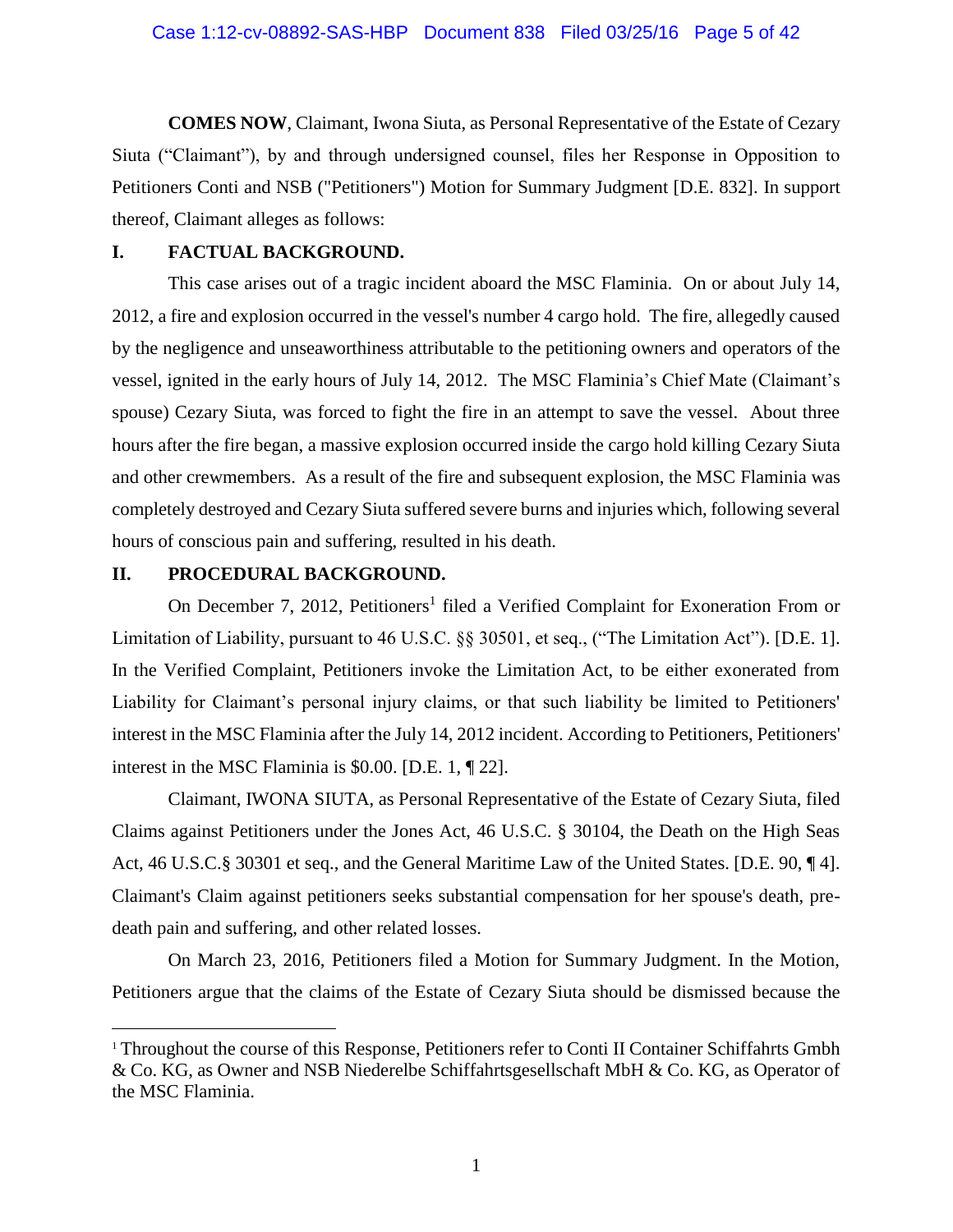decedent Cezary Siuta, was not a Jones Act seaman, nor were Petitioners Jones Act employers. Rather, Petitioners claim, German law exclusively applies to the Siuta Estate's claims.

In federal district court, sitting in admiralty, resolution of a shipowner's motion to dismiss Jones Act claims (on grounds that foreign law exclusively governs the claims) depends entirely on the resolution of a pivotal issue: the application of U.S. law. Under the seminal Supreme Court case of *Hellenic Lines v. Rhoditis*, 398 U.S. 306 (1970) the U.S. Jones Act applies to foreign shipowners and operators with substantial operational business contacts with the United States. *See Membreno v. Costa Crociere S.p.A.,* 425 F. 3d 932 (11th Cir. 2005), *citing Rhoditis* at 936 ("Thus, the only significant question is whether the defendants have **a** substantial base of operations in the United States warranting the application of United States law. If Defendant's have a substantial base of operations in the United States, **this factor alone can justify the application of United States law**.")

For the reasons outlined below, Petitioners substantial business operational contacts with the United States subjects them to the Jones Act. The Motion for Summary Judgment [D.E. 832] should be denied in its entirety.

#### **III. ARGUMENT.**

**A. Petitioners arguments that United States law does not apply to the Claimant's causes of action are incorrect. Under the seminal Supreme Court case of** *Hellenic Lines v. Rhoditis*, **the U.S. Jones Act applies to foreign shipowners and operators with a 'base of operations' in the United States. In this case, discovery revealed that Petitioners have substantial business operations in the United States.** 

#### **1. Petitioners are Jones Act employers.**

As a preliminary matter, there is no question that Petitioners are Jones Act employers. The Jones Act, 46 U.S.C. §30104, was enacted in 1920 by Congress to grant seamen – foreign and domestic - a cause of action against employers for negligence. The Jones Act provides as follows:

Any seaman who shall suffer personal injury in the course of his employment may, at his election, maintain a cause of action for damages at law, with the right to a trial by jury, and in such action all statutes of the United States modifying or extending the common law right or remedy in cases of personal injury to railway employees shall apply; and in case of death of any seamen as a result of any such personal injury the personal representative of such seaman may maintain an action for damages at law with the right of a trial by jury, and in such an action all statutes of the United States conferring or regulating the right of action for death in the case of railway employees shall be applicable. Jurisdiction in such actions shall be under the court of the district in which the defendant employer resides or in which his principal office is located.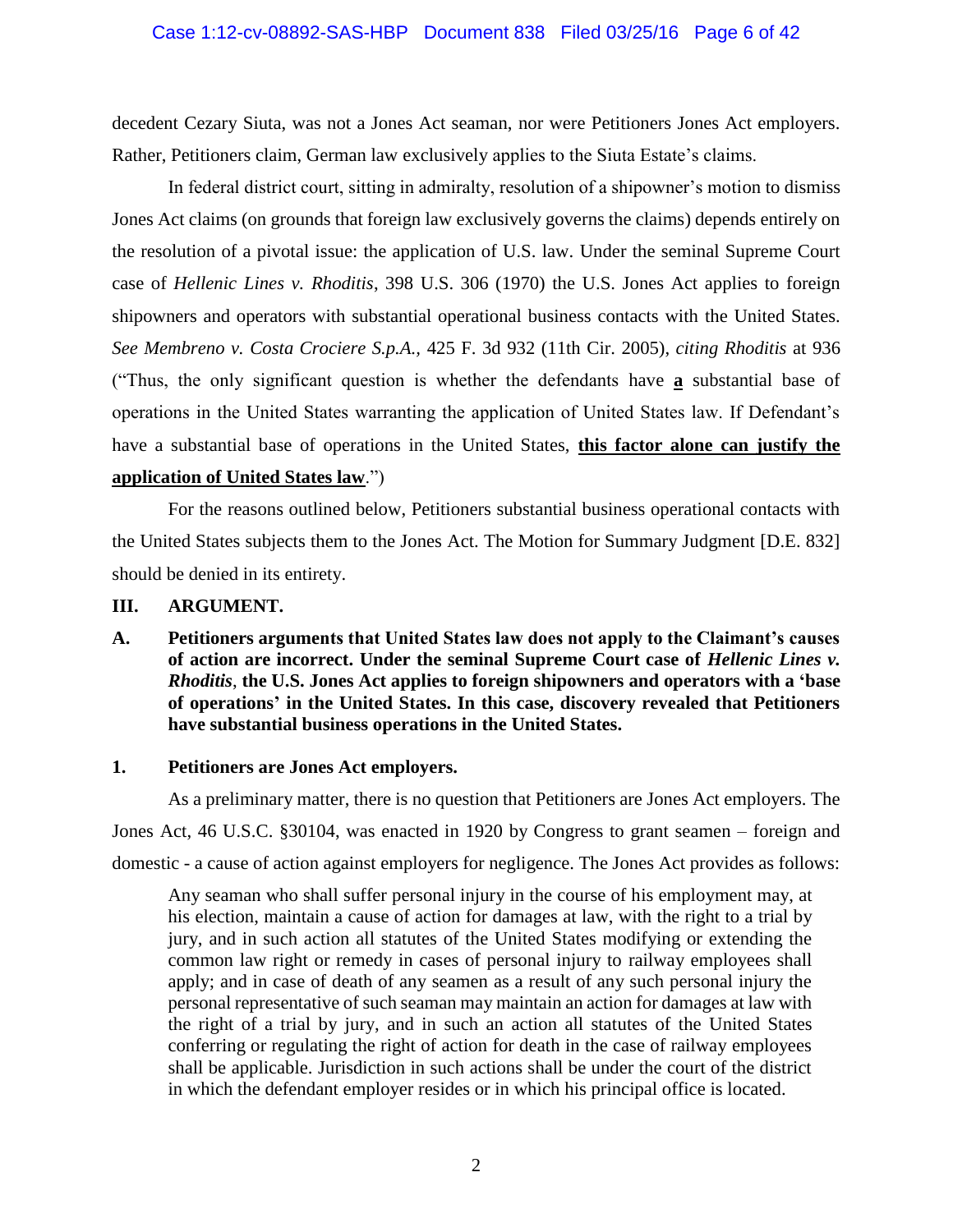#### Case 1:12-cv-08892-SAS-HBP Document 838 Filed 03/25/16 Page 7 of 42

Thus, the Jones Act grants seamen who suffer personal injury in the course of their employment the right to seek damages in a jury trial against their employers in the same manner as the Federal Employers' Liability Act (FELA), 45 U.S.C. § 51, which governs claims by railroad employees. In identical fashion to FELA, the employer under the Jones Act is liable in damages for injury or death resulting in whole or in part from the negligence of its officers, agents, or employees. *Jacob v. New York,* 315 U.S. 752, 755 (1942). This means that if a seaman is injured by the negligent act of a fellow crew member or the captain, the employer is vicariously liable. *Wilburn v. Maritrans GP Inc.,* 139 F. 3d 350 (3d Cir. 1998). Further, under the Jones Act, the employer has a fundamental duty to provide a seaman with a reasonably safe place to work. *Davis v. Hill Engineering, Inc.,* 549 F. 2d 314 (5th Cir. 1977). The duty to provide a reasonably safe place to work is absolute and non-delegable. *Bertrand v. International Mooring and Marine,* 710 F. 2d 837 (5th Cir. 1983).

A Jones Act lawsuit may be properly filed only against the seaman's employer. *Corsair v. Stapp Towing Co., Inc.,* 228 F. Supp. 2d 795 (S.D. Tex. 2002). Usually the employer and the shipowner will be the same. However, in some cases a seaman may be employed by a company other than the shipowner. In such a case, the shipowner is liable in rem. *Solet v. M/V Capt. H.V. Dufrene*, 303 F. Supp. 980 (E.D. La. 1969). Resolution of the issue concerning who is the proper Jones Act employer is a mixed question of law and fact, within the province of the jury upon instructions by the trial court.<sup>2</sup> These questions of fact include ascertaining: 1) who had the power to engage the seaman, 2) who determined the wage to be paid, 3) who had the power of dismissal; and 4) who had the right to control the seaman's on-the-job conduct. *Health v. American Sail Training Association,* 644 F. Supp. 1459 (D.R.I. 1986).

In light of this, "it is possible for a seaman to have more than one Jones Act employer, and under the borrowed servant doctrine a seaman may sue a number of employers, forcing these to argue their culpability to the jury." *Petrovic v. Princess Cruise Lines, Ltd.,* 12-21588 (S.D. Fla. Sep. 17, 2012) (Altonaga, J.) In that respect, the borrowed servant doctrine is the functional rule that places the risk of a worker's injury on his actual rather than his nominal employer. *Baker v. Raymond Int*'*l, Inc.*, 656 F. 2d 173, 178 (5th Cir. 1981) (The borrowed servant doctrine is the functional rule that places the risk of a worker's injury on his actual rather than his nominal

 $\overline{a}$ 

<sup>2</sup> *Thomas J. Schoenbaum,* Admiralty and Maritime Law, Fourth Edition, §4-23, p. 282.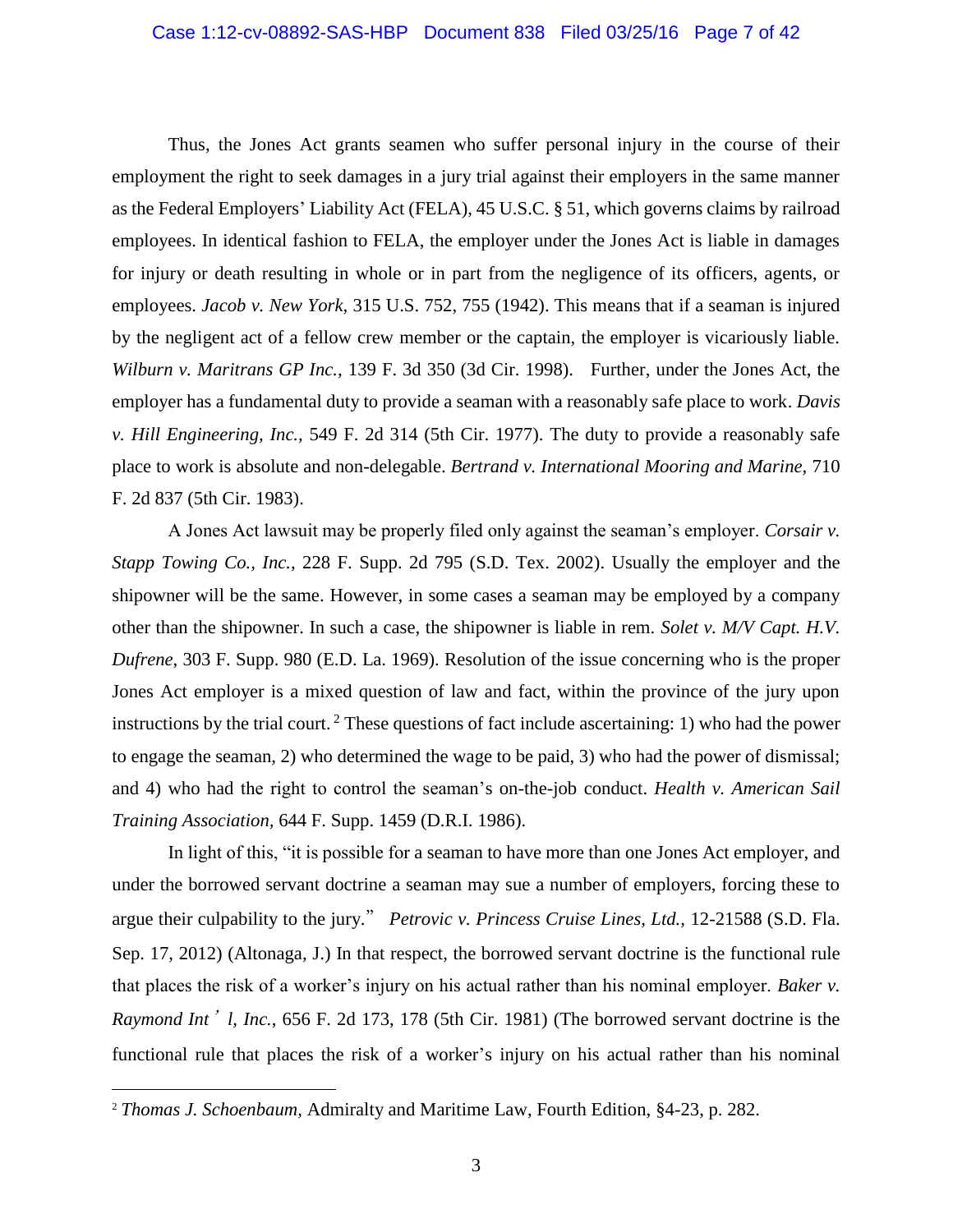employer.") *See also Hall v. Diamond M Co.,* 635 F. Supp. 362, 364 (E.D. La. 1986) ("The borrowed servant doctrine is a venerable one in maritime law, having been around since 1909. The purpose of the rule is to place the risk of a worker's injury on his actual rather than his nominal employer by permitting the injured worker to recover from the company that was actually directing his work. The rule therefore allows plaintiffs to sue a number of 'employers,' forcing them to argue their respective culpability to the jury.")

In this case it is undisputed that decedent-Claimant Cezary Siuta was employed as a seafarer, and in particular, Chief Mate, of the MSC *Flaminia.* During the deposition of Petitioner NSB, NSB admitted that Mr. Siuta was an employee of NSB. *See* Exhibit "1," Deposition Torge Schulz, p. 123, lines 12-17:

- **Q** My client, Mr. Siuta, Cezary Siuta, he was the chief mate on the FLAMINIA. Was he one of the four officers directly hired by NSB in Germany?
- **A** That's right.
- **Q** So he was an employee of NSB?
- **A** That's right.

Therefore, there is no question that under NSB's own admission, Petitioner NSB was Mr. Siuta's Jones Act employer. More importantly, under the borrowed servant doctrine, whether Petitioner Conti II was also a Jones Act employer, is a question of fact reserved for the jury.

Paragraph 13 of the Claimants counterclaim [D.E. 90], under his Jones Act allegations, further alleges: "At all times material, Decedent was employed by Counter-Defendants as a seaman aboard the vessel. Alternatively, the Decedent was controlled by the Counter-Defendants as a borrowed-servant so that the Decedent was effectively employed by Counter-Defendants." This paragraph was expressly admitted by Petitioners in their 'Reply to Estate of Cezary Siuta's Answer, Affirmative Defenses and Counterclaims' [D.E. 118, p. 4] ("13. Plaintiffs Conti and NSB admit that decedent was employed by Plaintiff/Counter-Defendant NSB, as a seaman aboard the vessel.").

# **2. Under the Supreme Court's decision in** *Rhoditis***, Petitioners have a base of operations in the United States. As a result, the Jones Act applies to them.**

In order to determine whether the Jones Act applies to a foreign shipowner/operator, the United States Supreme Court developed a choice-of-law analysis in *Lauritzen v. Larsen*, 345 U.S. 571 (1953) and *Hellenic Lines Ltd. v. Rhoditis*, 398 U.S. 306 (1970).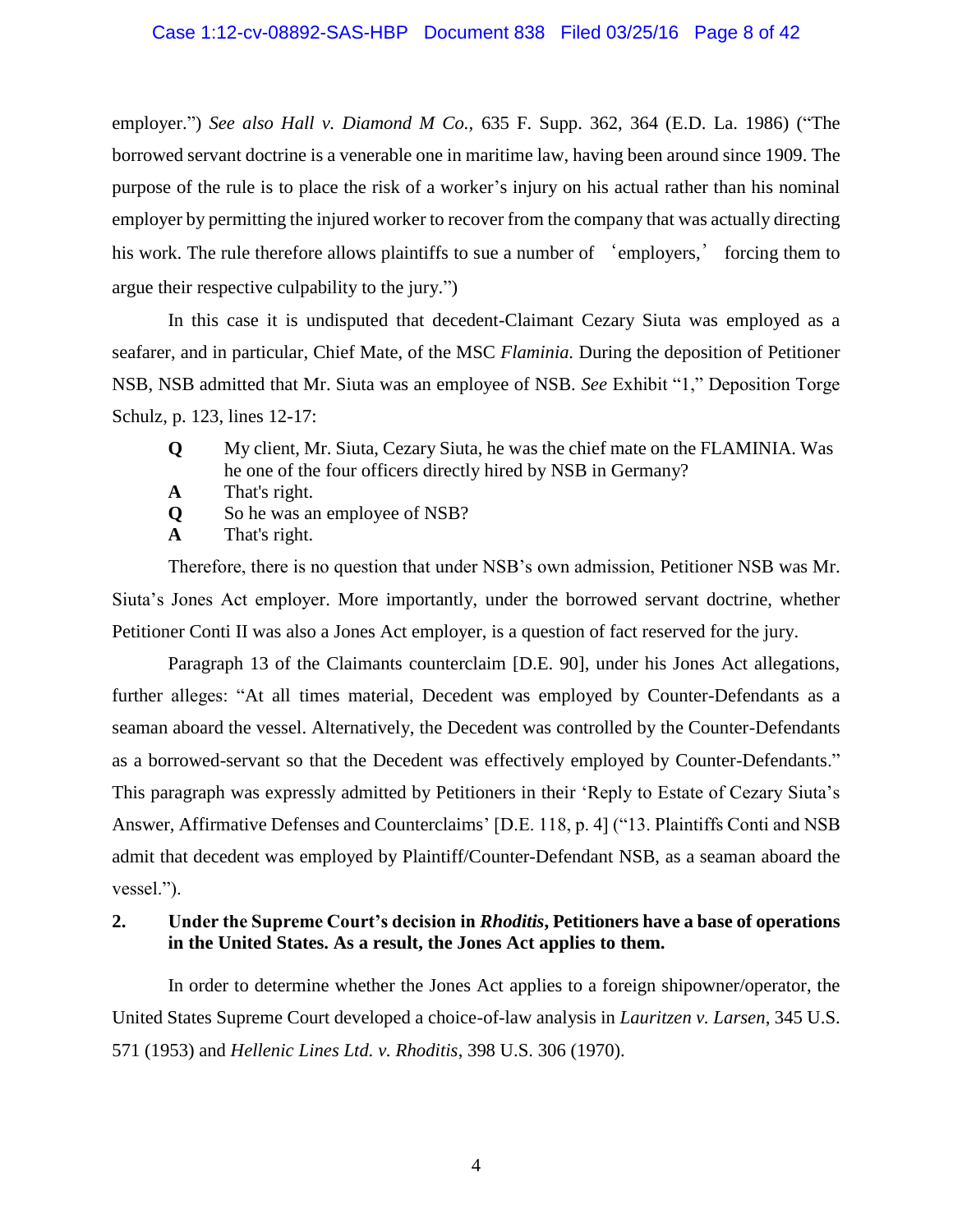#### Case 1:12-cv-08892-SAS-HBP Document 838 Filed 03/25/16 Page 9 of 42

For purposes of the analysis, one factor alone is determinative: whether the shipowner/operator has operational business contacts with the United States. *See Membreno v. Costa Crociere S.p.A.,* 425 F. 3d 932 (11th Cir. 2005) ("Thus, the only significant question is whether the defendants have **a** substantial base of operations in the United States warranting the application of United States law. If Defendants have a substantial base of operations in the United States, **this factor alone can justify the application of United States law**.") (Emphasis added). *See also Szumlicz v. Norwegian American Line, Inc.,* 698 F. 2d 1192, 1195 (11th Cir. 1983): "*Rhoditis* noted an eighth factor of importance, the shipowner's 'place of operations' indicating that otherwise an alien owner with substantial business operations in this country might, by escaping his obligations as a Jones Act 'employer, ' be unfairly advantaged over citizens of this country engaged in the same business."

Initially, in *Lauritzen v. Larsen*, 345 U.S. 571 (1953), the Supreme Court laid out seven factors to be considered in the choice of law analysis: (1) the place of the wrongful act; (2) the law of the flag; (3) the allegiance/domicile of the seaman;(4) the allegiance of the shipowner; (5) the place of the contract; (6) inaccessibility of a foreign forum; and (7) the law of the forum.

Subsequently, in *Hellenic Lines Ltd. v. Rhoditis*, 398 U.S. 306 (1970), the Supreme Court created an exception to the *Lauritzen* factors, and disregarded the emphasis on the vessel's flag. Instead, the *Rhoditis* Court held that the Jones Act was applicable if the shipowner/operator had substantial and continuing U.S. contacts. Under *Rhoditis*, these U.S. contacts outweighed all other factors.<sup>3</sup> In *Rhoditis*, a Greek seaman, employed under a Greek contract, sought recovery under the Jones Act for injuries sustained on a ship of Greek registry. The Court held that although most of the *Lauritzen* factors favored application of Greek law, the Jones Act was applicable because of the foreign shipowner's substantial and continuing U.S. contacts.

Justice Douglas, delivering the opinion, wrote that the *Lauritzen* test was not to be applied mechanically, "but the significance of the factors must be considered in light of the national interest served by the assertion of Jones Act jurisdiction." *Rhoditis* at 309. **That particular "national interest" is to "plac[e] a United States shipowner on the same competitive basis as an alien**

 $\overline{a}$ 

<sup>&</sup>lt;sup>3</sup> In *Rhoditis*, the Supreme Court adhered to the Second Circuit's substantial contacts test set out in *Bartholomew v. Universe Tankships, Inc.*, 263 F.2d 437, 439, 1959 AMC 273 (2d Cir. 1959) holding that, in order to effectuate the liberal purposes of the Jones Act, substantial contact between the foreign ship's transaction and the United States is necessary for application of the Jones Act to seamen's claims.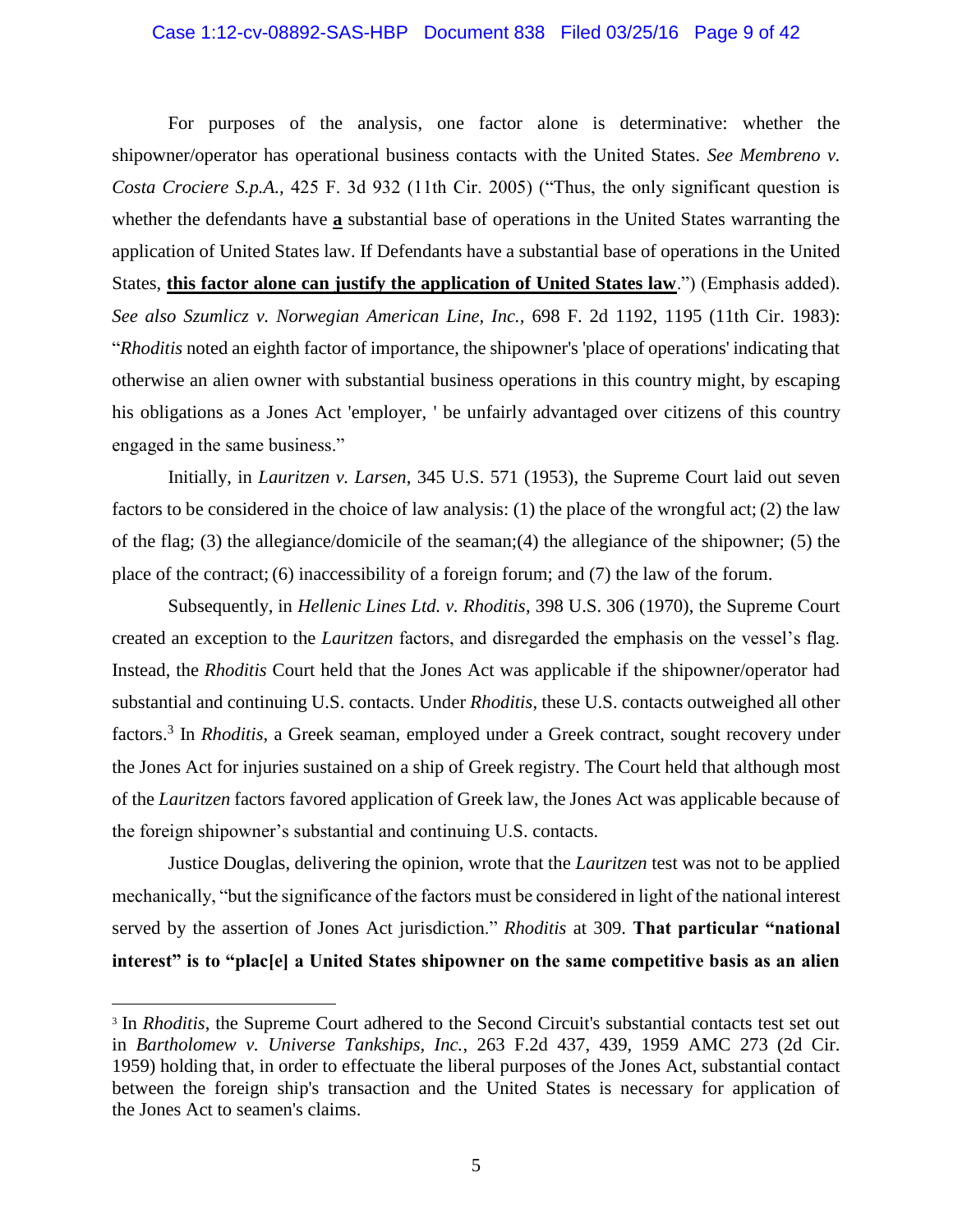#### Case 1:12-cv-08892-SAS-HBP Document 838 Filed 03/25/16 Page 10 of 42

**shipowner who is in engaged in extensive business operations in our country."** Id. The Supreme Court specifically recognized that if "the liberal purposes of the Jones Act are to be effectuated, the facade of the operation must be considered minor, as compared with the real nature of the operation, and a cold objective look at the actual operational contacts that the ship and owner have with the United States." Id. Otherwise, an alien shipowner with operations in the United States might escape his obligations as a "Jones Act employer" and unfairly disadvantage citizens of this country engaged in the same business. *Williams v. Cruise Ships Catering*, 299 F. Supp. 2d 1273 (S.D. Fla. 2003), citing *Rhoditis*, at 309.

On that theory, the Supreme Court in *Rhoditis* squarely held that the fact that the Greek corporate owner maintained a base of operations, extensive business, and broad operational contacts with the United States, overcame, as a matter of law, the *traditional* factors. These factors, including the vessel's flag, the nationality of the seaman, and the place of contract, were, according to the Supreme Court "minor weights," in the scales compared with the substantial and continuing contacts that this alien owner had with the United States. *See Rhoditis*, 398 U.S. at 309. It is worth noting that the Supreme Court made this choice-of-law determination despite the fact that: 1) the Defendant-shipowner was a Greek Corporation, 2) the Plaintiff-seafarer was a Greek citizen, 3) the Plaintiff-seafarer joined the vessel in Greece, 4) the vessel had a Greek flag 5) the employment contract was signed in Greece, 6) the employment contract provided that Greek law applied between the employer and the seaman and that all claims arising out of the employment contract had to be adjudicated in Greece. The Supreme Court disregarded these facts as "the facade of the [shipowner's] operation" which "must be considered as minor, compared with the real nature of the operation, and a cold objective look at the actual operational contacts that this ship and this owner have with the United States." Id., at 310. *See also Szumlicz v. Norwegian American Line, Inc.,* 698 F. 2d 1192 (11th Cir. 1983) (emphasis added):

The *Rhoditis* gloss on the *Lauritzen* tests indicate that the appropriate application of United States law to the foreign seaman's suit depended on the substantiality of the contacts with the United States of the foreign defendant involved in the transaction … The defendant complains however that the "contacts" in this case are substantially less than those in other cases in which the courts have not permitted an alien seaman to maintain his action in the United States against an alien shipowner. For instance, in applying the *Lauritzen* criteria to this case, defendant points out that (1) the place of the wrongful act occurred aboard the vessel while it was on a voyage between San Juan, Puerto Rico and Fort Lauderdale, Florida, where plaintiff went ashore and was hospitalized; (2) the law of the flag was Norwegian; (3) plaintiff was domiciled in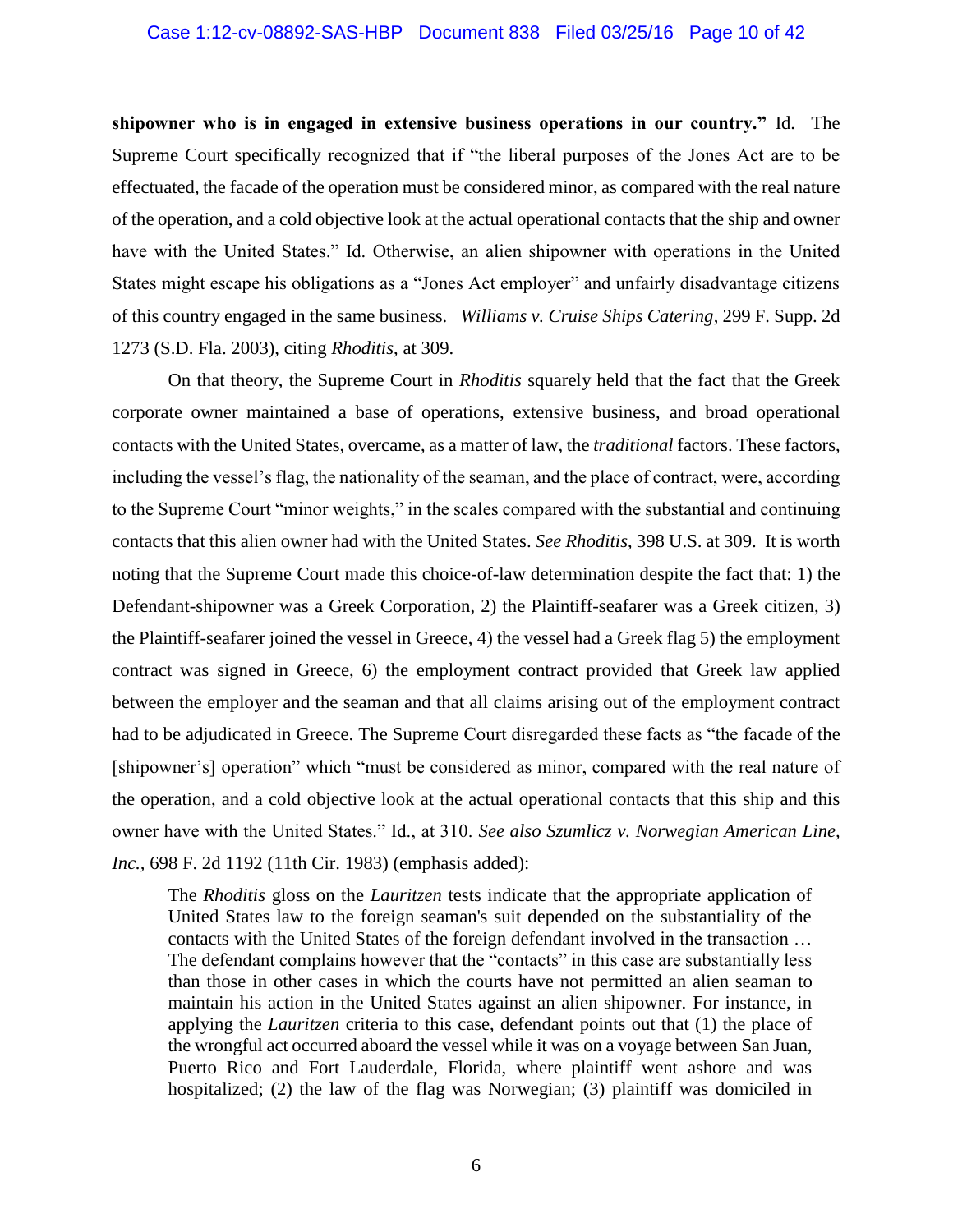Poland; (4) the shipowner was Norwegian; (5) the place of contract was Norway and Germany; (6) a forum was accessible in Norway; (7) the law of the forum was Norway. **But this argument omits the** *Rhoditis* **gloss on** *Lauritzen* **factors—the "substantial use of a United States base of operations for the shipping and revenues of the vessel and its owner, together with the other United States contacts", which justified the choice of the Jones Act and of general maritime law as administered by our courts as a more appropriate basis for decision than the Norwegian compensation law**.

All in all, percentages and relative comparisons of United States versus non-United States business are not primary factors in determining a *Rhoditis* base of operations. Rather, the important question is whether the contacts, irrespective of the defendant's contacts in other countries, amount to a substantial relation to the United States. *Williams v. Cruise Ships Catering*, 299 F. Supp. 2d 1273, 1283 (S.D. Fla. 2003).

In the Second Circuit, courts rely on the substantial contacts doctrine as developed in *Bartholomew v. Universe Tankships Inc*., 263 F. 437 (2d Cir. 1959) and take a liberal view of the *Rhoditis* decision. **The Second Circuit's choice of law analysis does not weigh present contacts with the United States against contacts with foreign jurisdictions, but rather determines whether the U.S. contacts are substantial enough to invoke the Jones Act.** <sup>4</sup> Moreover, the Second Circuit focuses on the shipowner's American contacts without regard to the contacts of the seaman.<sup>5</sup>

**(2)(a). NSB has a permanent base of operations in the United States: Forty percent of NSB's itineraries consist of vessels traveling to and from United States ports. Accordingly, forty percent of NSB's business consists in the operation of vessels transporting cargo to and from the United States.** 

 $\overline{a}$ 

<sup>4</sup> *See also Moncada v. Lemuria Shipping Corp.*, 491 F.2d 470, 472 (2d Cir. 1974) (holding that the Jones Act applied because of shipowner's base of operations in the United States and vessel's stock was wholly owned by Americans); *Alvarez v. Bahama Cruise Line, Inc.*, 1990 AMC 1298 (S.D.N.Y. 1988) (finding substantial contacts where ship's principal place of business was New York City and the ship earned all of its income from voyages beginning or ending in the United States); cf. *Mattes v. National Hellenic Am. Line*, 427 F. Supp. 619, 1977 AMC 2089 (S.D.N.Y. 1977) (requiring some actual American business be conducted in order to trigger Jones Act application).

<sup>5</sup> *Moncada*, 491 F.2d at 472. In Moncada, the court concentrated only on the contacts of the shipowner, despite the fact that the seaman had no U.S. contacts. Because the alien corporation's stock was owned solely by American citizens and the vessel managed its operations from the United States, the court found sufficient contacts to invoke the Jones Act. Id.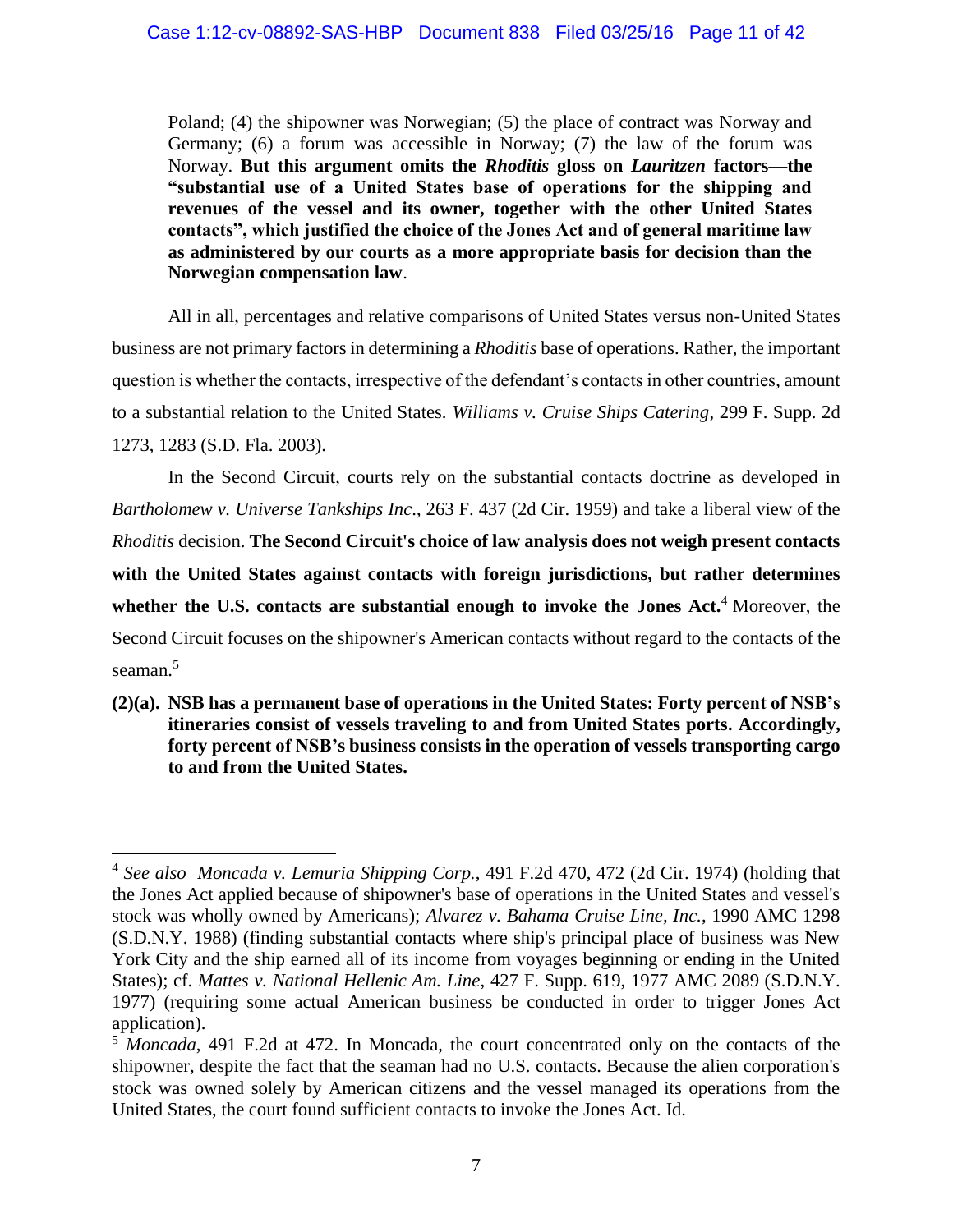In *Fisher v. Agios Nicolaos V*, 628 F.2d 308, 317 (5th Cir. 1980), the Court held that the Jones Act was applicable where a foreign shipowner had no business offices in the United States, but earned revenue transporting American grain to and from the United States. In deciding the choice of law issue, the court held that substantial use of a U.S. base of operations to generate revenue outweighed all other factors. The Fifth Circuit applied the Jones Act, despite the fact that the foreign seaman's injury occurred at sea, and the Greek-owned vessel flew the flag of Greece.

In *Karvelis v. Constellation Lines, S.A*., 608 F. Supp. 966 (S.D.N.Y. 1985), aff'd, 806 F.2d 49, 1987 AMC 616 (2d Cir. 1986), the Court ruled that that frequent visits to U.S. ports, revenue from U.S. cargo, and management of businesses in the United States were enough to establish an American base of operations. *See Karvelis* at 968-970, citing *Moncada v. Lemuria Shipping Corp.*, 491 F.2d 470, 472 (2d Cir. 1974) (emphasis added):

Most of the *Lauritzen* factors in this case point to application of Greek law. The plaintiff, defendants, and vessel are Greek. Plaintiff's articles of employment are Greek, and call for the resolution of all disputes arising out of his employment in Greek courts. Karvelis has access to a Greek forum. The only *Lauritzen* factors favoring United States law are the place of the accident (New Jersey) and the law of the forum. **These are not weighty factors**.

Plaintiff contends that the Jones Act should apply nevertheless because the defendantshipowner has a "base of operations" in New York … The Enterprise was hardly a "casual visitor" to the United States. **For the fifteen months preceding Karvelis' injury, the Enterprise was engaged in regular transatlantic trade**, carrying food items from Mediterranean ports to the Atlantic seaboard and returning to the Mediterranean with American-made tractors, military hardware, and other heavy machinery. **The ship's itinerary shows that all nine voyages in those fifteen months connected United States ports—chiefly New York, Charleston, S.C., and Baltimore, Md.—with ports in the Mediterranean**. Aside from the time the Enterprise was at sea, it was more often to be found in an American port than in the port of any other country. (*Id.*).

The Enterprise earned substantial income from cargo originating in or bound for the United States. This is an important consideration in determining whether the foreign defendants should be deemed to be in competition with American shippers. *Hellenic Lines, supra,* 398 U.S. at 310, 90 S.Ct. at 1734. Annually, the vessel earned approximately \$7 to \$8.5 million on cargo shipped from the United States to the Mediterranean, and \$1.5 to \$2.5 million on cargo shipped the other way. According to plaintiff, this constituted 100 percent of the Enterprise's revenues. **The Enterprise was thus more than just a periodic visitor to the United States; it was in direct competition with American shippers in an American market**. And in addition to the Enterprise, Lines and Entemar ran three other ships on their Constellation Line, linking the United States with the Mediterranean.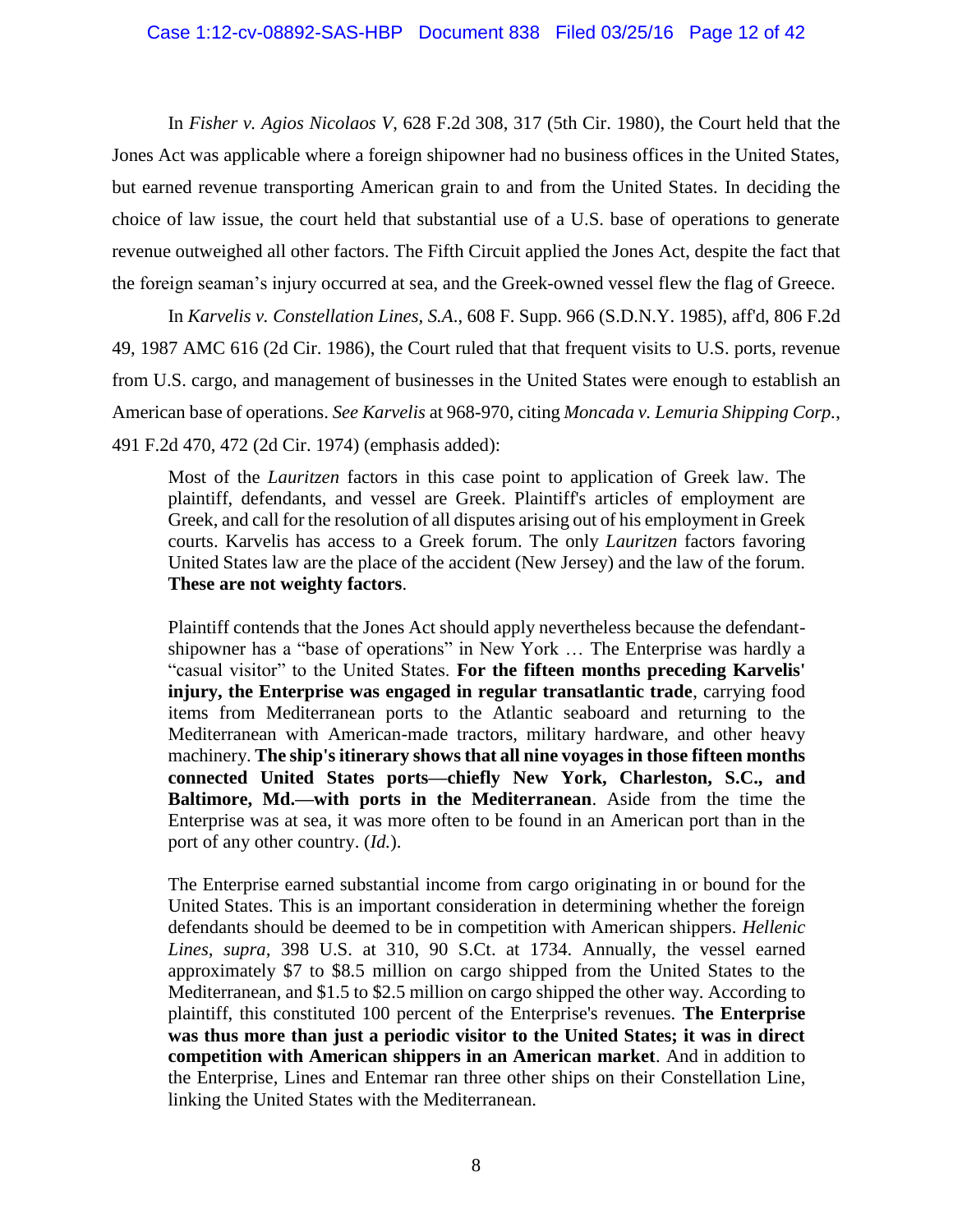**NSB, as operator, exercises complete control over its vessels' day-to-day operations.**  Petitioner Conti 11 is the ship fund that owned the *Flaminia.* Conti 11 paid money to NSB Niederelbelbe Schiffahrtsgesellschaft MBH & Co. KG (hereinafter "NSB"), to operate and manage the *Flaminia*.<sup>678</sup> NSB is in the business of operating vessels that travel to and from United States ports**.** As operator, NSB is responsible for the day-to-day management and operation of all of the vessels in its fleet.

NSB is responsible for the crew - for manning all of the ships in its fleet.<sup>9</sup> NSB pays the salaries of the crew that man (work and operate) all of the vessels in its fleet.<sup>10</sup> On its Germanflagged vessels (such as the *Flaminia*), NSB directly employs the vessel's top officers and Senior Officers (i.e. Captain, Chief Mate, Chief Engineer, and Second Technical Officer).<sup>11</sup> NSB directly trains these employees at simulators in their academy for seafarers.<sup>12</sup> NSB also establishes the salary amount paid to each crewmember on its vessels.<sup>13</sup> NSB's Nautical, Quality and Fleet departments, retains people with expertise in United States legal regulations and requirements; including expertise in American port rules and regulations (i.e. docking), United States Coast Guard and Department of Homeland Security requirements. These experts ensure that NSB vessels visiting United States ports, comply with local rules and regulations.<sup>14</sup> In short, NSB is in direct competition with American ship owners/operators.

NSB is also responsible for maintenance and repairs in all vessels, whether minor or major.<sup>15</sup> NSB pays for food and provisions on all of the vessels in its fleet. It provides all of the essential materials that allows its vessels to navigate, including paint and lube oil.<sup>16</sup> NSB also pays for insurance premiums (and deductibles) to cover the vessels hull, machinery, and to obtain

 $\overline{a}$ 

 $6$  Exhibit "1," Deposition of Torge Schulz, NSB's Corporate Representative, p. 168, lines  $5 - 8$ . <sup>7</sup> Schulz, p. 26, lines  $16 - 19$ .

 $8$  Id., p. 131, lines  $2 - 14$  (The Witness: "The operator of the Flaminia was in 2012 and today NSB Niederelbelbe Schiffahrtsgesellschaft MBH & Co. KG … Yes. Every time I'm speaking about NSB or NSB Germany, it was this company.")

<sup>&</sup>lt;sup>9</sup> Exhibit "1," Deposition of Torge Schulz, NSB's Corporate Representative, p. 105, lines  $2 - 6$ .  $10$  Schulz, p. 94, lines 10 -16.

<sup>&</sup>lt;sup>11</sup> Id., p. 91, lines 24 – 25; p. 92, lines 2 – 25; p. 93, lines 2 – 5, lines 23 – 25; p. 94, lines 2 -4.

<sup>&</sup>lt;sup>12</sup> Id., p. 106, lines  $12 - 25$ ; p. 107, lines  $2 - 3$ .

 $13$  Id, p. 99, lines  $5 - 18$ .

<sup>&</sup>lt;sup>14</sup> Id., p. 110, lines  $19 - 25$ ; p. 111, lines 2-25; p. 112, lines 2-25; p. 113, lines  $2 - 15$ ; p. 114, 2-4.

<sup>&</sup>lt;sup>15</sup> Id., p. 105, lines  $7 - 11$ .

 $16$  Id., p. 67, lines  $2 - 23$ .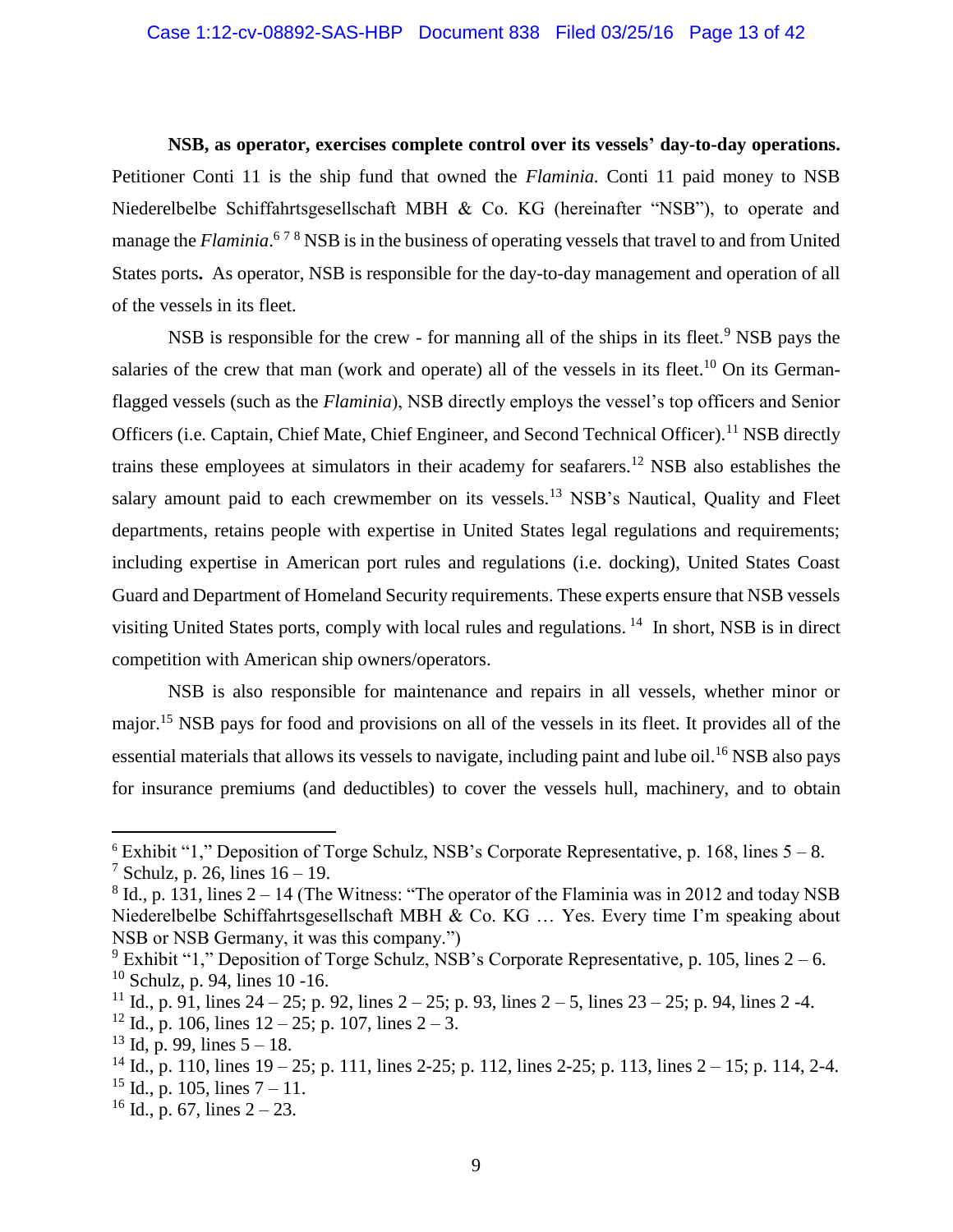protection and indemnity coverage.<sup>17</sup> In the case of the *Flaminia*, NSB spent \$8,000 per day in these operational expenses.<sup>18</sup> Without NSB, none of its vessels could go anywhere in the world.

**Forty percent of NSB's business consist of NSB vessels traveling to and from United States ports.** NSB operates a fleet of 65 vessels. During its deposition, NSB testified that forty percent of its business - forty percent of the itineraries in the NSB fleet - consists of vessels traveling to and from United States ports.

According to NSB's corporate representative, Torge Schulz, NSB's business involves three primary routes. The busiest route, involves vessels traveling from Europe to Asia. According to NSB's Corporate Representative, Torge Schulz, this route represents 60 percent of NSB's business.<sup>19</sup> The *second busiest* route, **involves NSB vessels traveling from ports in the West Coast of the United States** to ports in Asia - and back. This route represents 30 percent of NSB's business. The *third busiest* route, **involves NSB vessels traveling from ports in the East Coast of the United States** to Europe - and back. This route represents 10 percent of NSB's business. All in all, therefore, **40 percent of NSB's business consist of NSB vessels traveling to and from United States ports**. *See* Deposition of Torge Schulz, p. 51, lines  $3 - 14$ ; p. 52, lines  $18 - 25$ ; p. 53, lines  $2 - 12$ ; p. 54, lines  $15 - 25$ ; p. 56, lines  $6 - 25$ ; page 57, lines  $2 - 25$ :

- **Q** Okay. So in terms of the busiest  $I$  don't know if that's the correct word  $-$  shipping routes or itineraries -- let's call it itineraries -- in the NSB fleet, the busiest starts with Europe to East Asia?
- **A** Yes.
- **Q** The second busiest is California or west coast of the United States to East Asia?
- **A** Yes.
- **Q** And the third busiest is Europe to North America, and North America to Europe, vice versa?
- **A** That's right.
- …
- **Q.** And, again, just to make it clear for the record, we're talking about the busiest itineraries for the NSB fleet. And your estimate is that for the busiest one, Europe to East Asia, it's about 60 percent of the fleet is invested in those itineraries. Is that a yes?
- **A.** Yes.
- **Q.** And then for the second busiest routes from the west coast of the United States to East Asia, your estimate is that there's about 25 percent, you said, of the fleet invested in those --

 $\overline{a}$ 

 $17$  Id., p. 65, lines  $6 - 8$ .

 $18$  Id., p. 63, lines  $6 - 17$ .

<sup>&</sup>lt;sup>19</sup> Exhibit "1," Deposition of Torge Schulz, NSB's Corporate Representative, p. 52, lines  $8 - 24$ .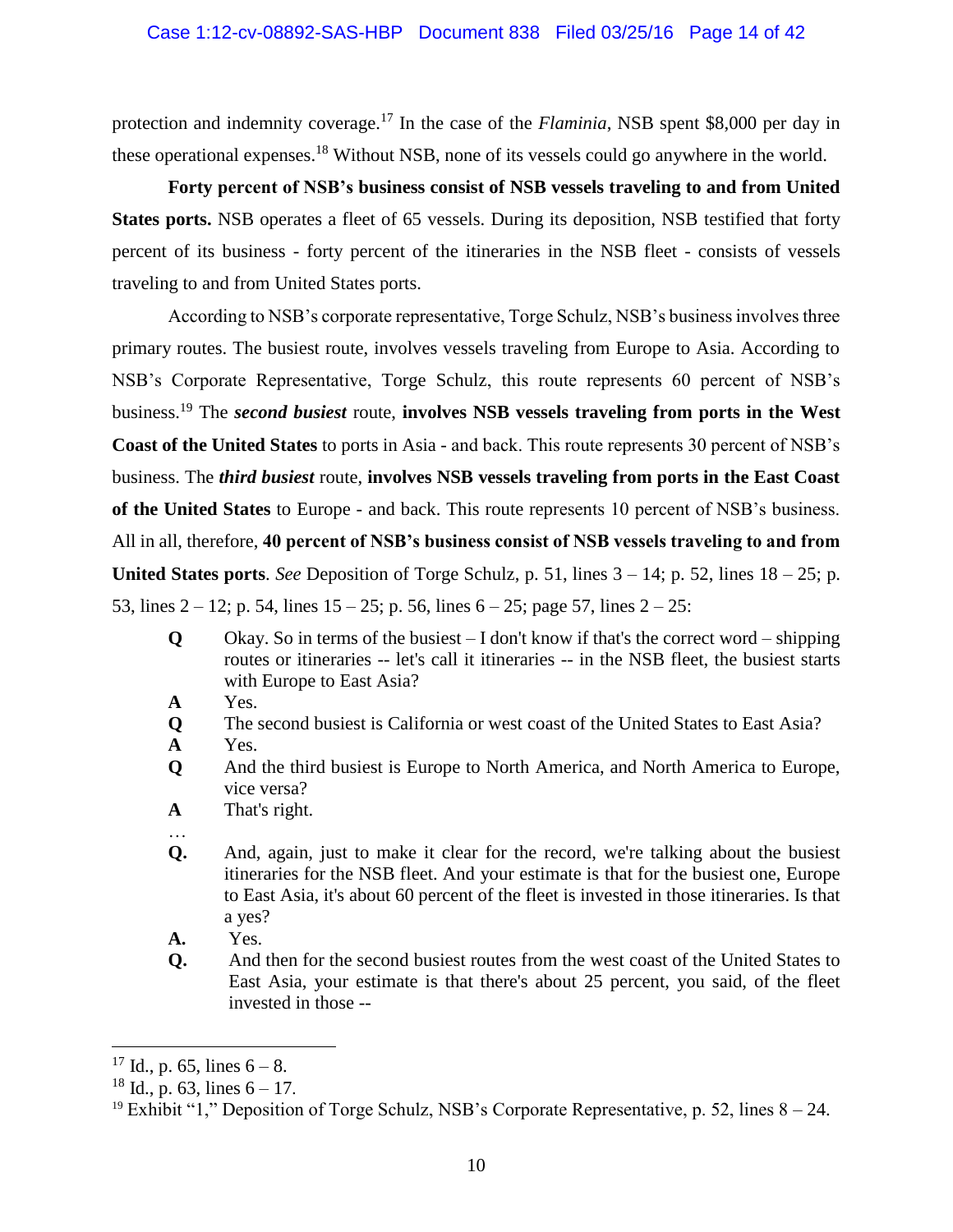- **A** Thirty percent.
- **Q** Thirty percent. Okay. And then the last of the busiest is the routes from North America to Europe, Europe to North America. And your estimate was that ten percent of the fleet is involved in those particular routes?
- **A** Yes.

…

- **Q** Now, for the second busiest itineraries from California from -- the west coast of the United States to East Asia, that's basically -- the route is across the Pacific Ocean basically, from the west coast of the United States to East Asia?
- **A.** Yes.
- **Q** And back and forth?
- **A** Yes.
- **Q** And when you're talking about the west coast, what are the biggest ports on the west coast of the United States that NSB visits?
- **A.** I think it would be Palm Beach.
- **Q** Palm Beach? You mean Long Beach?
- **A** Sorry. Long Beach. That's right
- …
- **Q.** Now, when you say Long Beach, that's also it could be my understanding of the Port of Long Beach is that it sort of works together with the Port of Los Angeles. So when you say Long Beach, that could also be the Port of Los Angeles, either/or?
- **A.** Yes.
- **Q** Now, in terms of the third busiest itineraries for the NSB fleet, from the east coast of the United States to Europe and from Europe to the east coast of the United States, are you including in that third busiest -- the third busiest itineraries, are you also including ports in the Gulf of Mexico?
- **A** Yes.
- **Q** So that's part of the ten percent of the fleet?
- **A** Yes.
- **Q** What are the busiest ports in that third busiest itineraries for the NSB fleet?
- **A.** I knew that sometimes the vessels go to New Orleans. It goes to New York, I think to New Jersey, and Charlotte**.**
- MR. RYAN: You mean Charlotte or Charleston?
- A. Sorry. Yes. Yes, you're right.

#### **Between 2006 and 2012, NSB vessels visited United States ports 4,355 times.** Chart #1,

below summarizes the contents of NSB's United States itineraries (Exhibit 742 of Torge Schulz's deposition/Exhibit "2," of this Response). Between 2006 and 2012, NSB vessels visited United States ports 4,355 times (an average of 2 daily visits, each day of the year, for 7 years).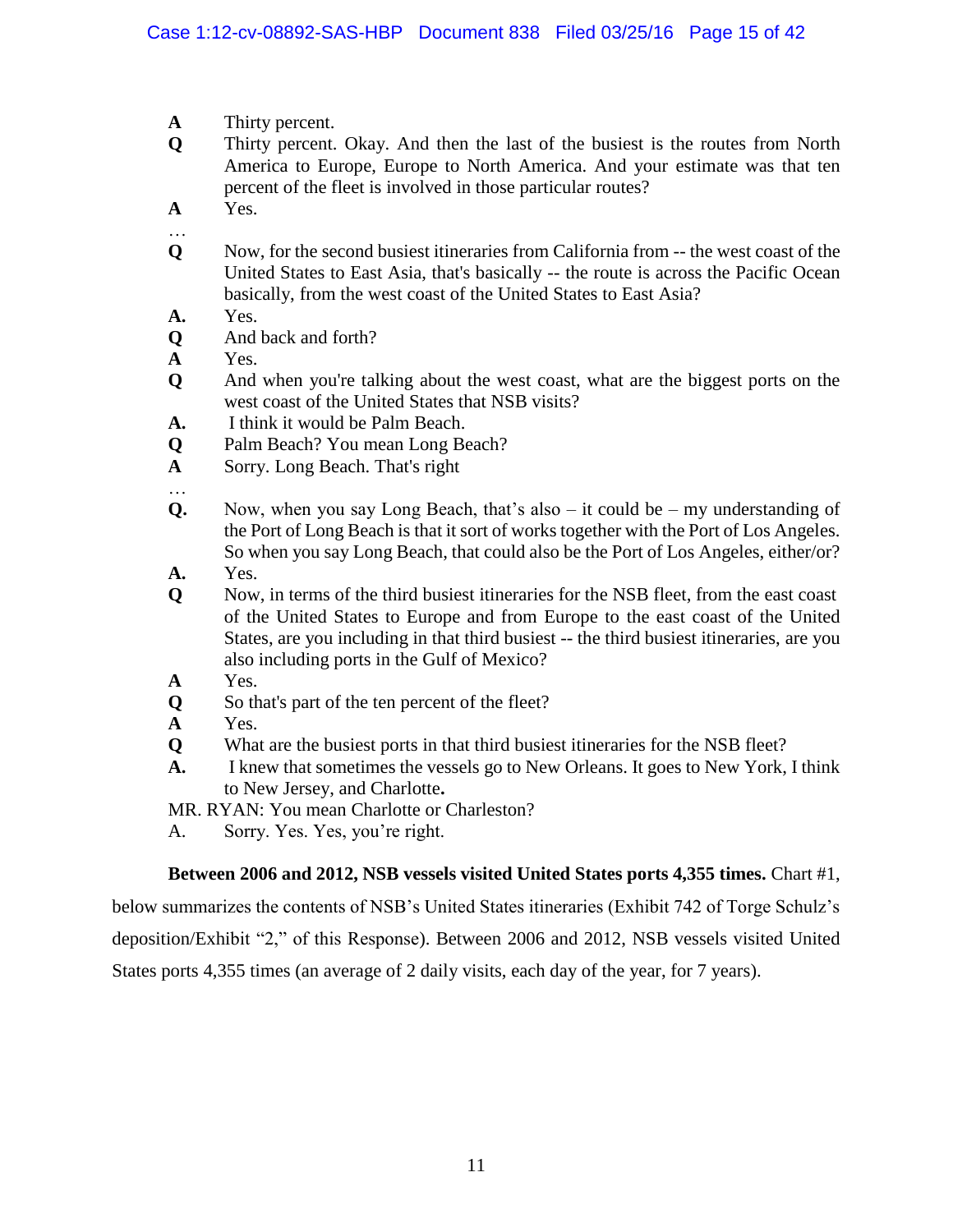**Chart #1:** Between 2006 and 2012, NSB vessels visited United States ports 4,355 times (an average of 2 daily visits, each day of the year, for 7 years). *See* **Exhibit "2,"** NSB vessel visits to United States ports between 2006 – 2012.

| Year         | <b>Number</b><br>times<br>of                      | Port cities in the United                                                                                                                                                                                                                                         | Time period of NSB vessel visits to United |
|--------------|---------------------------------------------------|-------------------------------------------------------------------------------------------------------------------------------------------------------------------------------------------------------------------------------------------------------------------|--------------------------------------------|
|              | NSB vessels visited<br><b>United States ports</b> | <b>States visited by NSB vessels</b>                                                                                                                                                                                                                              | <b>States ports 2006 - 2012</b>            |
| 2006         | 547 visits to U.S.                                | <b>New</b><br>Orleans,<br>Seattle,<br>Savannah,<br>Beach,<br>Long<br>Charleston, Oakland, Norfolk,<br>New York, Houston, Miami,<br>Portland,<br>Baltimore,<br>Los<br>Angeles,<br>Newark,<br>Pt.<br>Marcus<br>Everglades,<br>Hook,<br>Tampa, Mobile, Jacksonville. | $(1-31-2006) - (12-31-2006)$               |
| 2007         | 675 visits to U.S.                                | Same 19 U.S. port cities plus<br>Tacoma and Philadelphia.                                                                                                                                                                                                         | $(1-2-2007) - (12-31-2007)$                |
| 2008         | 571 visits to U.S.                                | Same 19 U.S. port cities plus<br>Tacoma,<br>Philadelphia,<br>and<br>Wilmington.                                                                                                                                                                                   | $(1-2-2008) - (12-31-2008)$                |
| 2009         | 536 visits to U.S.                                | Same 19 U.S. port cities plus<br>Tacoma, Philadelphia,<br>Wilmington, Galveston,<br>Providence, Boston, New<br>Haven, Port Arthur, Port<br>Neches, and Port Elizabeth.                                                                                            | $(1-3-2009) - (12-31-2009)$                |
| 2010         | 624 visits to U.S.                                | Same 19 U.S. port cities plus<br>Philadelphia, Wilmington, Port<br>Elizabeth, Port Arthur, Port<br>Allen, St. Rose, Texas City,<br>St. James, and Point Comfort                                                                                                   | $(1-10-2010) - (12-31-2010)$               |
| 2011         | 781 visits to U.S.                                | Same 19 U.S. port cities plus<br>Tacoma, Philadelphia,<br>Wilmington, Point Comfort,<br>Corpus Christi, Garyville,<br>Boston, and Port Neeches.                                                                                                                   | $(1-2-2011) - (12-31-2011)$                |
| 2012         | 621 visits to U.S.                                | Same 19 U.S. port cities plus<br>Tacoma, Philadelphia, Port<br>Elizabeth, Boston, and Corpus<br>Christi.                                                                                                                                                          | $(1-2-2012) - (12-31-2012)$                |
| <b>Total</b> | <b>NSB</b><br>4,355<br>vessel                     |                                                                                                                                                                                                                                                                   | NSB vessels spent 2,527 days in the        |
|              | visits to U.S. ports<br>between 2006 - 2012       | 38 U.S. port cities.                                                                                                                                                                                                                                              | United States between $2006 - 2012$ .      |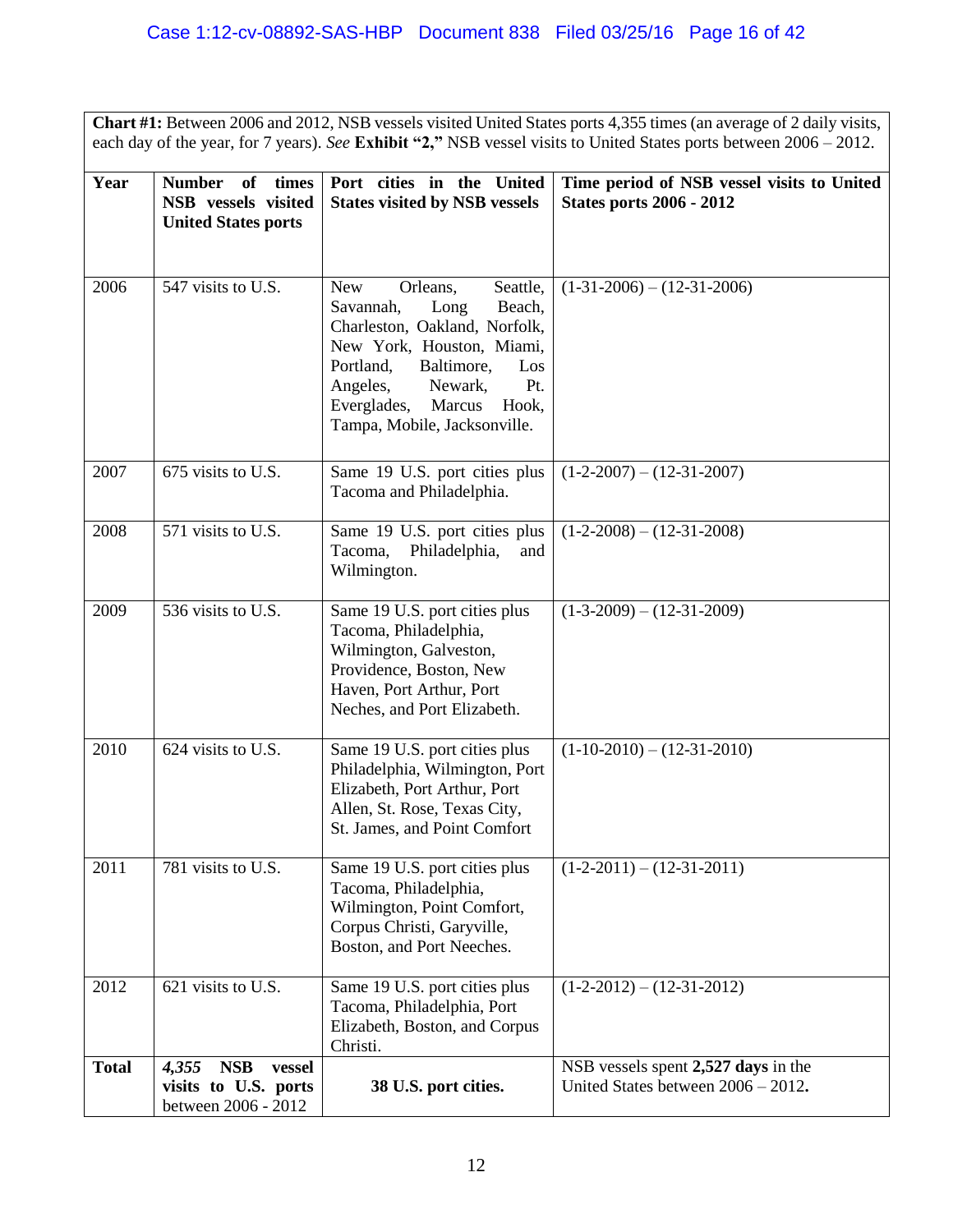#### Case 1:12-cv-08892-SAS-HBP Document 838 Filed 03/25/16 Page 17 of 42

During this time period, every day, NSB vessels visited 38 United States port cities including: New Orleans, Seattle, Savannah, Long Beach, Charleston, Oakland, Norfolk, New York, Houston, Miami, Portland, Baltimore, Los Angeles, Newark, Pt. Everglades, Marcus Hook, Tampa, Mobile, Jacksonville, Tacoma, Philadelphia, Wilmington, Galveston, Providence, Boston, New Haven, Port Arthur, Port Neches, and Port Elizabeth, Port Allen, St. Rose, Texas City, St. James, and Point Comfort, Corpus Christi, Garyville, Boston, Port Neeches, Boston, and Corpus Christi. **All in all, between 2006 and 2012, NSB vessels spent 2,527 days in the United States. As noted above, this amounts to forty percent of NSB's entire business**.

Accordingly, under *Rhoditis* and its progeny, NSB has substantial business operations in the United States, justifying the application of the Jones Act to this dispute. *See Karvelis* at 968- 970, citing *Moncada v. Lemuria Shipping Corp.*, 491 F.2d 470, 472 (2d Cir. 1974)("The Enterprise earned substantial income from cargo originating in or bound for the United States. This is an important consideration in determining whether the foreign defendants should be deemed to be in competition with American shippers. *Hellenic Lines, supra,* 398 U.S. at 310, 90 S.Ct. at 1734.")

**It is clear that by visiting United States ports 4,355 times, NSB is in direct competition with American shipowners and operators**. As noted by the Supreme Court in *Rhoditis*, there is a "national interest served by the assertion of Jones Act jurisdiction." Id. at 309. That particular "national interest" is to "plac[e] a United States shipowner on the same competitive basis as an alien shipowner who is in engaged in extensive business operations in our country." Id. The Supreme Court specifically recognized that if "the liberal purposes of the Jones Act are to be effectuated, the façade of the operation must be considered minor, as compared with the real nature of the operation, and a cold objective look at the actual operational contacts that the ship and owner have with the United States." Id. Otherwise, an alien shipowner with operations in the United States might escape his obligations as a "Jones Act employer" and unfairly disadvantage citizens of this country engaged in the same business. *Williams v. Cruise Ships Catering*, 299 F. Supp. 2d 1273 (S.D. Fla. 2003), citing *Rhoditis*, at 309.

**The** *MSC Flaminia***, the vessel involved in this case, travelled extensively to and from United States ports.** As noted in NSB and Conti's Complaint for Exoneration From or Limitation of Liability [D.E. 1], at the time that the incident happened, "the MSC Flaminia was under way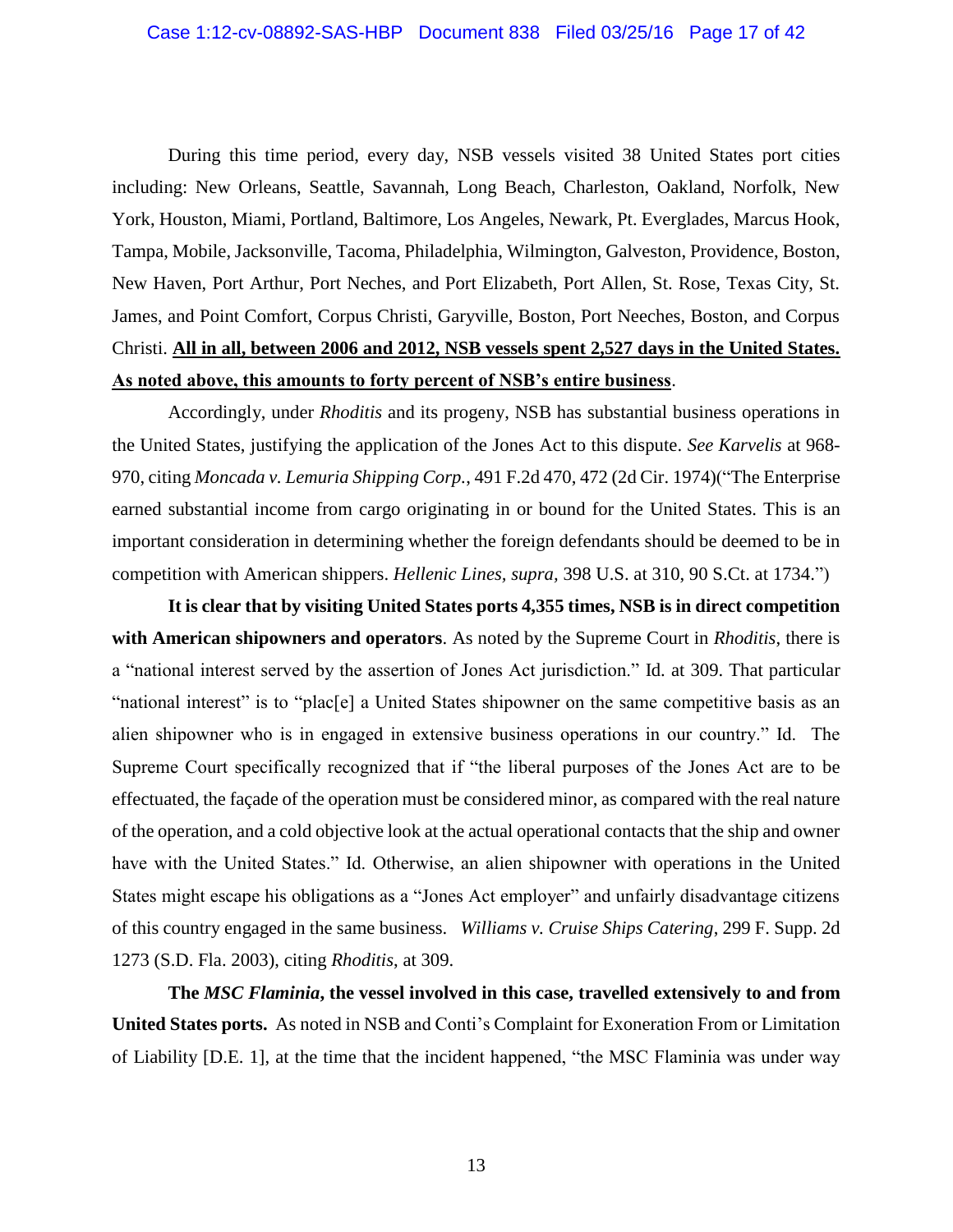from Charleston, United States, to Antwerp, Belgium […]." Id. Chart #2 below, summarizes the visits of the *MSC Flaminia* to United States ports between 2006 and 2012.

**Chart #2:** Between 2006 and 2012, the *MSC Flaminia* visited United States ports 199 times (an average of 2 visits per month). *See* **Exhibit "2,"** NSB vessel visits to United States ports between  $2006 - 2012$ .

| Year         | <b>Number of times</b><br>the MSC Flaminia<br>visited United<br><b>States ports</b> | Port cities in the United<br>visited<br>by<br><b>NSB</b><br><b>States</b><br>vessels                                  | Time period of MSC Flaminia<br>visits to United States ports 2006<br>$-2012$ |
|--------------|-------------------------------------------------------------------------------------|-----------------------------------------------------------------------------------------------------------------------|------------------------------------------------------------------------------|
| 2007         | 31 visits to U.S.                                                                   | New Orleans, Savannah,<br>Charleston, Norfolk, New<br>York, and Houston.                                              | $(4-29-2007) - (12-30-2007)$                                                 |
| 2008         | 34 visits to U.S.                                                                   | Savannah,<br>New Orleans,<br>Port<br>Charleston,<br>Everglades, and Houston                                           | $(1-25-2008) - (11-4-2008)$                                                  |
| 2009         | 7 visits to U.S.                                                                    | Savannah,<br>New<br>Orleans,<br>Charleston.                                                                           | $(11-7-2009) - (12-28-2009)$                                                 |
| 2010         | 52 visits to U.S.                                                                   | New Orleans, Savannah,<br><b>Charleston, Port Everglades</b><br>and Houston                                           | $(1-8-2010) - (12-24-2010)$                                                  |
| 2011         | 48 visits to U.S.                                                                   | $(1-21-2011) - (12-31-2011)$<br>New Orleans, Savannah,<br><b>Charleston, Port Everglades</b><br>Houston, and Norfolk. |                                                                              |
| 2012         | 27 visits to U.S.                                                                   | New Orleans, Savannah,<br><b>Charleston, Port Everglades</b><br>Houston, and Mobile                                   | $(1-1-2012) - (7-8-2012)$                                                    |
| <b>Total</b> | 199 Flaminia visits<br>U.S.<br>ports<br>to<br>2006<br>between<br>2012               | 8 U.S. port cities.                                                                                                   |                                                                              |

Between 2006 and 2012, the *Flaminia* visited United States ports 199 times (an average of 2 visits per month). During this time period, NSB vessels visited 8 United States port cities including: New Orleans, Savannah, Charleston, Norfolk, New York, Houston, Port Everglades, and Mobile. Like the vessel in *Karvelis*, the *Flaminia* was "not a casual visitor to the United States." Instead, from 2006 through 2012, it "was engaged in regular transatlantic trade," carrying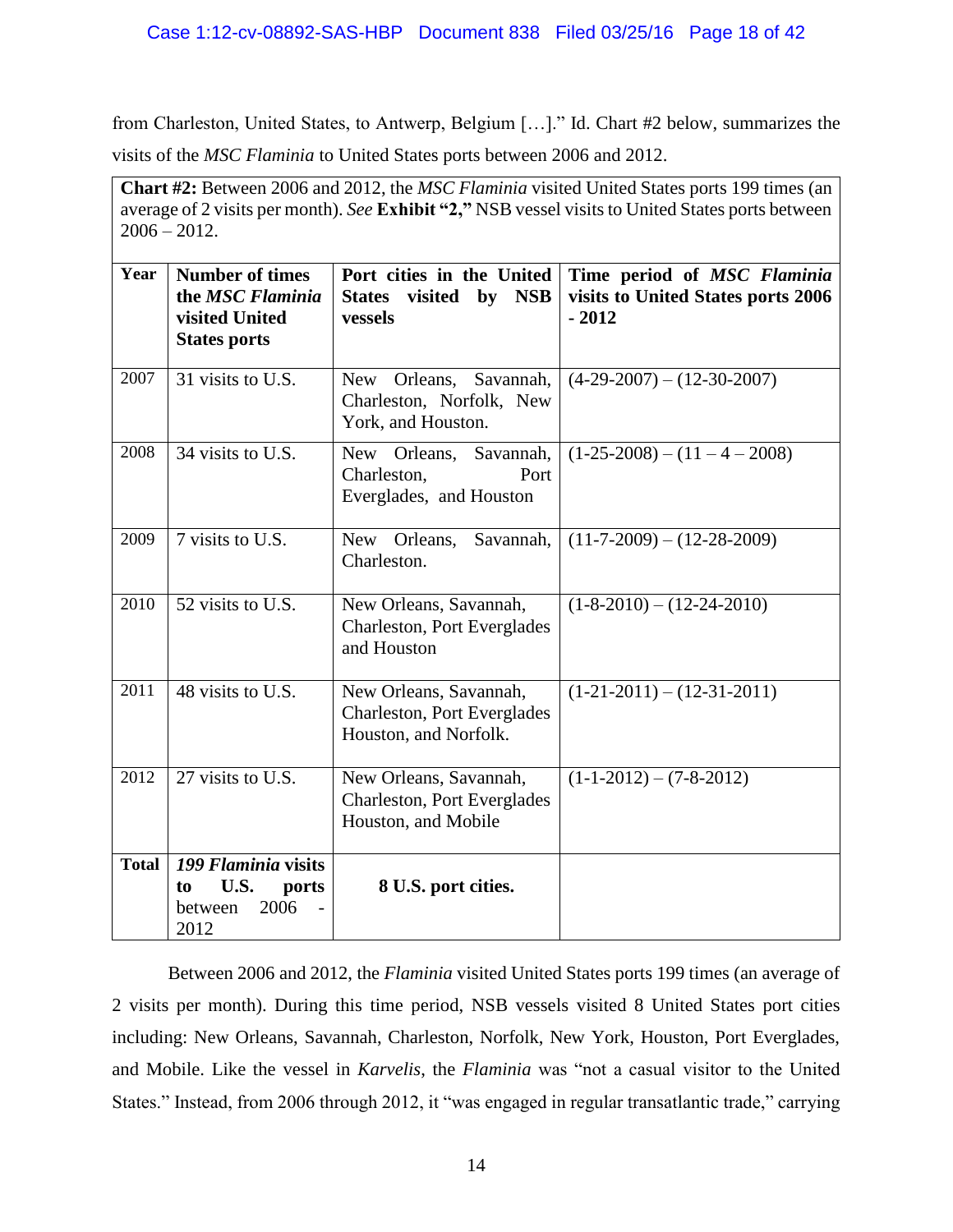items to and from ports in the United States. Indeed, at the time of the incident that led to the death of Claimant-decedent Cezary Siuta, "the MSC Flaminia was under way from Charleston, United States, to Antwerp, Belgium […]."[D.E. 1]. *See Karvelis v. Constellation Lines, S.A*., 608 F. Supp. 966 (S.D.N.Y. 1985), aff'd, 806 F.2d 49, 1987 AMC 616 (2d Cir. 1986) (emphasis added):

Plaintiff contends that the Jones Act should apply nevertheless because the defendantshipowner has a "base of operations" in New York … The Enterprise was hardly a "casual visitor" to the United States. **For the fifteen months preceding Karvelis' injury, the Enterprise was engaged in regular transatlantic trade**, carrying food items from Mediterranean ports to the Atlantic seaboard and returning to the Mediterranean with American-made tractors, military hardware, and other heavy machinery. **The ship's itinerary shows that all nine voyages in those fifteen months connected United States ports—chiefly New York, Charleston, S.C., and Baltimore, Md.—with ports in the Mediterranean**. Aside from the time the Enterprise was at sea, it was more often to be found in an American port than in the port of any other country. (*Id.*).

#### *See also Moncada v. Lemuria Shipping Corp.*, 491 F.2d 470, 472 (2d Cir. 1974) (emphasis added):

In the instant case all defendants have their base of operations in this country and the managing and chartering of the vessel were conducted from this country. In addition to those contacts all officers of the defendants are American. *See Bartholomew, 263 F.2d at 441*. **Approximately 40% of the vessel's voyages began or ended in American ports**. *See Rhoditis*, 398 U.S. at 310, 90 S.Ct. 1731. In light of the precedents construing the Jones Act and of the purposes of Congress in enacting the Jones Act we hold that the contacts between this transaction and the United States are substantial and that Jones Act jurisdiction exists. The decision of the district court must be reversed. Because plaintiff was entitled to have her Jones Act claim tried to a jury, she was also entitled to a jury trial on her claims under general maritime law.

### **(2)(b).NSB has a permanent base of operations in the United States: NSB offers and sells passenger cruises that start, end and visit United States ports.**

Another source of NSB's business is to offer and sell passenger cruises, starting and ending in United States ports. While NSB operates traditional container cargo vessels, NSB designates cabins in each of their vessels, for tourists who would like to travel on ships as passengers. Much like any other pleasure cruiser, these passengers pay for room and board, and are free to relax on the vessel's pools. For this purpose, NSB operates a travel agency through which they sell cruises starting and ending in United States ports. In doing so, NSB is in direct competition with cruise lines and travel agencies based in the United States. *See* Deposition of Torge Schulz, p. 140, lines 20 – 25; p. 141, lines 2-25; p. 142, lines 21-25: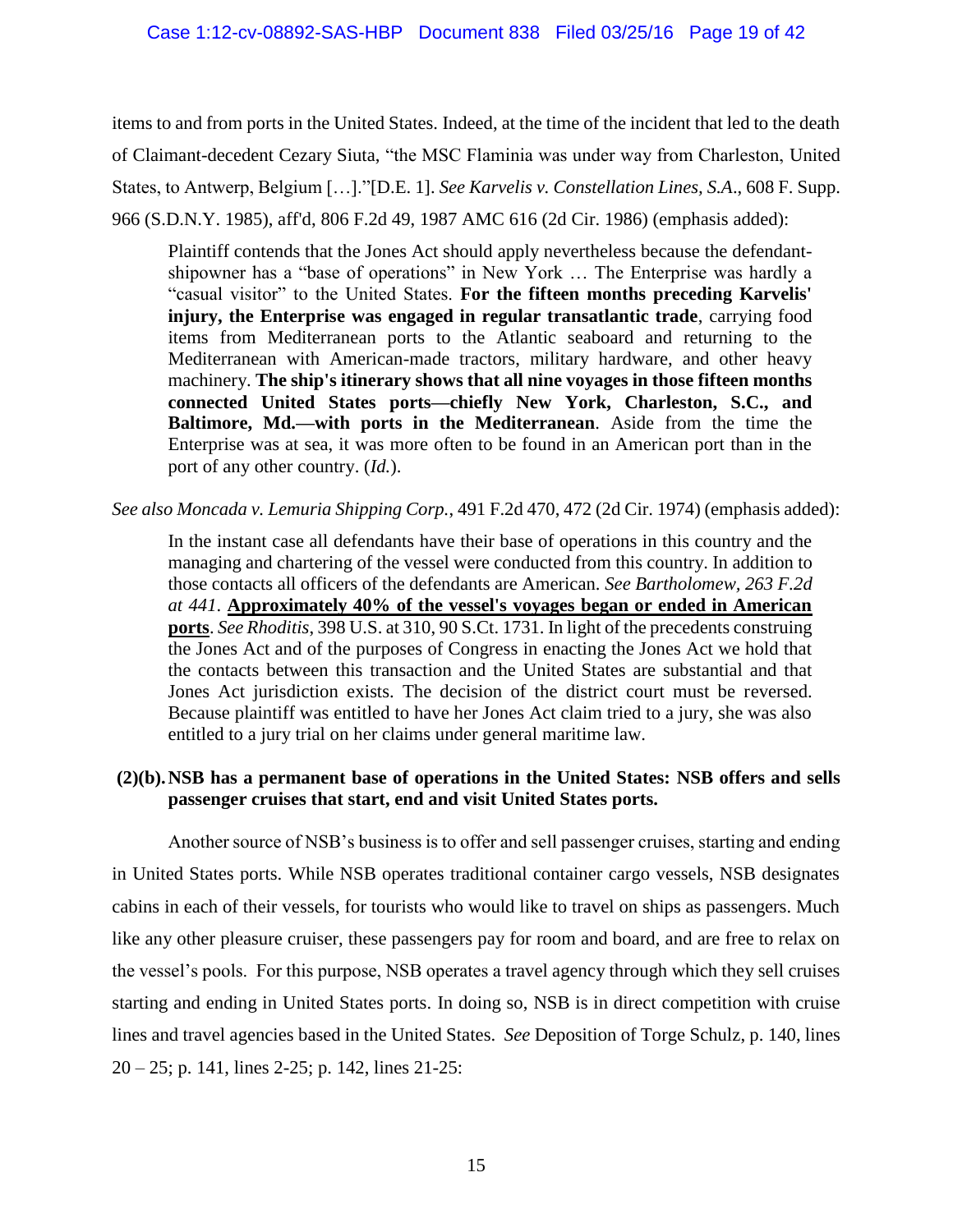- **Q.** [A]ny person not affiliated with NSB, not affiliated with Conti, not affiliated with the ship can purchase passage as a tourist on an NSB vessel?
- **A.** Absolutely. That's right.
- **Q.** And to do so, I, or any other regular person not affiliated with anyone in NSB or anyone in CONTI or anything with the ships, pays a fee just like if they were booking a cruise on Carnival, Royal Caribbean and a general cruise, cruise ship. It's the same process. They pay money for passage, and they are able to get on the ship and travel.
- **A.** Yes. It's only a question of advertisement. We are not as a travel agency and not a very big budget for advertisement and any journals or any internet pages or something like that.
- **Q.** Okay. Thank you. I understand that. Now, when we talked about the busiest travel ports, the busiest trading routes, the busiest itineraries, the second busiest was the west coast of the United States to East Asia. Are people, average people, not affiliated with NSB, with CONTI, with any other companies, with the ship, just a regular tourist, can they buy passage on ships on that route?
- **A.** Yes.
- **Q.** Through -- and that's, again, through the NSB travel agency?
- **A.** That's right.
- **Q** Now, with the third busiest itineraries on NSB's ports, the third itineraries in the NSB fleet, the one that goes from the east coast of the United States to Europe, and from Europe to the east coast of the United States, can passengers buy passage on those cruises, on those ships?
- **A** It's the same, yes, yes.
- **Q** And when they buy cruises through the NSB travel agency, do they get assigned a cabin? In other words, they get sleeping quarters?
- **A** Yes, of course.
- **Q** Okay. Do any of the ships on the NSB fleet -- do they have pools?
- **A** Yes.
- **Q** Like swimming pools?
- **A** Yes. Small ones, but with water in it.

Exhibit 735 of Torge Schulz's deposition (attached to this Response as Exhibit "3"),

includes all of NSB's cruises. As advertised in its website, available to American tourists

(www.nsb-reisebuero.de/en/travel-with-nsb), NSB states on the first page:

Experiencing the world as it is!

If you do not fancy being part of a holiday package, designed for mass tourism, but instead want to discover and experience the genuine, real world you have come to the right place. NSB Travel Agency brings you new horizons and perspectives beyond the beaten tracks, within individual freighter ship voyages.

… But a voyage on a cargo ship has additional advantages over travelling on a cruise ship: This type of individual, alternative mode of travel is characterized by the fact that you can decide for yourself if you would like to join the entire round trip or just a part of it, which ports you visit and where you want to get off the vessel.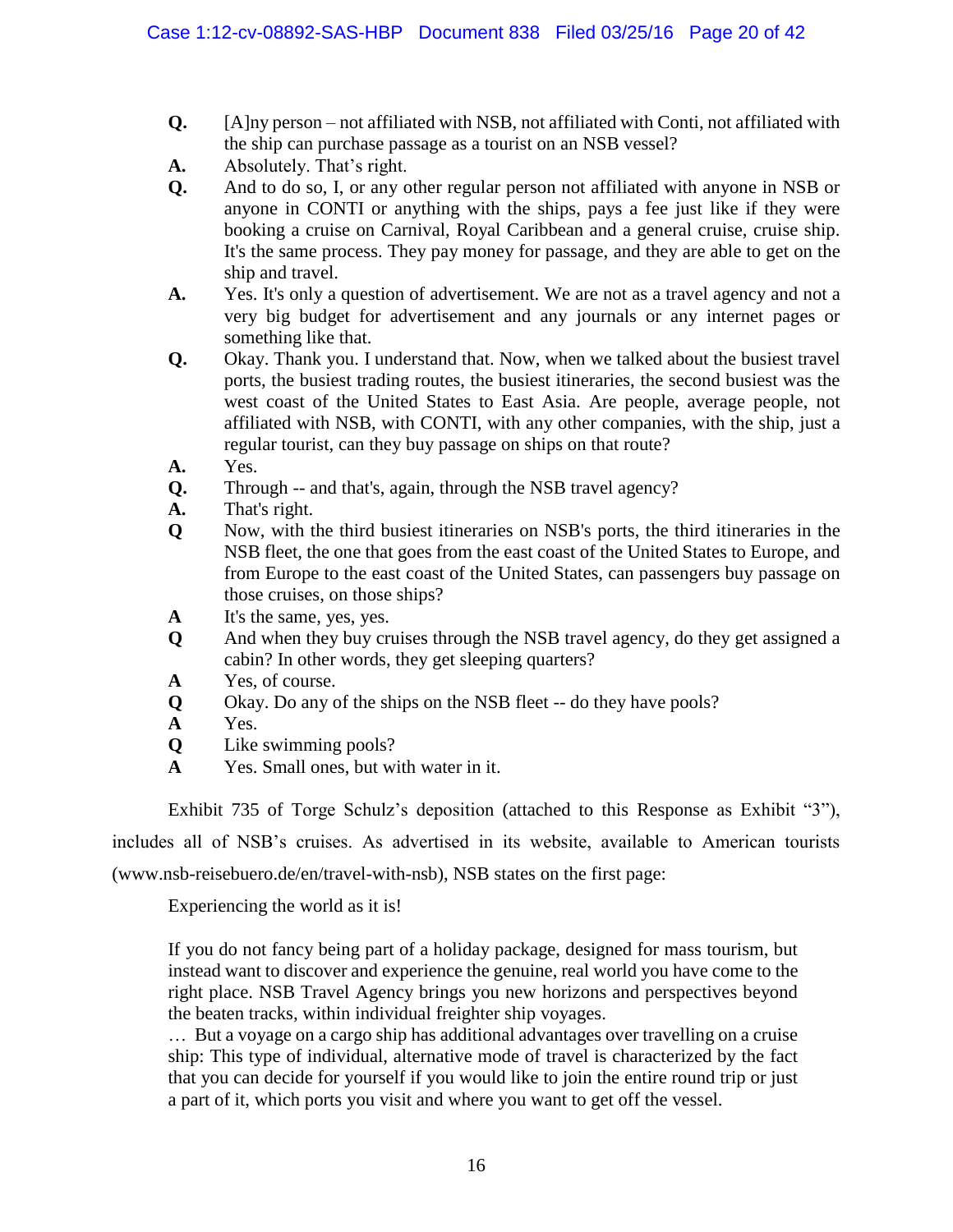The third and fourth page of Exhibit 735 of Torge Schulz's deposition (attached to this Response as Exhibit "3"), includes a list of all routes offering passenger cruises. In total, as summarized in Chart #3 below, out of a total 39 cruise itineraries that NSB offers, 18 cruise itineraries include visits to ports in the United States. **That is, 46% of the cruises that NSB sells,** 

#### **begin, end and/or visit United States ports**.

**Chart # 3:** Out of a total 39 cruise itineraries that NSB offers; 18 cruise itineraries include visits to ports in the United States or 46% of the total.

| <b>Routes</b>                                                              | <b>United States cities visited</b>                                    |
|----------------------------------------------------------------------------|------------------------------------------------------------------------|
| Europe - USA East Coast - Europe                                           | New York, Newark, Baltimore, Norfolk, San Juan.                        |
| USA - Panama Canal-Far East-Panama                                         | New York, Savannah, Charleston.                                        |
| Canal-USA                                                                  |                                                                        |
| USA - Panama Canal-Far East-Panama                                         | Begins in New York and ends in New York.                               |
| Canal-USA                                                                  |                                                                        |
| $USA$ - Far East – USA (Pearl River Express)                               | Begins in Long Beach, visits Oakland and ends in                       |
|                                                                            | Long Beach.                                                            |
| USA- Far East - USA (CPNW Service)                                         | Begins in Seattle and ends in Seattle.                                 |
| $USA - Far East - USA (PNH)$                                               | Begins in Seattle and ends in Seattle.                                 |
| USA - Far East - USA                                                       | Begins New York, visits Savannah, ends in New<br>York.                 |
| $USA$ - $Far East - USA$                                                   | Begins in Los Angeles, visits Oakland, send Los<br>Angeles.            |
| $Europe - USA - Europe$                                                    | New York, Newark, Norfolk.                                             |
| Europe - USA - Europe                                                      | New York, Newark, Boston, Baltimore, Norfolk,                          |
|                                                                            | Savannah, Charleston.                                                  |
| <b>USA</b><br>Far<br>East<br>(Hajin<br>$USA -$<br>$\overline{\phantom{a}}$ | Begins in New York/Newark, visits Norfolk,                             |
| Dallas/Miami/Baltimore)                                                    | Savannah, and ends in New York/Newark.                                 |
| USA - South America - USA                                                  | Begins in New York/Newark, visits Baltimore,                           |
|                                                                            | Savannah and ends in New York/Newark                                   |
| USA West Coast - Far East - USA West                                       | Begins in Los Angeles, visits Oakland, and ends in                     |
| Coast                                                                      | Los Angeles.                                                           |
| $USA - Far East - USA$ (Hajin Boston)                                      | Begins in New York, visits Norfolk, Savannah,<br>and ends in New York. |
| $USA$ – Europe – Far East – $USA$ – Far East                               | Begins in New York/Newark, visits Norfolk,                             |
| $- USA$                                                                    | Savannah, Seattle, Vancouver, and ends in New                          |
|                                                                            | York.                                                                  |
| $USA - Far East - USA$ (Hajin Yantian)                                     | Begins Los Angeles, visits Oakland, ends Los<br>Angeles.               |
| $USA - Far East - USA$ (Zim Ontario)                                       | Begins in Charleston, visits Savannah, ends<br>Charleston.             |
| $USA$ – Far East – USA (Hajin Geneva,                                      | Begins in Seattle, ends in Seattle                                     |
| Ottawa, Vienna)                                                            |                                                                        |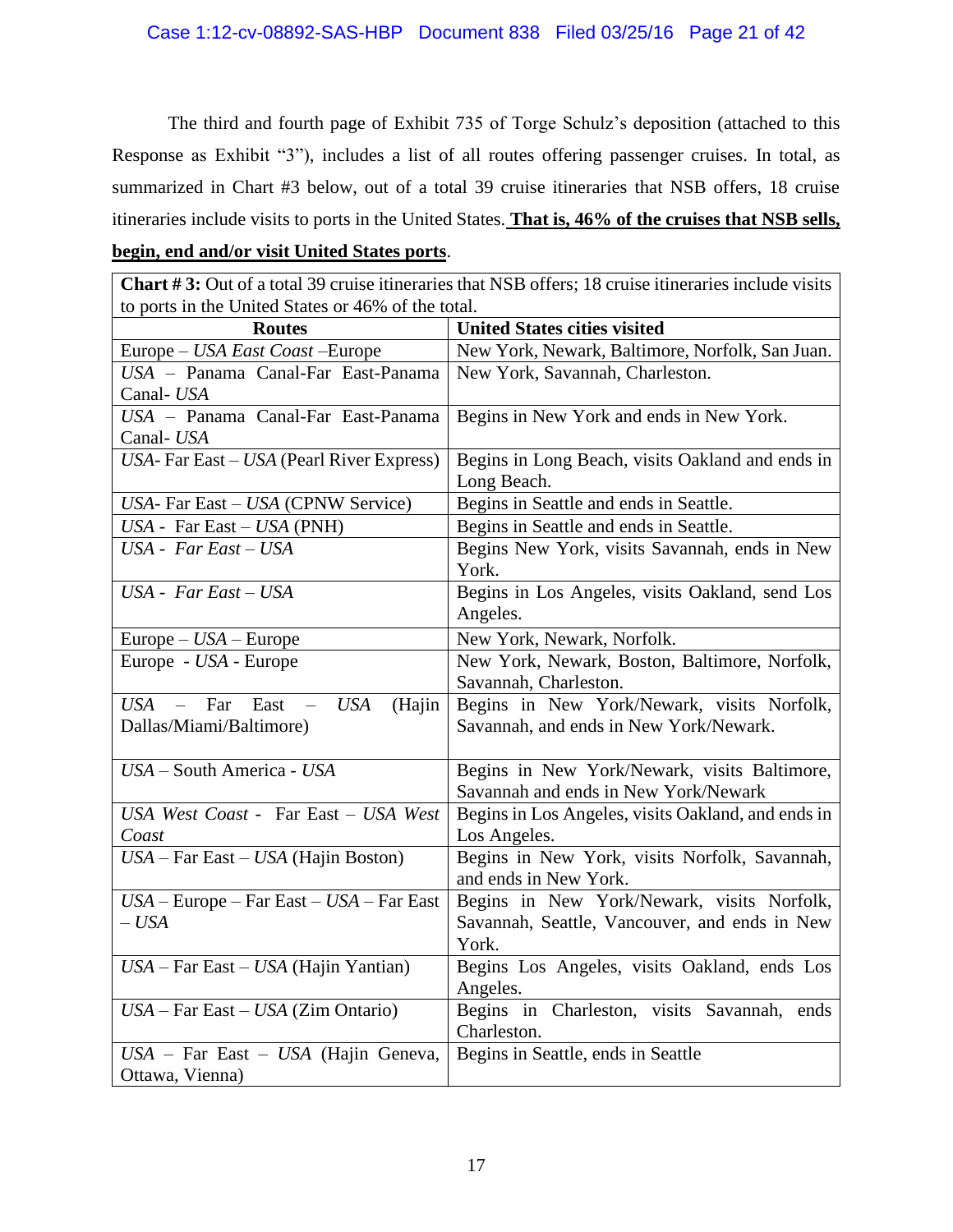**(2)(c). NSB has a permanent base of operations in the United States: NSB has a permanent branch in Alabama, for the single and exclusive purpose of managing NSB's business affairs in the United States. For over 15 years, NSB has maintained an agent in the United States, a U.S. citizen, to provide services as a commercial representative, a technical advisor and a security advisor.** 

**For the past 7 years, NSB has maintained a permanent office in Fairhope, Alabama. Further, NSB has maintained agents in the United States for over 15 years.** Despite attempts by NSB to disguise this office as an independent entity (incorporated in Alabama as NSB-USA LLC), discovery revealed that at all relevant times the Alabama office has existed for the single and exclusive purpose of managing NSB's business affairs in the United States. *See* S*zumlicz v. Norwegian American Line, Inc.,* 698 F. 2d 1192, 1194 (11th Cir. 1983) (holding that Defendant had a substantial base of operations because it maintained both offices as well as shipping agents in Ft. Lauderdale); *See also Fatome v. Frederick*, 2003 WL 23009844 (Cir. 11th 2003) (holding that - despite the fact that the ship never entered a U.S. port and all of its repairs took place in the Caribbean - Defendant had a substantial base of operations in U.S. because it maintained offices in Miami Beach, Florida from where it coordinated its U.S. business).

In its website, **NSB advertises to the public that is has permanent offices in** Germany (Reederei NSB), Singapore (NSB Singapore), South Korea (NSB Korea), and **the United States** (NSB USA). The NSB United States offices are advertised as follows:

**NSB USA** Mailing address P.O. Box 448 Alabama 36533 / USA

Office location: 19059 Greeno Rd / HWY 98 Fairhope Alabama 36532 / USA lyborg@nsb-usa.com +1-251-990 44 48

Exhibit 594, Deposition of Jonas Lyborg (attached to this Response as Exhibit "4"). The NSB website also **advertises that NSB has** *branches* **in the United States**. Id., at page 1 of 2 (emphasis added):

Starting from the training and further education of seafarers to the ship's equipment with modern technologies up to the efficient cooperation between sea and shore,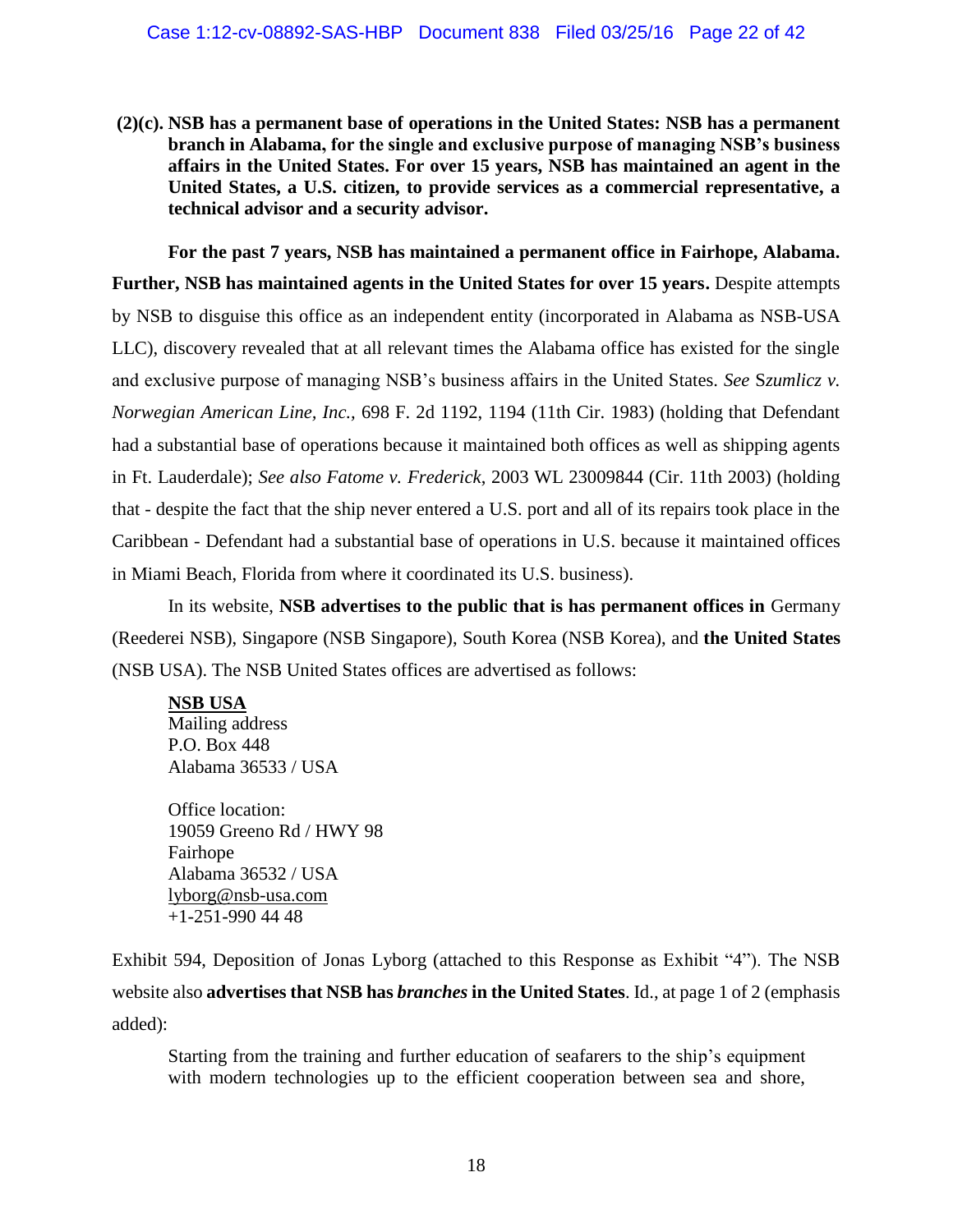Reederei  $NSB<sup>20</sup>$  ensures a profit-making ship operation. From our company headquarters in Buxtehude – ideally located between seaports of Hamburg and Bermenhaven – we operate globally as a modern, efficient and reliable service company. **We are supported by our** *branches in the USA* and the Far East.

Jonas Lyborg, NSB-USA's president, is an American citizen.<sup>21</sup> He has resided in Fairhope, Alabama since 2000.<sup>22</sup> There is no question that Mr. Lyborg is NSB's permanent agent in the United States. As expressly outlined **in his contract with NSB, Jonas Lyborg is NSB's "Key Person" in the United States**. The contract, in effect from 2009 to the present, also describes NSB-USA's mission as providing services "[w]ithin the territorial waters of the United States of America … **to protect the interests of NSB**, including, but not limited to, services as a commercial representative, services as a technical advisor and services as a security advisor." *See* Exhibit 598, Contract with NSB, Deposition of Jonas Lyborg (attached to this Response as Exhibit "5"):

# **Background and Purpose**

… (E) NSB has agreed to use NSB USA, LLC's services and NSB USA LLC has agreed to provide its services to NSB and NSB Vessels.

**1.1 Scope of Services.** Within the territorial waters of the United States of America and at other places as requested by NSB, NSB USA LLC will perform such services as requested by NSB as may be necessary to protect the interests of NSB, including, but not limited to, services as a commercial representative, services as a technical advisor and services as a security advisor. NSB USA, LLC shall promptly upon the request of NSB: travel to the scene of any collusion, grounding, fire, explosion, contamination or other extraordinary loss or damage to an NSB Vessel or its cargo; conduct an investigation of loss, cause and remedial action needed to minimize further delay or expense to such NSB Vessel; select the method of cure and salvage; determine the scope of repairs and identity of repair yards to perform remedial work; engage the services of entities needed to perform salvage or repair and to contain environmental contamination; and otherwise protect the interests of NBS in damage and loss situations.

**1.3. Key Person**. NSB USA LLC recognizes and understands that NSB has entered into this agreement in reliance upon NSB USA LLCs representation that Jones Lyborg, NSB USA, LLC's Manager ("Key Person"), will be the person directly involved in performing these services. Unless otherwise agreed, NSB expects that Mr. Lyborg will perform the services.

 $\overline{a}$ 

<sup>20</sup> "NSB Reederei" is another name Petitioner NSB, the operator of the Flaminia. *See* Deposition of Jonas Lyborg, p. 86 – 87 (attached to this Response as Exhibit "4").

<sup>&</sup>lt;sup>21</sup> Deposition of Jonas Lyborg, p. 11, lines  $10 - 23$ .

 $22$  Id., p. 11, lines  $24 - 25$ ; p. 12, line 2.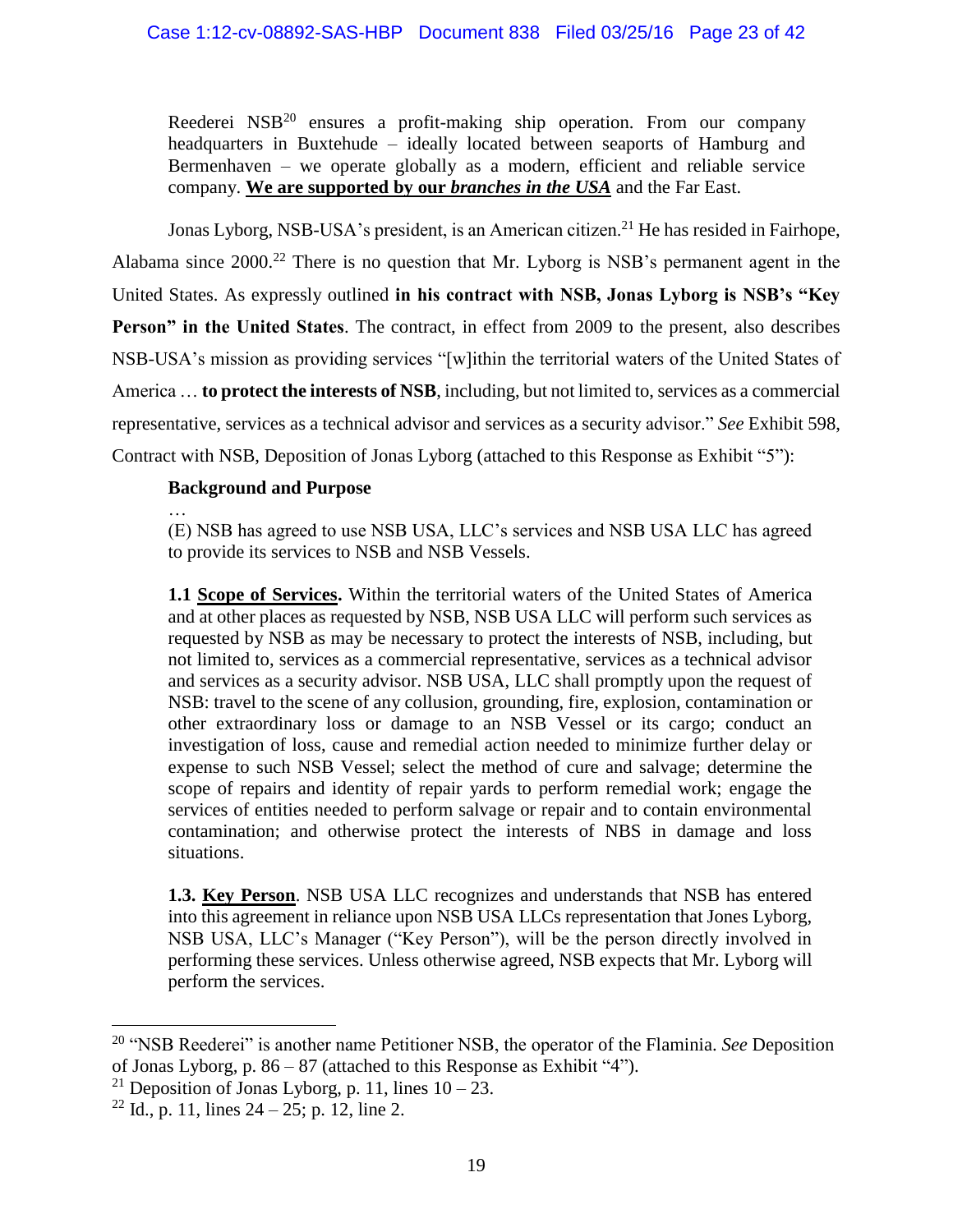*See also* Deposition of Jonas Lyborg, p. 155, lines 7 – 14; p. 70, lines 15 – 25:

- **Q.** So under this agreement you are NSB, the operator of the Flaminia you are their key person in the United States under this Agreement?
- **A.** Yes.

…

- **Q.** And this agreement is exclusive to you. In other words, only you can be the key person under this agreement and nobody else.
- **A.** Yes, as listed.
- **Q.** So going back to my original question and I appreciate your trying to explain it. When it comes to your retainer with NSB, the operator of the FLAMINIA, that you have through NSB-USA in your office in Alabama, when needed, do you act as their representative in the United States?
- **A.** If requested and when needed, yes.
- **Q.** Okay. Out of your office in Alabama?
- **A.** Yes.

Jonas Lyborg has been providing these services to NSB vessels, out of Alabama, **for over 15 years**. Initially, Lyborg provided services to NSB in the United States from 2000 through 2008 under Lyborg's company J.L. Maritime. Subsequently, from 2009 to the present, Lyborg (at NSB's request and direction), setup and incorporated NSB USA, LLC in Alabama, and opened an NSB USA, LLC bank account in Alabama, all for the single and exclusive purpose of managing NSB's business affairs in the United States. Tellingly, **NSB USA, LLC only provides services to one entity: NSB, the operator of the Flaminia**. Lyborg, p. 22, lines  $3 - 12$ ; p. 33, lines  $3 - 25$ ; p. 34,

lines  $2 - 6$ , lines  $14 - 25$ :

- **Q.** And these services, you're providing the services to NSB, the operator of the FLAMINIA, from 2009 to the present out of your office in Alabama; is that fair to say?
- **A.** Yes.
- **Q.** Okay. Now, before 2008, in other words, between 2000 and 2008, did you provide services to NSB, the operator of the FLAMINIA, through J.L. Maritime?
- **A.** Yes.
- **Q.** So you created NSB-USA, LLC and the company's headquartered in Alabama; right?
- **A.** Yes.
- **Q.** For the purpose of providing services to NSB, the operator of the FLAMINIA.
- **A.** Yes.
- **Q.** Now, does NSB, LLC provide any services out of Alabama to anyone other than NSB, the operator of the FLAMINIA, in Germany?
- **A.** No.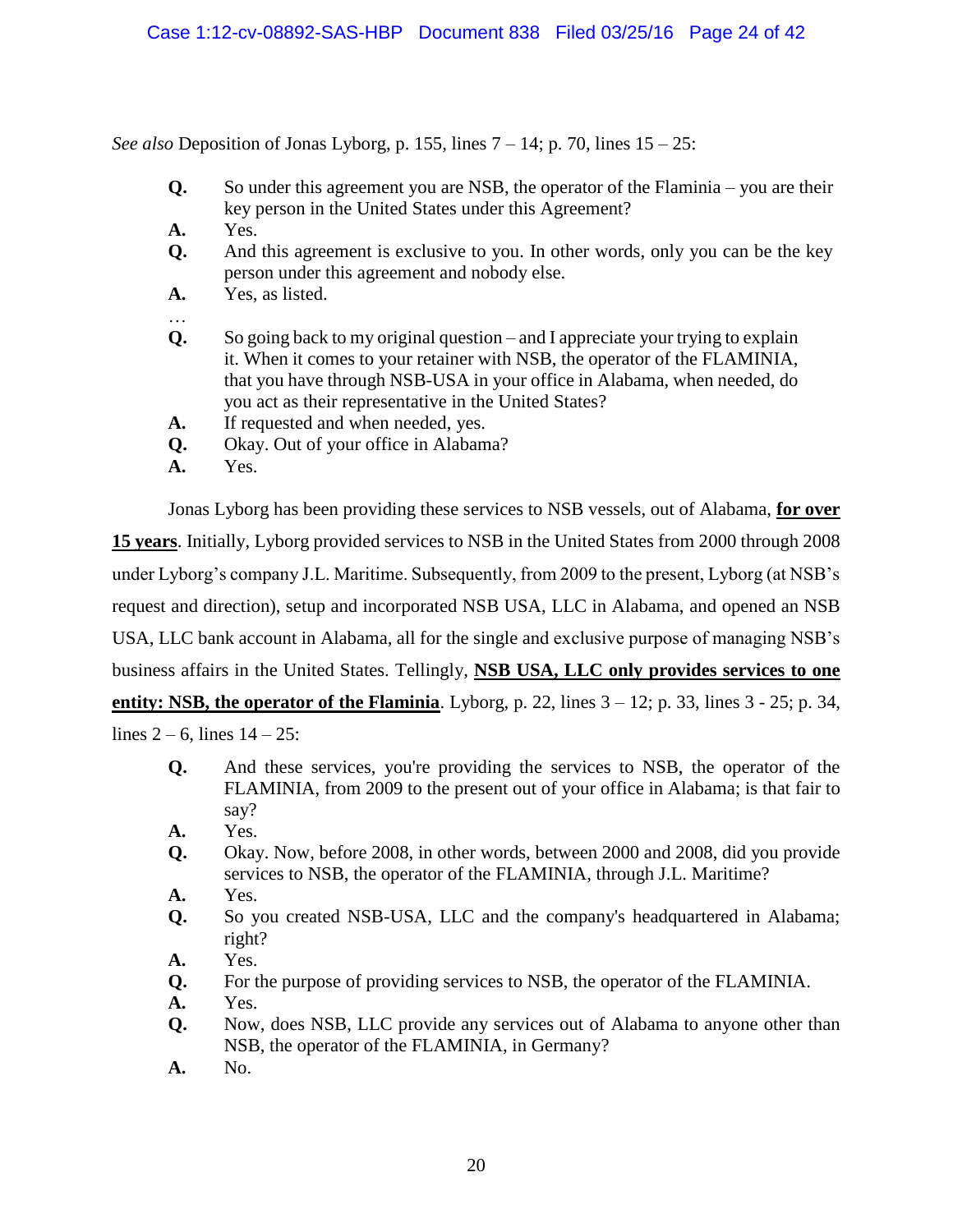- **Q.** So NSB-USA, LLC's only customer -- I'm not talking about J.L. Maritime -- NSB-USA, LLC's only customer is NSB, the operator of the FLAMINIA, in Germany.
- **A.** Yes.
- **Q.** And is this the reason why you opened a separate bank account for NSB-USA, LLC, to assist you in providing services to NSB, the operator of the FLAMINIA, in Germany?
- **A.** Well, it was -- yes.
- **Q.** So you entered into this services agreement, this retainer, as you call it, and it's been in place from 2009 to the present. And so in order to provide those services out of your office in Alabama to NSB, the operator of the FLAMINIA, you set up a company and the name of the company is NSB-USA, LLC. Is that fair to say?
- **A.** Correct.

…

- **Q.** So earlier you said that NSB-USA, LLC, their only customer is NSB, the operator of the FLAMINIA.
- **A.** Correct.
- **Q.** And you also talked about how when you created NSB-USA, LLC it was to provide those services to NSB, the operator of the FLAMINIA.
- **A.** Correct.
- **Q.** And so part of that also involved opening a bank account in the United States in Alabama under the name of NSB-USA, LLC.
- **A.** Correct.

From 2009 to the present, NSB, the operator of the *Flaminia*, has fully funded the

operations of NSB USA, LLC in Alabama. Lyborg, p. 35, lines  $2 - 25$ ; p. 36, lines  $2 - 4$ :

- **Q.** And when you are providing services and we'll talk about the services in a second. When NSB-USA, LLC and Jonas Lyborg is providing services under that retainer agreement to NSB, the operator of the FLAMINIA, out of your office in Alabama, when money moves around to be able to perform those services under the retainer agreement, that money flows through this NSB-USA, LLC bank account in Alabama. Is that fair to say?
- **A.** It comes into that account and is thereafter transferred into the J.L. Maritime account to cover the expenses because J.L. Maritime is paying all the invoices for various things.
- **Q.** So money comes in from NSB, the operator of the FLAMINIA, in Germany and that money is sent to the Alabama account of NSB-USA. Is that fair to say?
- **A.** Correct.
- **Q.** And that's pursuant to the retainer agreement that you entered into to provide services out of your office in Alabama to NSB, the operator of the FLAMINIA. Is that fair to say?
- **A.** Correct.
- **Q.** Okay. And because you control the J.L. Maritime Services and J.L. Maritime Services controls NSB-USA, LLC, sometimes you move money around between accounts to different companies to help you fund the operations of J.L. Maritime. Is that more or less --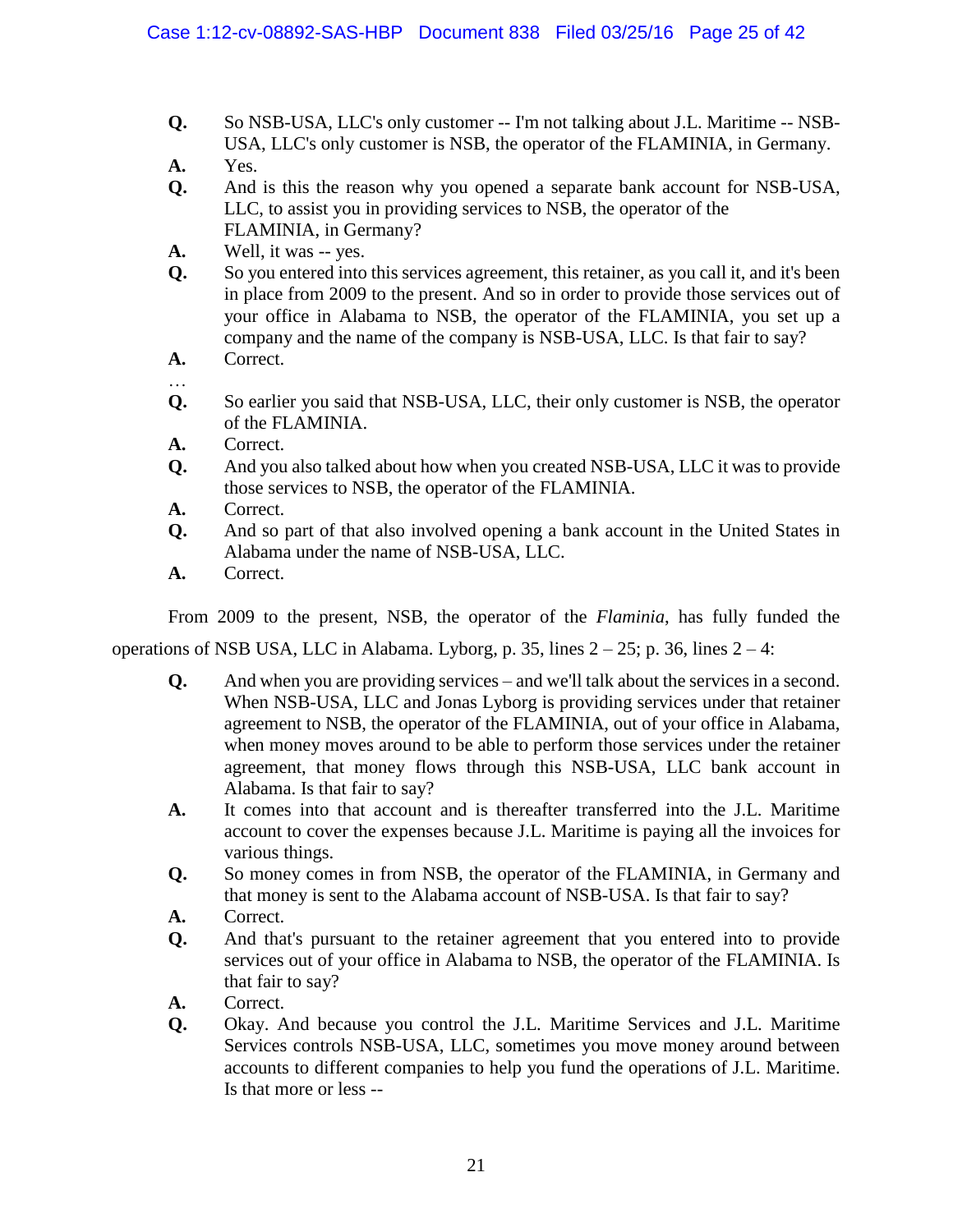### **A.** Yes.

Under the contract with Petitioner NSB, NSB USA (and therefore Jonas Lyborg) must communicate with NSB (described as the "home office of NSB") and employees there for appropriate input on the planning and scope of services performed by NSB USA. Nevertheless, in cases in which NSB USA cannot communicate with the NSB home office, NSB USA is empowered to take whatever action it deems fit and necessary to protect the interests of NSB and NSB vessels in the United States. *See* Exhibit 598, Lyborg deposition (attached to this Response as Exhibit "5")(emphasis added):

**1.1 Scope of Services**. Within the territorial waters of the United States of America … NSB USA, LLC shall communicate *with the home office* of NSB and appropriate employees located there for NSB's input on the planning and scope of services to be performed by NSB USA, LLC before directing remedial action. However, in circumstances where such communication is not reasonably practicable due to emergency or other cause, NSB USA, LLC shall utilize its professional knowledge and experience to take whatever action is necessary or appropriate to protect the interests of NSB and NSB Vessels, without communication.

*See also* Deposition of Jonas Lyborg, p. 73, lines 2 – 25; p. 67, lines 1-2; p. 70, lines 15 – 25:

- **Q.** And you do this out of your office in Alabama.
- **A.** Yes.
- **Q.** That's the same office where NSB-USA's headquartered or is based?
- **A.** Yes. It's not correct. I need to correct your question or my answer. You said that's NSB's office in Alabama.
- **Q.** NSB-USA.
- **A.** Yes. And it's their contact position.
- **Q.** Right. So the office in Alabama is NSB's --
- **A.** NSB-USA, LLC has an address in that office, yes.
- **Q.** In Alabama, and it's also the address for the contact in the United States for NSB. Is that what you're saying? For NSB, the operator of the FLAMINIA.
- **A.** It's listed as that, yes, on their website.
- **Q.** Listed in NSB, the operator's website?
- **A.** I think so.
- **Q.** Okay. That's the address in Alabama; right?
- **A.** Yes.

Under the contract, NSB USA (and therefore Jonas Lyborg) is required to be NSB's liaison with the United States Coast Guard, United States port authorities, marine surveyors, the master, crew, pilots, charters, agents, repair yards, suppliers, and other entities necessary or appropriate under the circumstances. *See* Id.: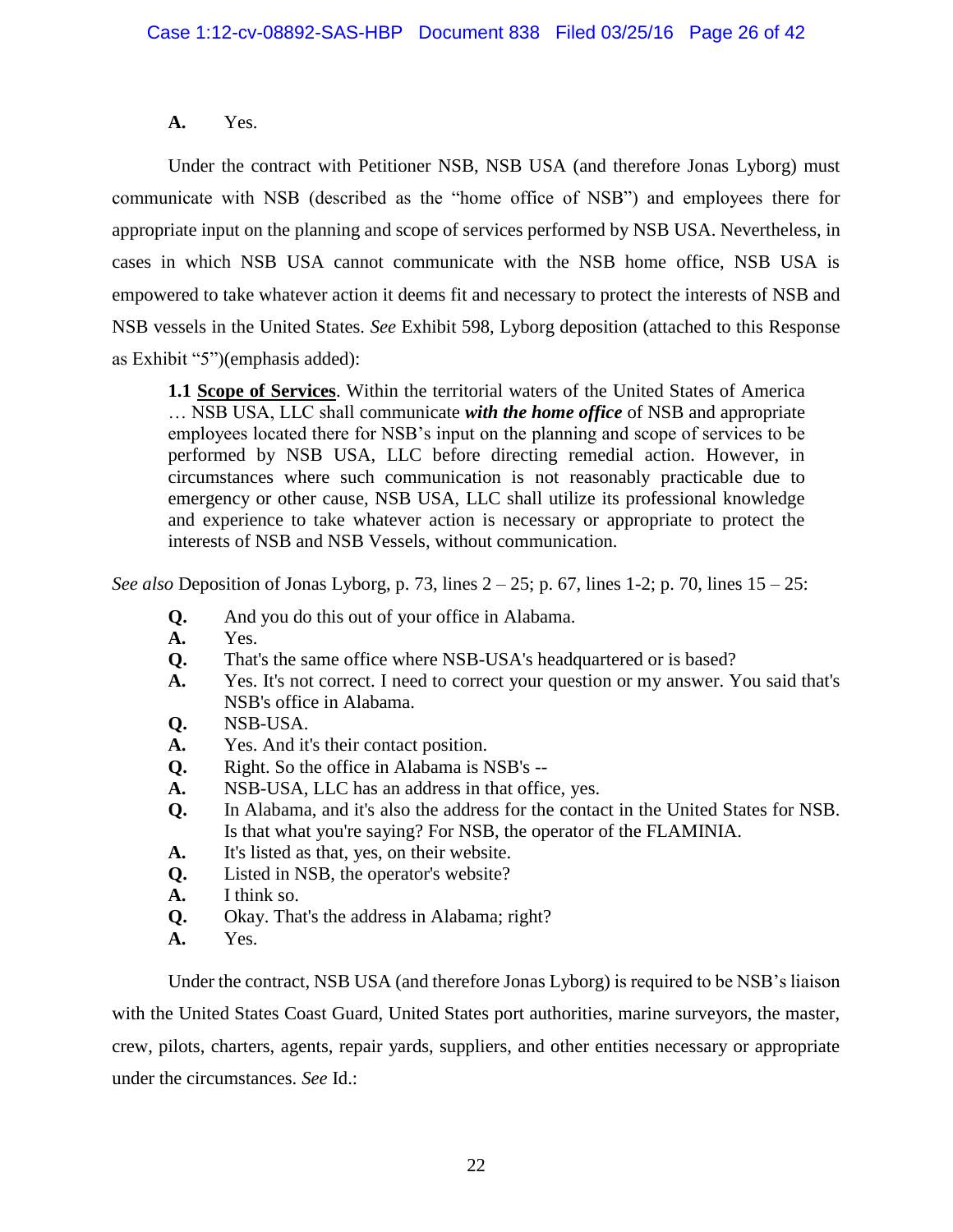**1.1 Scope of Services**. Within the territorial waters of the United States of America …NSB USA LLC shall conduct necessary liaison with Coast Guard, port authorities, marine surveyors, the master, crew, pilots, charterers, agents, repair yards suppliers and other entities necessary or appropriate under the circumstances.

*See also* Lyborg, p. 81, lines 10 – 25;

- **Q.** And that also means dealing with local United States authorities? In other words, the Coast Guard is doing an investigation or the Customs and Border Patrol, Department of Homeland Security. Is that one of the things that you also advise them about?
- **A.** If they reach out and ask for assistance, yes.
- **Q.** And they've done that before?
- **A.** Yes. It happens.

**During his deposition, Jonas Lyborg admitted that there is no limit to the scope of his duties to protect NSB's interests in the United States.** Lyborg testified that as NSB's representative in the United States, he has "a lot of contacts in the United States" and uses those contacts (and his technical qualifications) to provide services to NSB in the United States. Lyborg,

p. 82, lines 2- 25:

- **Q.** Other than what we discussed, what other things are the duties of you as a surveyor for NSB in the United States? We've talked about the repairs. We've talked about dealing with local U.S. government authorities. What other things do you do for them, do you advise them on?
- **A.** It's such an open question that I have problems answering that. I am a technical, fairly qualified person. I live in the United States. I have a lot of contacts in the United States. And when something happens in the United States or when there is a question regarding anything in the United States, I might be asked for assistance or guidance. And it could relate to a dive inspection, who is a suitable diving company. It could relate to repairs, as we have said. It could relate to  $-$  if there is an oil spill, for example, it could relate to things relating with that. So there are so many, many different things, and the maritime field is such an open field that it's difficult to start giving you a lot of specific. That is why I have a little bit of a problem answering that question.

NSB pays for Jonas Lyborg (its "Key Person" in the United States), to take American maritime safety courses and participate in shipping industry seminars in the United States. Lyborg, p. 53, lines 8 – 25; p. 54, lines 2 – 22:

- **Q.** Have any of the courses that you've taken taken place or been sponsored by NSB, the operator of the FLAMINIA?
- **A.** The ISPS course in Seattle was partly paid for by NSB.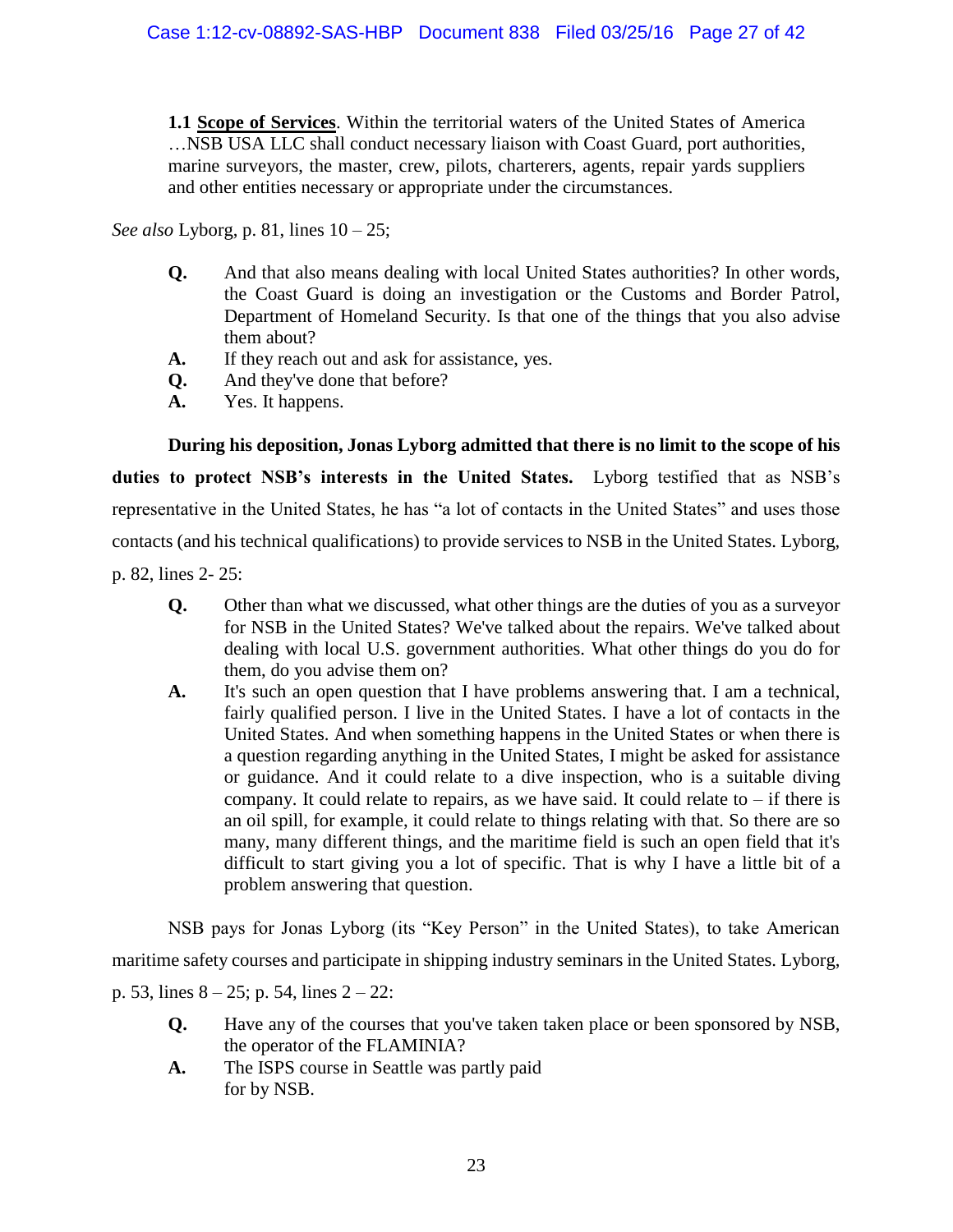- **Q.** Let's talk about this 2003 ISPS course. I know you talked briefly about it. Why did you decide to attend this course?
- **A.** Well, development in the shipping market included after 9/11 a lot of security issues, and if you are a surveyor, as I am, and I am attending 25 different vessels and different companies' vessels you need to know a little bit more about the security issues. And the ISPS code has just come into effect and it was important to understand what is this new code requiring. That is why I found it to be extremely important to attend as soon as possible.
- **Q.** So the ISPS course is a sort of post-9/11 course to teach people in the industry what the new regulations are in terms of ship safety and to prevent --
- **A.** Ship security.
- **Q.** Ship security. Okay. Now, why did NSB sponsor this in Seattle, USA? MR. RYAN: Objection to the form.

THE WITNESS: Security is a major issue in the United States, and as attending on different vessels, it was important and NSB obviously considered the same thing and said that yes, it might be an important issue for the future. So we prepared to sponsor that.

Jonas Lyborg also goes on NSB vessels (as NSB's representative) to assist the company

with internal audits and vessel inspections in the United States. Lyborg, p. 83, lines  $5 - 25$ ; p. 84,

lines 2-7:

- **Q.** Okay. Do you ever go on NSB vessels for any reason on their behalf as their representative? In other words, do you ever --
- **A.** On behalf of who?
- **Q.** On behalf of NSB.
- **A.** Yes.
- **Q.** You do.
- **A.** Yes.
- **Q.** And what are the reasons why you go on the vessels?
- **A.** It could be that they ask for assistance with an internal audit and vessel inspection, some problem with an electrical motor or something similar.

…

- **Q.** Who would be doing the audit?
- **A.** Internal audit is done by company representatives or appointed persons from the company.
- **Q.** So you've participated in those whenever the ship is in the United States. You've been on the vessel present to assist in the auditing.
- **A.** On special requests if and when needed.
- **Q.** And this is pursuant to the retainer agreement that you've had through NSB-USA, LLC with NSB, the operator of the FLAMINIA.
- **A.** Yes.

Under the contract, Jonas Lyborg and NSB USA must be available to perform these services for NSB "24/7." *See* Exhibit 598 (attached to this Response as Exhibit "5"):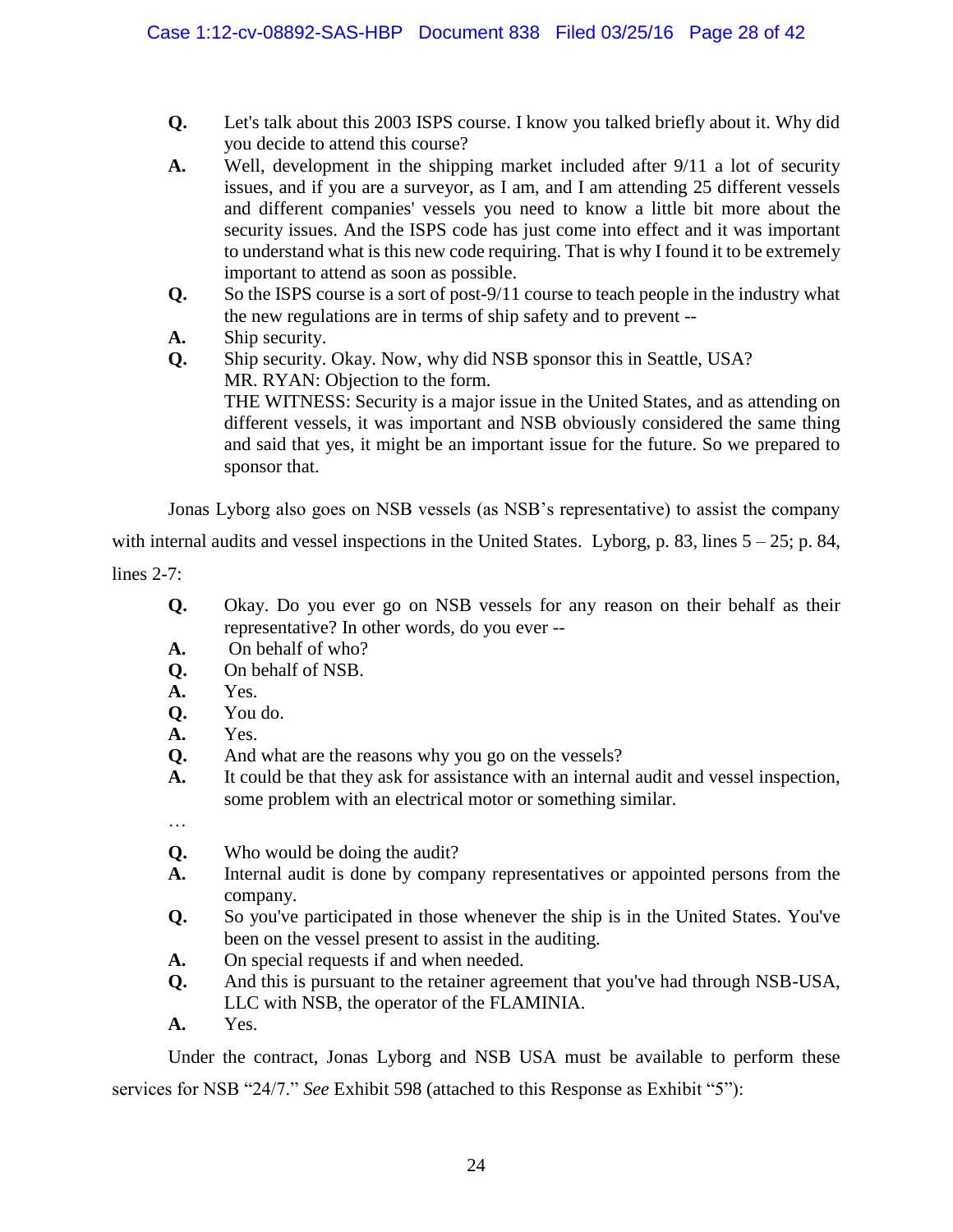**1.2 Availability/Resources.** […] NSB USA, LLC agrees that it will be available to perform the Services "24/7" and it will have adequate communication facilities to enable NSB to contact NSB USA, LLC at any time, day or night. NSB USA, LLC agrees to provide NSB with the necessary contact numbers and means to do so. In addition, NSB USA, LLC agrees that its office will be staffed from 8:00 am to 11:00 am. Alabama time to maximize overlap between working hours in Germany and Alabama.

The services that NSB USA (and therefore Jonas Lyborg) provides to NSB, include representing NSB as a technical advisor in the event that hull and machinery in NSB vessels need repairs in the United States. Lyborg, p. 65, lines  $7 - 25$ ; p. 66, lines  $2 - 15$ :

- **Q.** Hull and machinery service, what does that mean?
- **A.** If a vessel runs aground, it will be damaged and then they will need a hull and machinery surveyor to come there and find out what has happened, what is damaged, what could it cost to repair, where can it go to repair, et cetera. If an engine breaks down, it could be the same thing. A surveyor has to go there and look at it and say we can see what has happened. We know roughly what needs to be repaired, roughly how much it's going to cost and this is a repair company that can be used for it. And at the end of all that the surveyor will most of the time get a bunch of invoices to approve as related to the case in question and approve them for the insurance company, and the insurance companies take care of the claims.
- **Q.** And you coordinate this particular service out of your office in Alabama.
- **A.** Yes.
- **Q.** And so this type of service you provided any time there's issues within the United States territorial waters or in the United States ports. In other words, they don't reach you if there's some problem in Hong Kong. It's only if it happens in the United States. Is that fair to say?
- **A.** U.S., Caribbean, Canada and associate, close areas.
- **Q.** Okay. Now, do you also provide this service through NSB-USA, LLC to NSB, the operator of the FLAMINIA, in Germany?
- **A.** Yes, if they so request.

NSB also relies on NSB USA (and therefore Jonas Lyborg) to "travel to the scene of any

collision, grounding, fire, explosion, contamination or other extraordinary loss or damage to an NSB Vessel or its cargo; conduct an investigation of loss." Lyborg, p. 67, lines 10 – 25:

- **Q.** Okay. So when NSB, the operator of the FLAMINIA, has this particular issue happen to them, there's an oil spill or some sort of problem, they reach out to you because you're in the United States and you're their -- under your retainer agreement, their representative here. You go ahead and you do all of that for them; right?
- **A.** If they reach out to me instead of somebody else, then I will go and do exactly the same as I do for the insurance companies.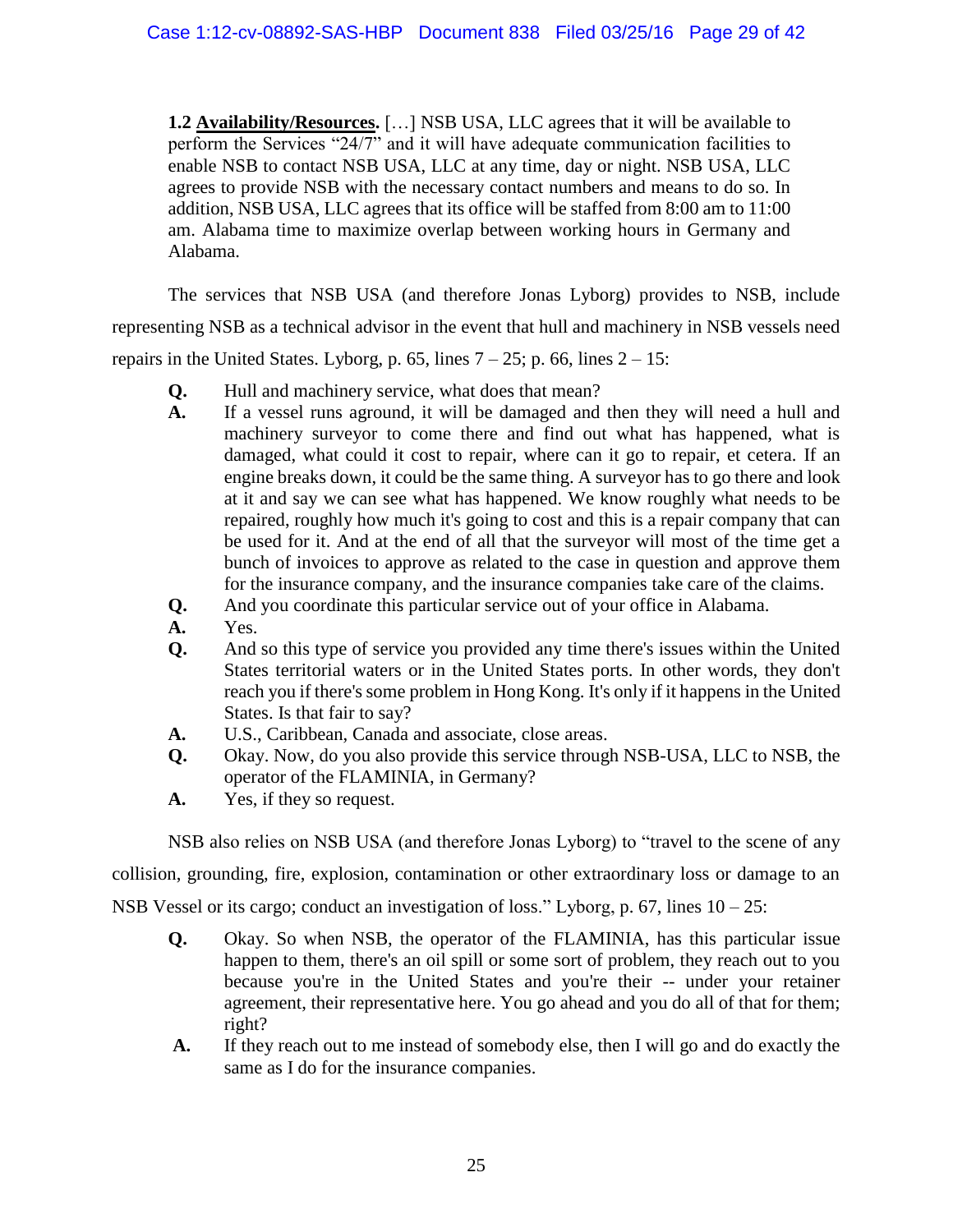**Q.** So either for NSB, the operator of the FLAMINIA, or for NSB, the operator of the FLAMINIA's insurance. THE WITNESS: Yes; for the insurance companies also, yes.

In the event that an NSB vessel needs repairs while navigating in (and/or near) United States territorial waters, Jonas Lyborg, from the NSB USA office in Alabama, assesses the type of maintenance and repairs needed, and coordinates with local United States service providers to carry out the repairs. Lyborg, p. 70, lines  $24 - 25$ ; p. 71, lines  $2 - 20$ ; p. 72, lines  $3 - 25$ ; p. 73, lines  $2 - 4$ :

- **Q.** Okay. Now, we've talked about some of the things that that entails, being a representative. You talked about P&I service but that's for insurance companies so that's not included in your services to NSB. Is that fair to say?
- **A.** Yes.
- **Q.** Okay. Now, what other things do you do as their representative in the United State<sub>s</sub>?
- **A.** I might advise on a suitable repair company, give them a company to contact, and I might advise on other items that might be related. It's a little bit difficult to specify because as a surveyor -- I'm basically doing the same thing as I do as a surveyor. I give advice and recommendations and it could relate to different things.
- **Q.** So under your agreement, your retainer agreement with NSB, the operator of the FLAMINIA, that you've maintained from 2009 to the present, you are their surveyor in the United States.
- **A.** One of them. Again, we come back to that. If they want to use me, yes.
- …
- **Q.** Okay. You said that one of the things that you do -- and we're talking again about NSB, the operator of the FLAMINIA. One of the things that you do for them in the United States, you said you advised on a suitable repair company. Is that fair to say?
- **A.** Yes.
- **Q.** So walk me through that. Give me an example. If there is a problem with one of their ships and they are in the vicinity and the territory or in a United States port, what you do in this instance is you reach out to a local United States company to conduct those repairs or you suggest a local United States company that they can hire to conduct those repairs?
- **A.** Yes.
- **Q.** And to do that you do research or you ask around. You figure out who is the more suitable repair company in the particular area of the United States where their ship is at.
- **A.** Partly, but I basically don't experience working with so many different companies and visiting so many ports and working together with IMC, et cetera, but sometimes I have to do a little bit of extra research.
- **Q.** And you do this out of your office in Alabama.
- **A.** Yes.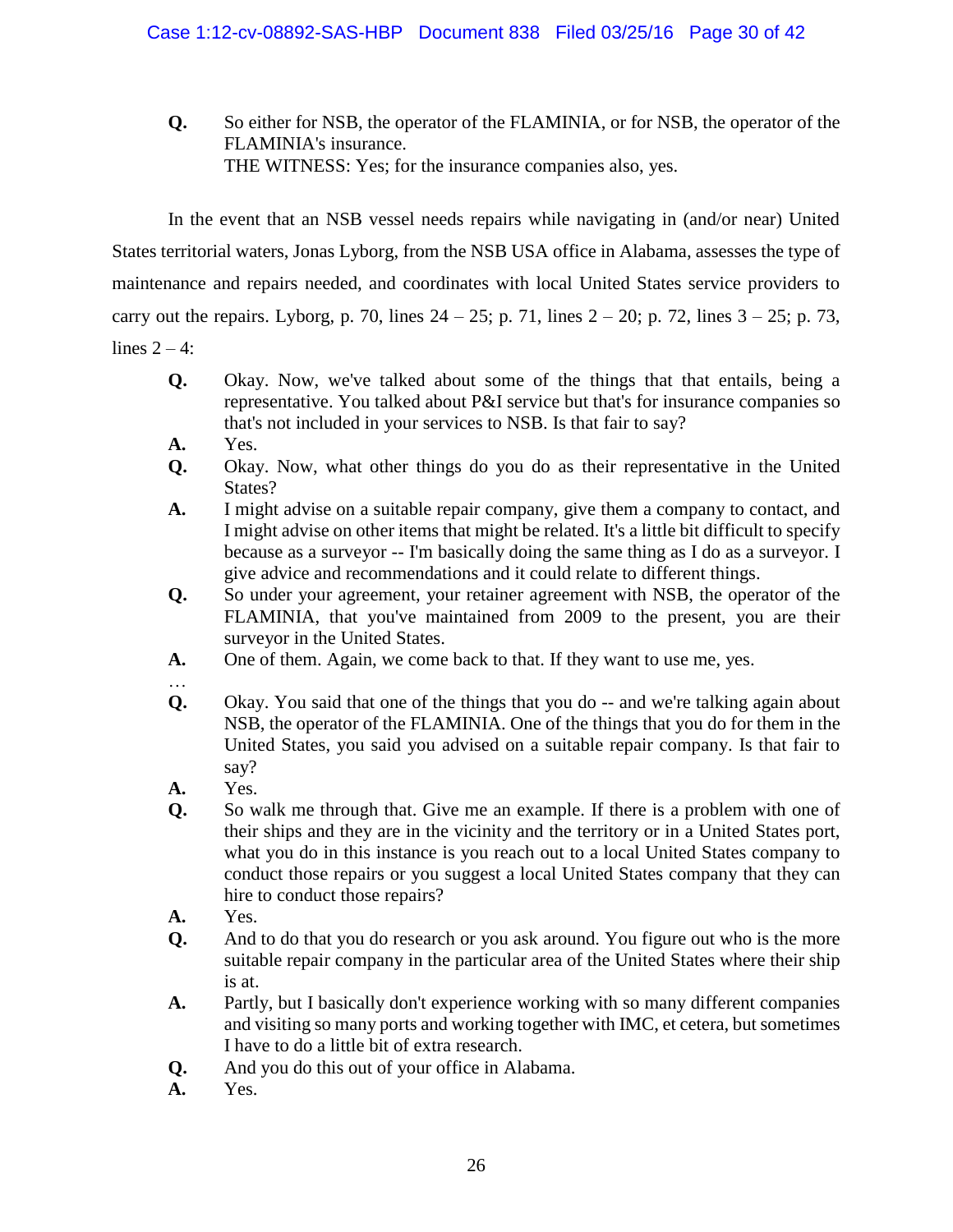When problems and technical issues on NSB vessels, arise in the United States, a superintendent at NSB's offices in Germany reaches out to Jonas Lyborg in Alabama to coordinate (on NSB's behalf and at their direction) the repairs, and find suitable vendors for parts in the United States. Lyborg, p. 73, lines  $24 - 25$ ; p. 74, lines  $2 - 25$ ; p. 75, lines  $2 - 17$ ; p. 76, lines  $6 - 11$ :

- **Q.** Since you've been in this relationship with NSB since you started the retainer in 2009 and you opened up -- you started the NSB-USA, LLC company in Alabama, what kind of repairs have you advised on whenever NSB ships come to the United States?
- **A.** Many different. There could be an electrical repair, for example, of a winch motor and they need an electrical company or they need an electrical engineer to go on board and I can recommend to call this person or that person. If there is a breakdown on a main engine which belongs to MAN, then I can recommend that they call MAN, which has an office in Houston, in Long Beach, in New York, et cetera.
- **Q.** And how does this go about? Let's say that there is an NSB vessel coming into a United States port and they have some sort of technical issue, technical problem. Does the ship reach out to NSB, the operator of the FLAMINIA, in Germany?
- **A.** Yes.
- **Q.** And then they reach out to you in Alabama?
- **A.** Yes. The ship should always contact the superintendent because the superintendent is in charge for the vessel and he's in Germany. And then it's up to him to take the next decision. I'm never involved
- … **Q.** This superintendent is a person that works for NSB, the operator, in Germany.
- **A.** Yes.
- **Q.** And the superintendent's job, he's assigned a set of a number of vessels or a particular vessel?
- **A.** A number of vessels, I think.
- **Q.** And he works shoreside in Germany.
- **A.** Yes.
- **Q.** And so if it's an issue that happens in the United States where the repairs are needed to be conducted in the United States, is the superintendent the person that reaches out to you? "Mr. Lyborg, I need you to find us a suitable repair company to conduct these repairs in the United States." Is that what happens?
- **A.** He might do that.
- …
- **Q.** And every time that you are the one that is advising on a suitable repair company or has to contact the repair company, that's the process. It's the superintendent from Germany reaching out to you in Alabama.
- **A.** Yes.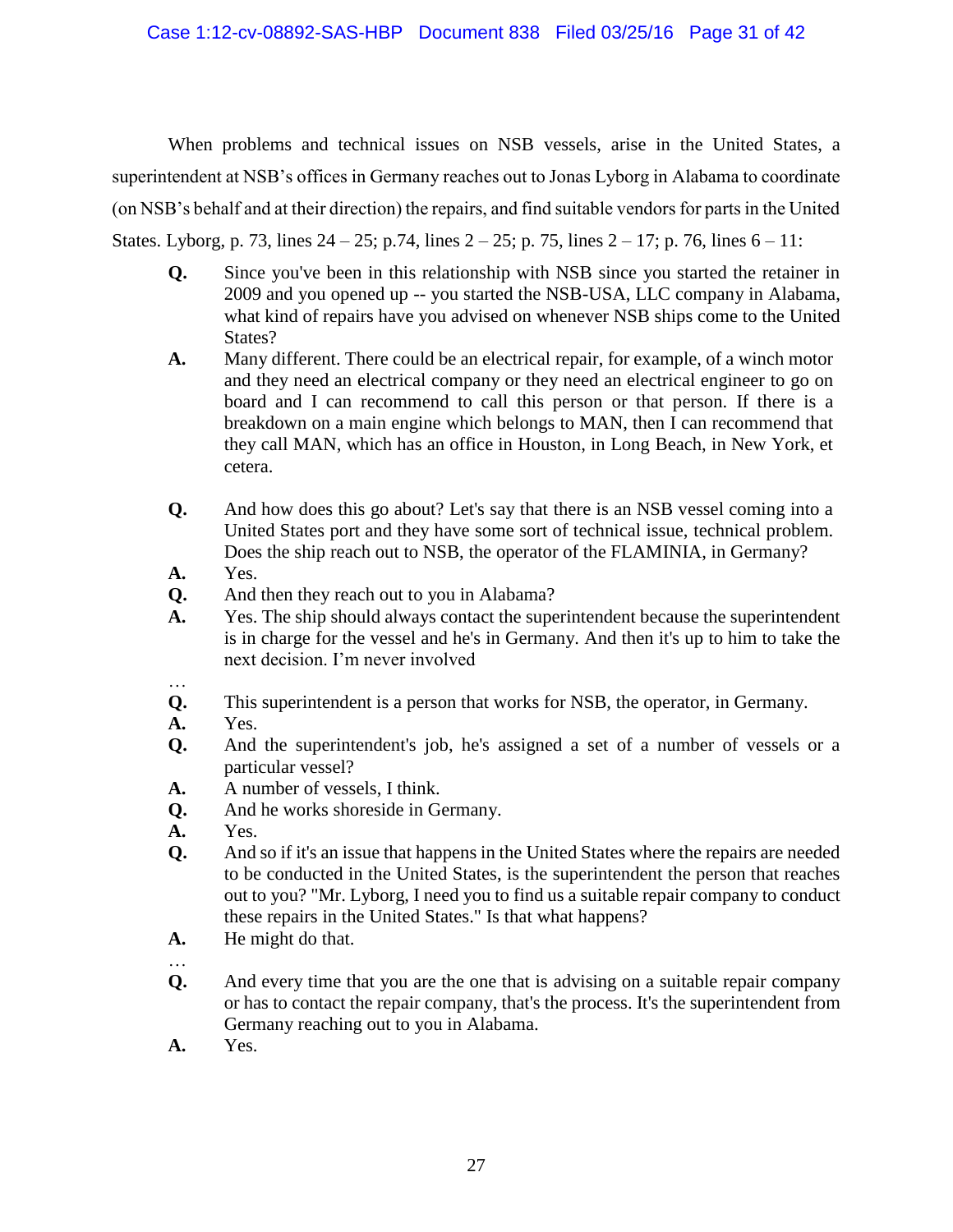At all material times, **NSB has exercised such level of control over NSB USA that it has amounted to a total domination of its affairs**. The control and dominion is to such extent that **NSB-USA manifests no separate interests of its own and functions solely to manage the business operations of NSB in the United States**.

Under the contract, NSB funds one-hundred percent of the operating costs of NSB-USA, including paying for: office rent, insurance, office computers, utility bills, Jonas Lyborg's vehicle expenses (i.e. lease, gasoline and car insurance), Jonas Lyborg's credit card, office supplies, and Jonas Lyborg's travel and lodging expenses while on NSB business, and business development expenses. *See* Exhibit 598 (attached to this Response as Exhibit "5"):

**2.2 Expenses.** Office expenses including office supplies, equipment, telephone, facsimile, utilities, one (1) car, car insurance and fuel will be reimbursed by NSB. A monthly lump sum amount of US \$1,500.00 (US One Thousand Five Hundred Dollars and No./100) shall be advanced for three (3) months  $(3 \times $1,500.00)$  at a time and in advance. Expenses to be itemized by NSB USA, LLC on a quarterly basis.

**2.3 Reimbursement.** In connection with performing services, NSB recognizes that NSB USA, LLC will incur certain expenses not covered by the Monthly Fee and agrees to reimburse NSB USA, LLC for the following:

**2.31 Travel Expenses.** NSB will reimburse NSB USA, LLC for travel expenses incurred by NSB USA, LLC in travelling to/from NSB vessels. For international travel, NSB USA, LLC must book flights and other travel arrangements through NSB's travel agent.

**2.32 Food Expenses.** NSB will reimburse NSB USA, LLC \$70.00 per day for food expenses incurred by NSB USA, LLC for each day the Key Person is out of the office travelling to/from visiting an NSB vessel.

**2.33 Lodging Expenses.** NSB will reimburse NSB USA, LLC for reasonable lodging and associated expenses incurred by the Key Person in connection with NSB USA, LLC's visits to NSB Vessels.

… **2.35 Business Development Expenses** NSB is the customer of a variety of companies and persons servicing NSB Vessels. NSB does not routinely expect that NSB USA, LLC will incur business development expenses in this regard. Nevertheless, NSB recognizes that such occasions may arise and will reimburse NSB USA, LLC for business development expenses relating to meals, entertainment, athletic events, etc., in connection with NSB USA, LLC's dealings with persons and companies supplying services and materials to NSB Vessels.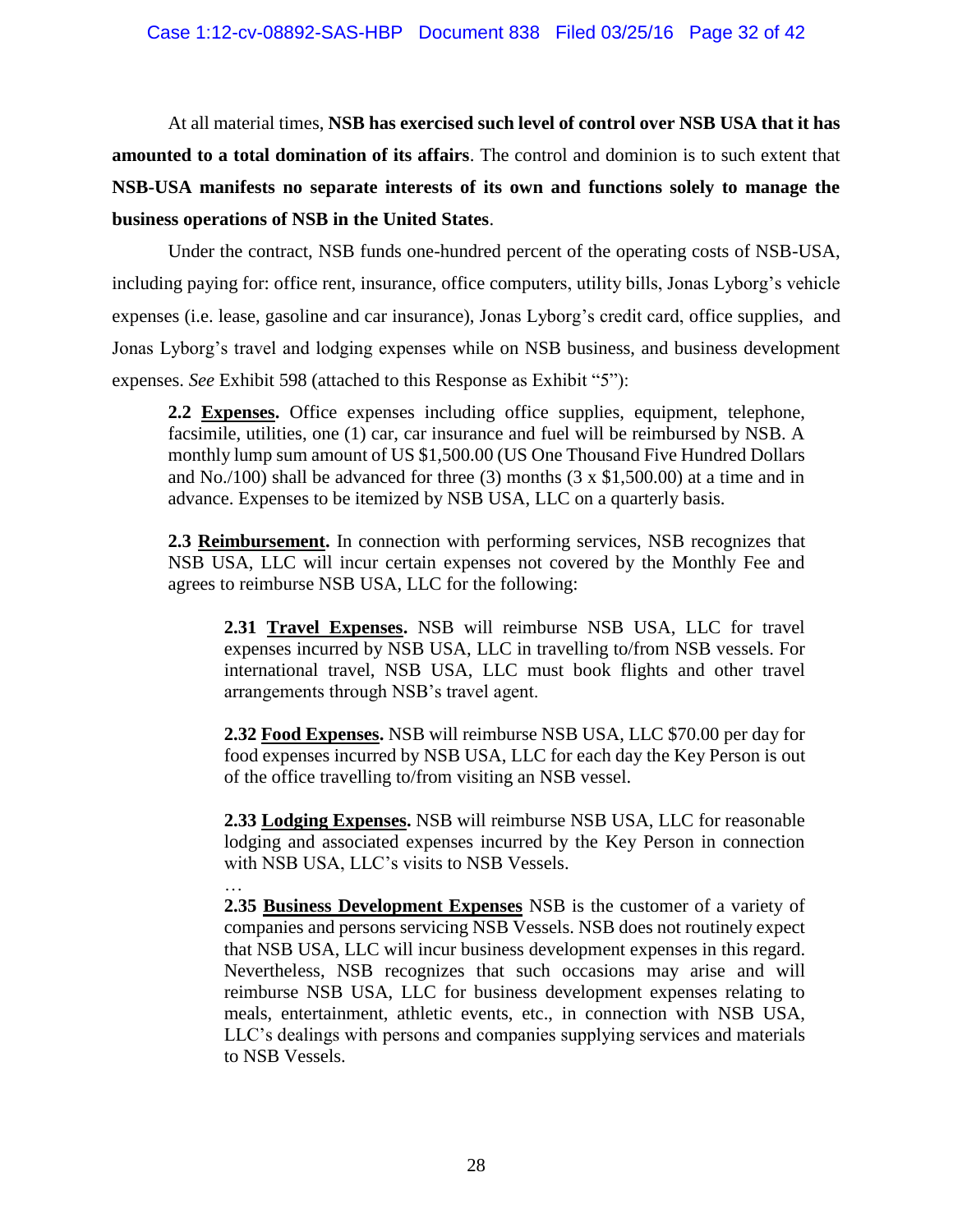*See* Lyborg, p. 160, lines 6 – 25; p. 161, lines 19 – 22; p. 162, lines 6 – 15; p. 163, lines 20 – 25:

- **Q.** So does that mean that NSB, the operator of the FLAMINIA, pays for all of these expenses of NSB-USA in Alabama? They pay for office supplies, equipment, telephone, facsimile, utilities and one car.
- **A.** When it's related to NSB-USA, LLC, yes.
- **Q.** So related to you providing services to them, so whenever there are expenditures related to your services to NSB out of your Alabama office, NSB pays for those expenses.
- **A.** They reimburse me for that.
- **Q.** And that includes your office expenses such as office supplies, equipment, telephone, facsimile, utilities and one car.
- **A.** Yes.
- **Q.** Do they also pay for car insurance?
- **A.** Yes.
- **Q.** Do they also reimburse you for the fuel say if you drive to an accident location?
- **A.** Yes.
- …
- **Q.** Now, do you ever update your office equipment? For example, if your computer is not working, do you buy new computers?
- **A.** Yes. …
- **Q.** So NSB has not paid for computer upgrades?
- **A.** They have paid for part of the upgrades.
- **Q.** So if you need to upgrade your computers and the cost is \$10,000 for new computers or \$2,000, whatever it is, you apportion those costs -- part of those costs to NSB-USA as expense in furtherance of your agreement.
- **A.** Or I will buy one computer and when the other one breaks down I will charge that to NSB, because I have several computers, of course, in the office.
- … **Q.** And when you want to get reimbursement for those expenses do you prepare any type of documentation saying this is what I need in terms of reimbursement and then you send that to their office in Germany?
- **A.** Yes.

The contract also contemplates that NSB will pay for Jonas Lyborg's (and his wife's) medical health, and disability insurance. Further, NSB USA is required to obtain comprehensive general liability insurance (in amounts pre-approved by NSB) – naming NSB (the operator of the *Flaminia*) as "[a]dditional Insured." NSB is required to pay for costs and premiums to secure that insurance. Id., p. 6 of 9: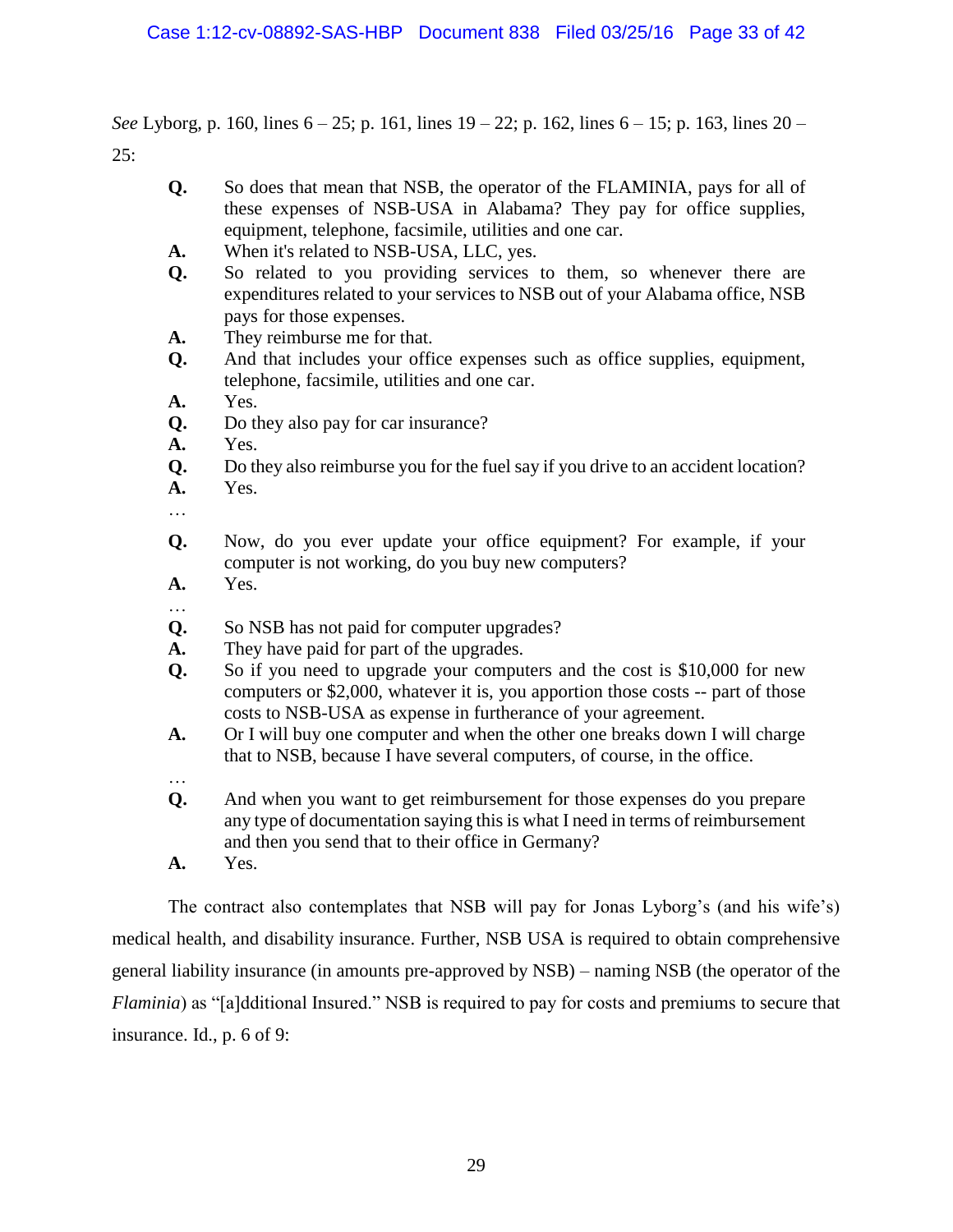**5.7 Insurances**. NSB USA, LLC shall obtain and pay for medical, health, disability and worker's compensation insurance as it deems appropriate to cover the Key Person and the assistant Mrs. Ingrid Lyborg. NSB USA, LLC shall obtain comprehensive general liability insurance in amounts subject to approval by NSB, naming NSB as "Additional Insured." Costs or premiums of such comprehensive general liability insurance shall constitute "Expenses" subject to reimbursement under Section 2.3.

As noted above, NSB USA has a bank account in Fairhope, Alabama. The bank account is exclusively used for services that Lyborg provides to NSB out of the Alabama office/branch. Lyborg, p. 129, lines  $3 - 9$ :

- **Q.** Okay. And everything that NSB-USA does in terms of the bank account that NSB-USA has in Alabama and the services that NSB-USA provides under the retainer agreement, that's exclusively to provide services to NSB, the operator of the FLAMINIA; is that correct?
- **A.** Correct.

NSB pays for Jonas' Lyborg's American Express credit card. Lyborg, p. 108, lines 9 – 25, p. 109,

lines  $9 - 25$ ; p. 110, lines  $2 - 25$ ; p. 111, lines  $2 - 25$ :

- **Q.** Mr. Lyborg, in order to run the day-to-day operations of NSB-USA -- and I'm talking about since 2009 to the present -- and in furtherance of your retainer agreement with NSB, the operator of the FLAMINIA, do you use a credit card for obvious expenses? I'm not talking about your personal credit. I'm talking about like an office credit.
- **A.** No, not for office expenses, but I have a designated credit card related to NSB-USA.
- **Q.** So you have a designated credit card related to NSB-USA.
- **A.** Correct.
- **Q.** And that's in furtherance of your services, the services that you provide to NSB, the operator of the FLAMINIA.
- **A.** Correct.
- **Q.** What is the name of the bank, the entity that issued the card?
- **A.** American Express.
- … **Q.** Who pays for this credit card?
- **A.** NSB.
- **Q.** The last question I asked you, who pays for this credit card, and your answer was NSB?
- **A.** Yes.
- **Q.** And that's NSB, the operator of the FLAMINIA.
- **A.** Yes.
- **Q.** Okay. Now, how does NSB go about paying for that? Every month you get a statement from American Express; is that correct?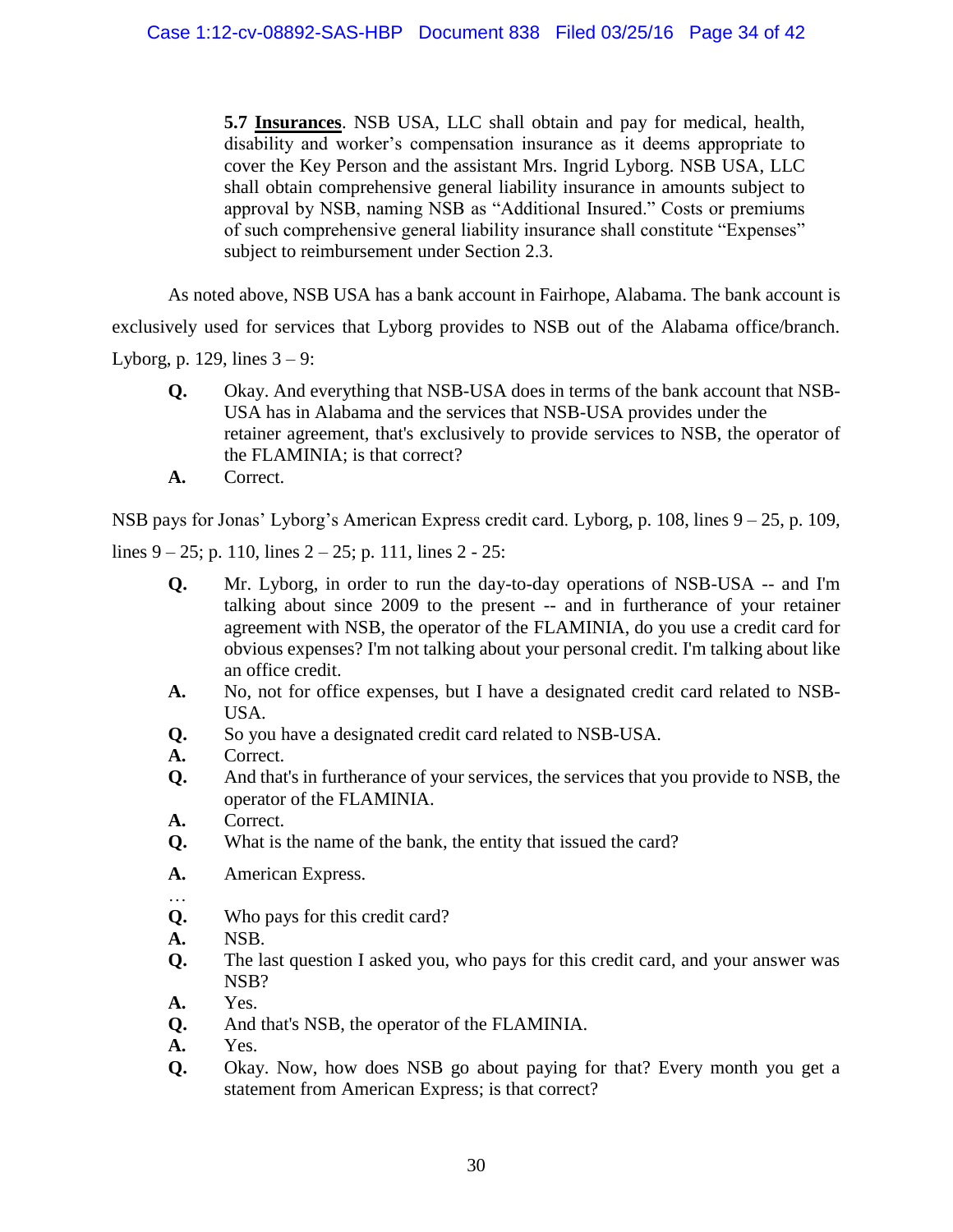- **A.** Yes.
- **Q.** And that's sent to your Alabama office.
- **A.** Yes.

…

..

- **Q.** And what department in NSB do you send that to in Germany?
- **A.** Finance department

Jonas Lyborg's American Express' credit card is exclusively used for services that Lyborg provides to NSB out of the Alabama office/branch. Moreover, Lyborg opened the American Express credit account and the bank account in Fairhope, Alabama *at the same time* that he started the service agreement with NSB, and *at the same time* that NSB USA was incorporated in Alabama. Lyborg, p.111, lines 20 – 25; p. 112, lines 2 - 22:

- **Q.** So the credit card is exclusively used for NSB services that you provide in Alabama to NSB, the operator of the FLAMINIA.
- **A.** Yes.
- **Q.** Who opened the American Express card account?
- **A.** I did.
- **Q.** You did? Okay. Now, when you opened it, when did you do this?
- **A.** I think at the same time as we started with the service agreement.
- **Q.** So in 2009 when you started with the service agreement with NSB, the operator of the FLAMINIA, you also incorporated or formed NSB-USA, LLC, and in addition to that, you opened this credit card account with American Express.
- **A.** Yes.
- **Q.** Okay. And also you opened -- I think we said a bank account under the name of NSB-USA, LLC in Fairhope, Alabama.
- **A.** Yes.
- **Q.** Okay. And again, all of this was done at the same time in furtherance of the services that you provided out of your Alabama office to NSB, the operator of the FLAMINIA.
- **A.** Yes; more or less the same time, yes. Of course, the time spread. You don't do everything in the same day.

NSB testified that its Singapore branch, is an NSB company department. Notably, NSB's

control and domination over its Singapore department, is indistinguishable from NSB's control

and domination of its United States branch (NSB USA, LLC). This leads to a simple conclusion:

**if NSB's Singapore office is an NSB department, then NSB USA is also an NSB department**.

Like its "branch" in the United States, NSB funds one-hundred percent of the operating expenses/costs of its department in Singapore, including paying for: rent, insurance, computers, utility bills, employee salaries, employee travel expenses, employee health insurance, employee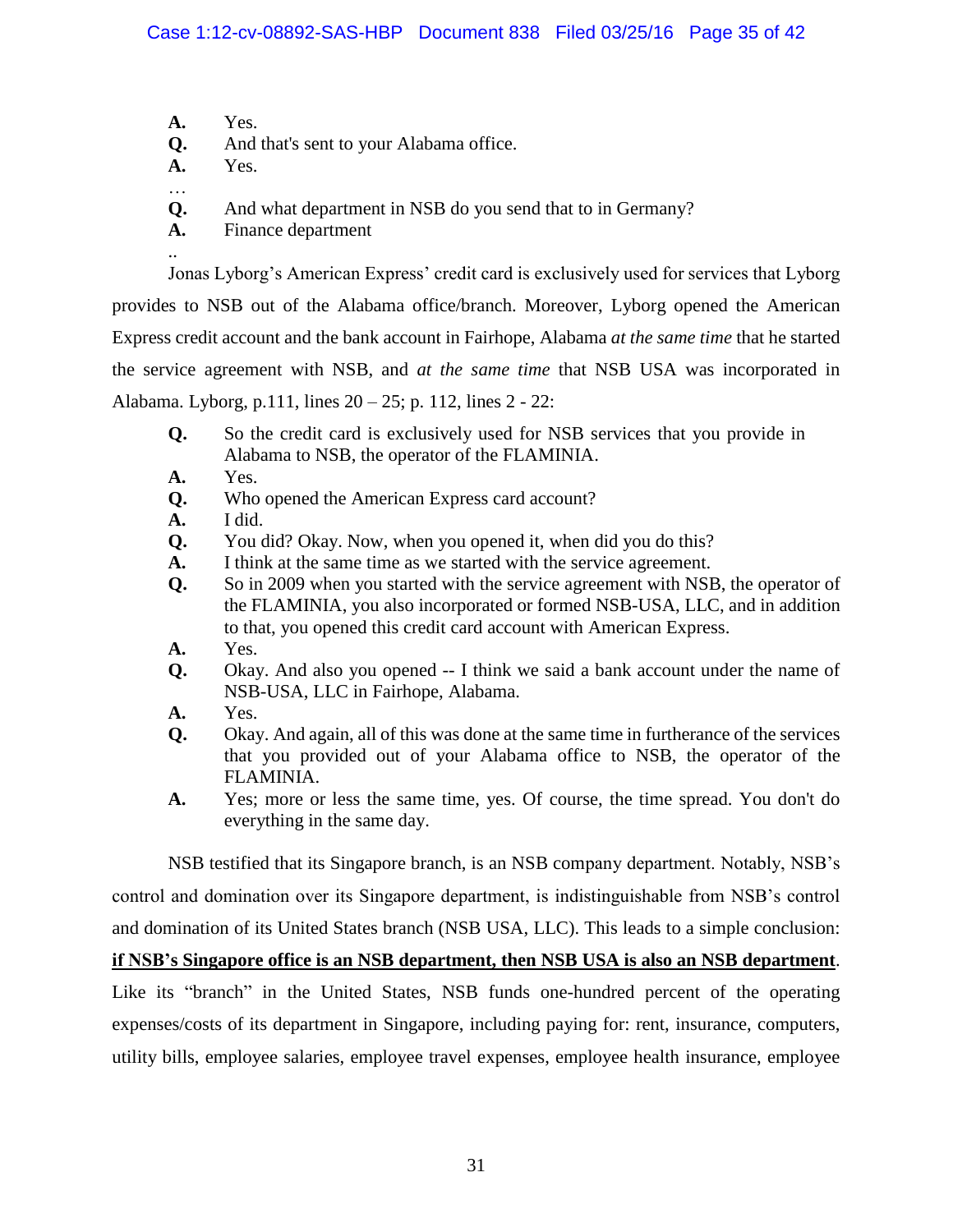car leases, gasoline, repairs to office equipment, etc. *See* Deposition of Torge Schulz, p. 178, lines 2 – 18; p. 186, lines  $14 - 25$ ; 187, lines  $2 - 25$ ; p. 188, lines 2 - 25; p. 189, lines  $2 - 16$ :

- **Q** Now, there's another company listed, NSB Singapore. Can you explain to us, please, what relationship NSB Singapore has with NSB Reederei?
- **A** NSB Singapore isn't an owned company. It's a department from NSB Germany with about three employees. And they do for the superintendents in Germany technical inspections for the vessels in Singapore and support in dry-dock jobs, when we go in Singapore in the dry-dock.
- **Q** And if I understand your answer, NSB Singapore is actually a department -- **A** Yes.
- **Q** -- of Reederei?
- **A** In Germany.
- **Q** In Germany?
- **A** Yes. It's not an owned company.
- **Q** It's not an owned company. It's actually a department of the German company located in Singapore.
- **A** That's right.
- …
- **Q** And as a department of NSB Germany, does NSB Germany pay for the operating expenses of NSB Singapore?
- **A** Yes.
- **Q** Does that include for paying for office supplies?
- **A** Yes, for the office. And --
- **Q** Electricity?
- **A** -- NSB Germany pays the salaries of these three persons who work there.
- **Q** Okay. So for the Singapore office, which is a department of NSB Germany, NSB Germany pays the salaries of the employees on NSB Singapore's office?
- **A** Yes.
- **Q** And NSB Germany also pays for the operating expenses, which includes just running that office, utilities, like electricity, office supplies, if they want to replace computers, things of that nature?
- **A** Yes.
- … **Q.** And does that also include paying for upgrades to their computer system, for example they need new computers or the need –
- **A.** Yes, yes.
- **Q**. And does that include paying for utilities, electricity, just the general operation of the office?
- **A**. Yes.
- **Q** And you also said that NSB Germany also pays for NSB Singapore the salaries of the three people that work for that office?
- **A** That are employees of NSB Germany.
- **Q** Okay. And so, accordingly, NSB Germany pays for those salaries?
- **A** Yes, that's right.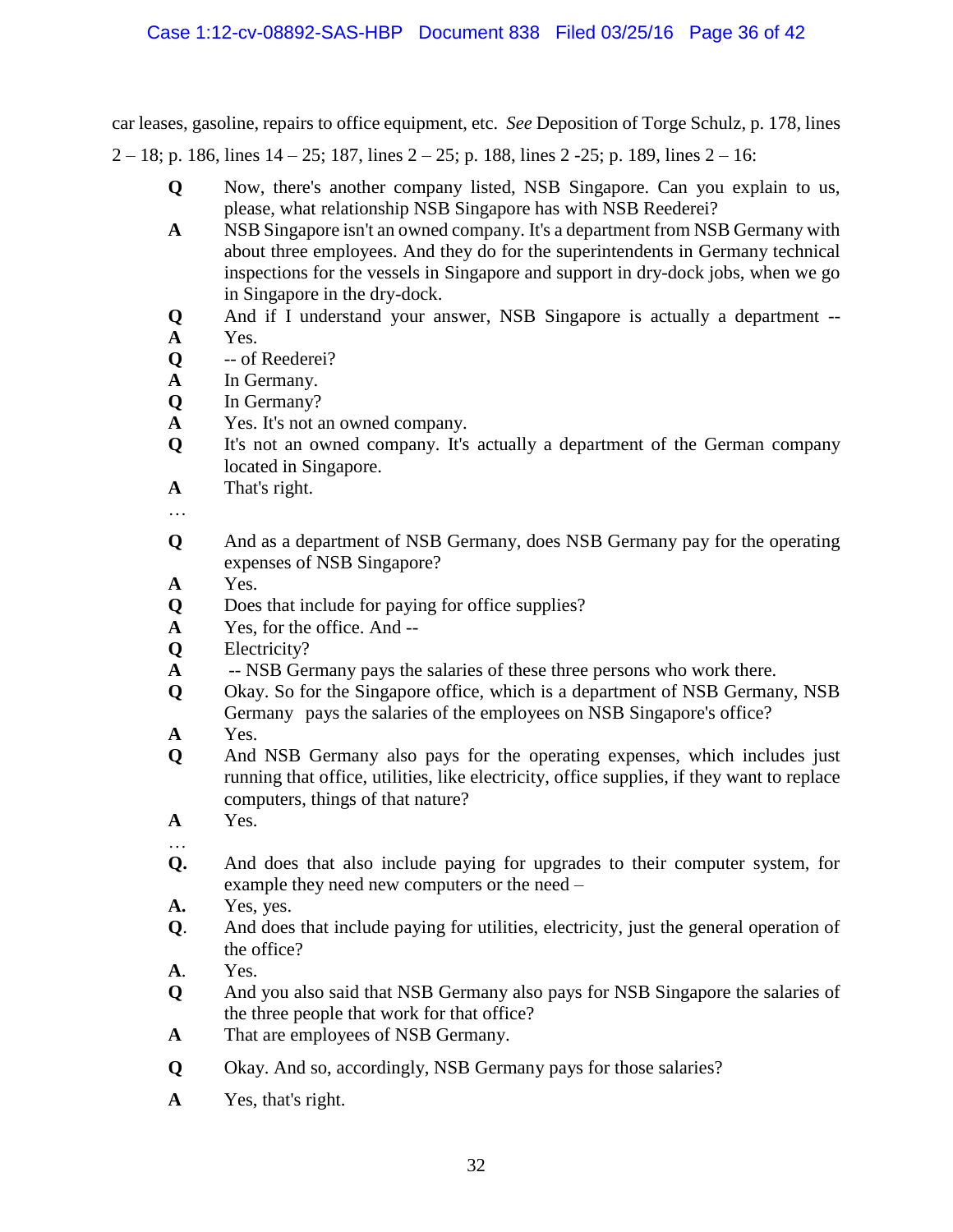- **Q** And does NSB also provide the -- pay for the car that they drive, the NSB Singapore employees?
- **A** Yes.
- **Q** Okay. Does NSB pay for the insurance, the car insurance, that the car has, the car that is used by the NSB Singapore, if you know?
- **A** Yes. I don't know if they have their own car, but should it be, then NSB Germany pays it.
- **Q** What about if they're on company time, company business, and they're driving the car that NSB provides -- and, again, I'm talking about NSB's department in Singapore -- does NSB also pay for the gasoline?
- **A** Yes.
- **Q** And if the employees have to travel to a particular location to, say, board a vessel somewhere in East Asia, right, or somewhere close to the NSB Singapore office, does NSB pay for the travel expenses?
- **A** Yes, of course.
- **Q** And just for purposes of making the record clear, you explained that NSB Singapore is a department of NSB Germany?
- **A** Yes.

Finally, the same New York attorneys that represent NSB, the operator of the Flaminia,

and owner Conti II (and who filed the Limitation of Liability Act in the United States on behalf of

NSB and Conti II [D.E. 1]); represent Jonas Lyborg and NSB USA LLC. Lyborg, p. 136, lines 22

 $-25$ ; p. 137, lines  $2 - 25$ ; p. 138, lines  $2 - 25$ :

- **Q.** Today we're sitting at the offices of Montgomery McCracken in New York City taking your deposition, Mr. Lyborg. Did NSB-USA, LLC hire Montgomery McCracken to represent you in this deposition?
- **A.** I cannot answer those questions.
- **Q.** Did you hire them to represent you in this deposition? MR. RYAN: You mean personally? MR. LLINÁS: Sure.
- **Q.** If the answer's no, it's whatever the answer is.
- **A.** I have requested support and it's been provided to me.
- **Q.** Who did you request support to?
- **A.** I requested support -- if anything develops with anything regarding this, I need to be supported and I need to have legal advice provided to me.
- **Q.** And who did you request the support from?
- **A.** It's a good question. I requested that to NSB insurance department.
- **Q.** In Germany?
- **A.** Yes.
- **Q.** And that's NSB insurance department that's the same NSB that operates the FLAMINIA.
- **A.** Yes.
- **Q.** So to be clear, you're not paying for the services of the fine law firm of Montgomery McCracken today.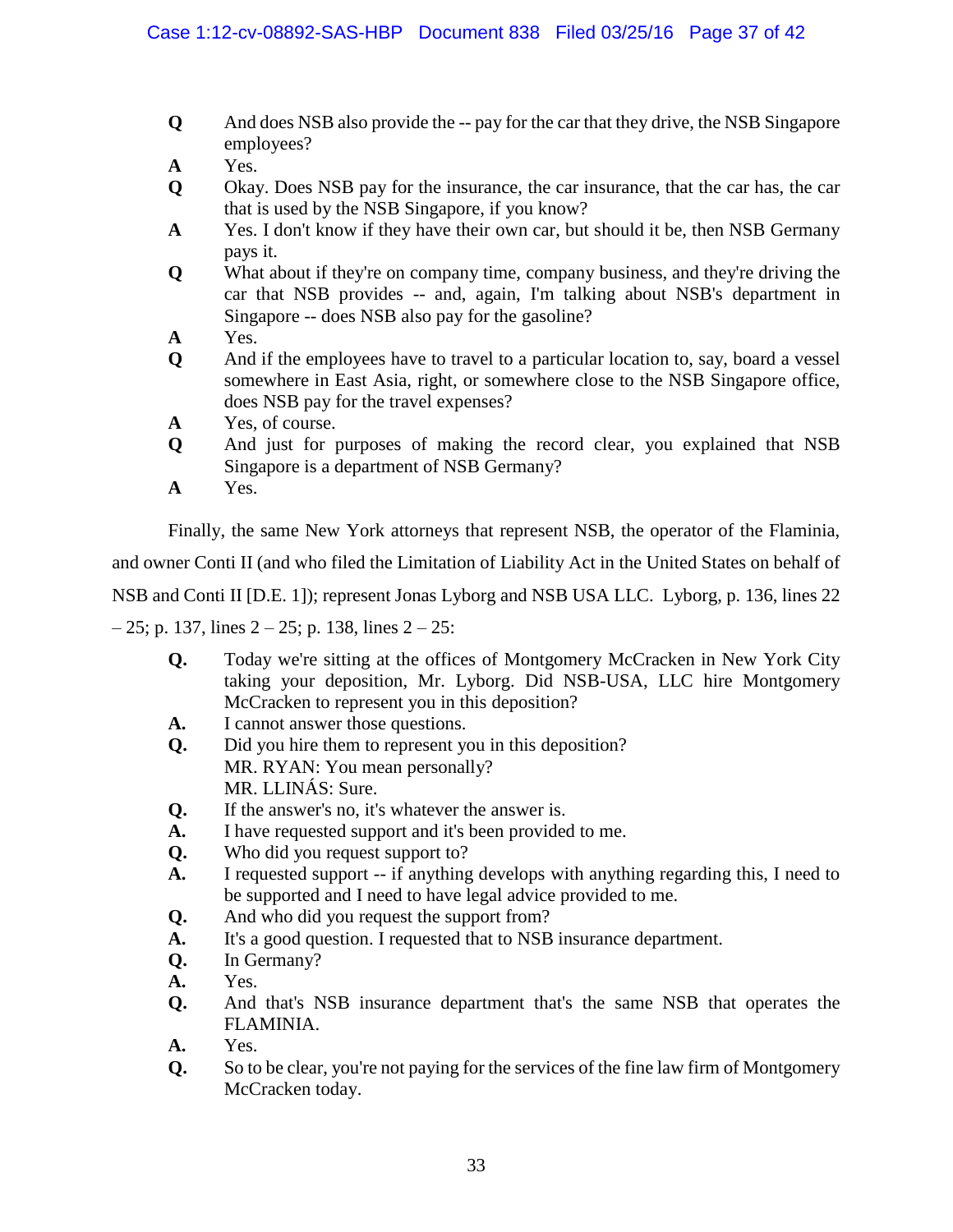- **A.** Correct
- … **Q.** Either way, you're here represented by counsel but you've said that you are not paying for their fees and you didn't hire them. You simply said "I need help" and you reached out for support so you reached out to NSB in Germany and they are providing that to you.
- **A.** Correct.
- **Q.** Whoever the lawyers are.
- **A.** Correct.
- **Q.** Okay. And those lawyers are in New York.
- **A.** I think they are.

In sum, NSB USA LLC was incorporated and created for the single and exclusive purpose of managing NSB's business affairs in the United States. There is no question that NSB USA is NSB's permanent base of operations in the United States. Furthermore, there is no question that U.S. citizen Jonas Lyborg (NSB's "Key Person" in the United States) is NSB's permanent agent in the United States.

# **B. Alternatively, it is disingenuous, and subject to the doctrine of judicial estoppel, for Petitioners to invoke the protections of United States law to limit their liability for the MSC Flaminia incident, while simultaneously seeking to avoid its obligations.**

Petitioners Conti and NSB argue that while United States law allows them to file this lawsuit in United States district court, to limit (and/or exonerate them from) their liability under United States law (i.e. the Limitation Act, 46 U.S.C. §§ 30501 – 30512); United States law does not apply to the Claimant's Jones Act claims.

Petitioners Conti and NSB should be judicially estopped from filing this lawsuit in United States district court, cherry-pick the provisions of the United States Limitation Act that benefits them (i.e. 46 U.S.C. § 30505(a)), while simultaneously ignoring the provisions that impose burdens on them (i.e. 46 U.S.C.§30504(b)).

Petitioners did not file the limitation action in Germany. Petitioners also did not seek to limit their liability under German law for the *MSC Flaminia* incident. Rather, Petitioners voluntarily reached out to American courts and filed this lawsuit invoking the protections and benefits of United States law, in order to obtain exoneration or to limit their liability under the Limitation of Liability Act, 46 U.S.C. §§ 30501 – 30512. [D.E. 1]. Petitioners also pled defenses provided by the Limitation Act. *See* D.E. 1, ¶25: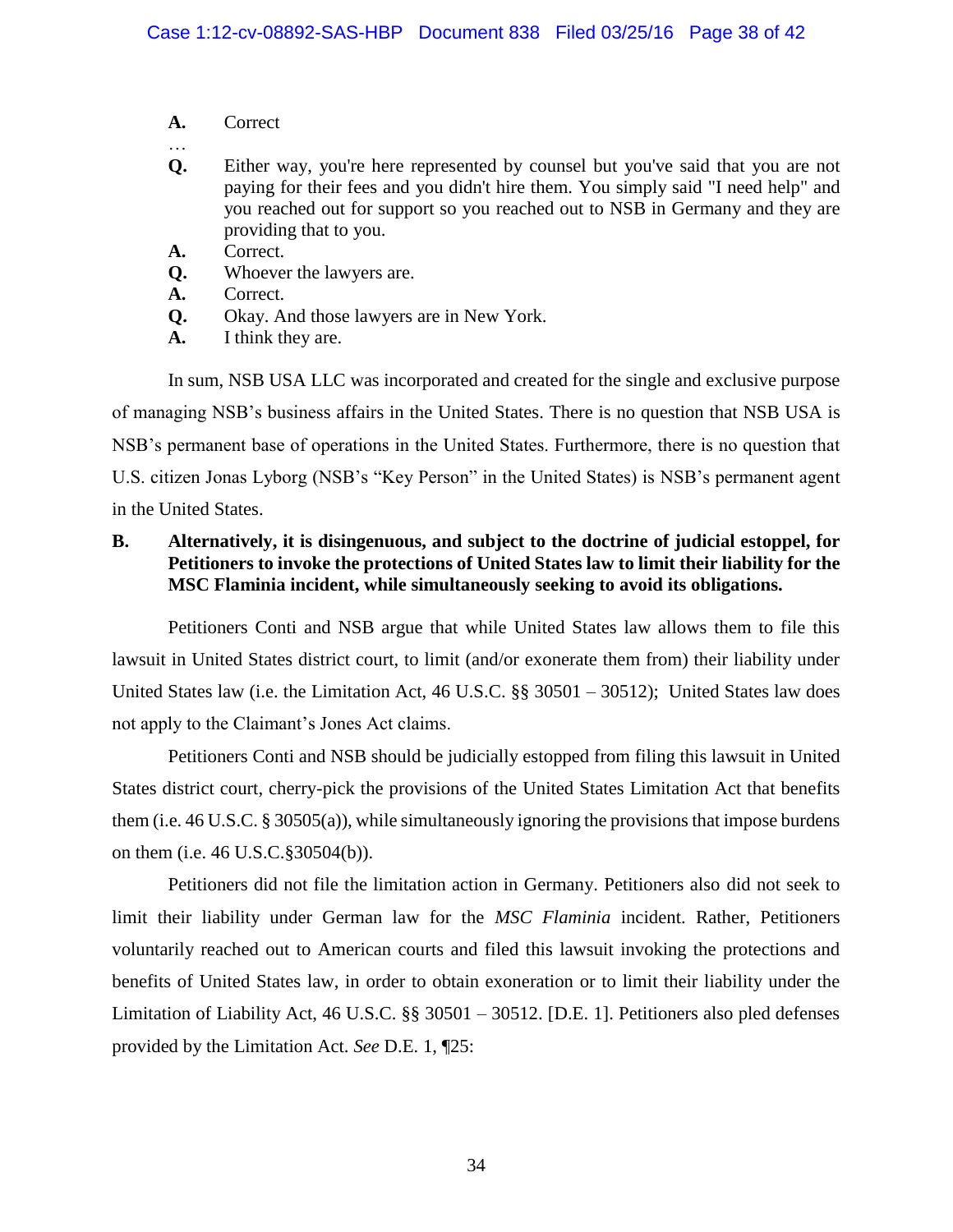### Case 1:12-cv-08892-SAS-HBP Document 838 Filed 03/25/16 Page 39 of 42

Plaintiffs Conti and NSB, as owner and operator, respectively, of the MSC Flaminia and while denying liability to any and all claimants, potential or otherwise, is entitled to, among other defenses, the benefit of limitation of liability, including the fire defense, as provided in 46 U.S.C. §30501, *et seq.,* and all laws supplemental thereto, and Rule F of the Supplemental Rule for Certain Admiralty and Maritime Claims as the casualty was occasioned and occurred without their privity or knowledge.

In doing so, Petitioners voluntarily and purposefully availed themselves to be subject to United States law. Petitioners cannot reap the benefits of United States law, and yet seek to avoid the burdens of performing its obligations.

As the Supreme Court explained in *New Hampshire v. Maine*, 532 U.S. 742 (2001), "where a party assumes a certain position in a legal proceeding, and succeeds in maintaining that position, he may not thereafter, simply because his interests have changed, assume a contrary position, especially if it be to the prejudice of the party who has acquiesced in the position formerly taken by him. This rule, known as judicial estoppel, 'generally prevents a party from prevailing in one phase of a case on an argument and then relying on a contradictory argument to prevail in another phase.'" *New Hampshire*, at 749, quoting 8 Moore's Federal Practice § 134.30, p. 134-62 (3d ed. 2000) ("The doctrine of judicial estoppel prevents a party from asserting a claim in a legal proceeding that is inconsistent with a claim taken by that party in a previous proceeding") and 18 C. Wright, A. Miller, & E. Cooper, Federal Practice and Procedure § 4477, p. 782 (1981) ("absent any good explanation, **a party should not be allowed to gain an advantage by litigation on one theory, and then seek an inconsistent advantage by pursuing an incompatible theory**") (emphasis added).

Courts have uniformly recognized that the purpose behind judicial estoppel is "to protect the integrity of the judicial process by prohibiting parties from deliberately changing positions according to the exigencies of the moment." *New Hampshire*, at 749-50 citing *Edwards v. Aetna Life Ins. Co.,* 690 F. 2d 595, 598 (6th Cir. 1982). *See also In re Cassidy* 892 F. 2d. 637, 641 (7th Cir. 1990) ("Judicial estoppel is a doctrine intended to prevent the perversion of the judicial process"); *Allen v. Zurich Ins. Co.,* 667 F.2d 1162, 1166 (4th Cir. 1982) (judicial estoppel "protect[s] the essential integrity of the judicial process"); *Scarano v. Central R. Co.,* 203 F.2d 510, 513 (3d Cir. 1953) (judicial estoppel prevents parties from "playing 'fast and loose with the courts' ").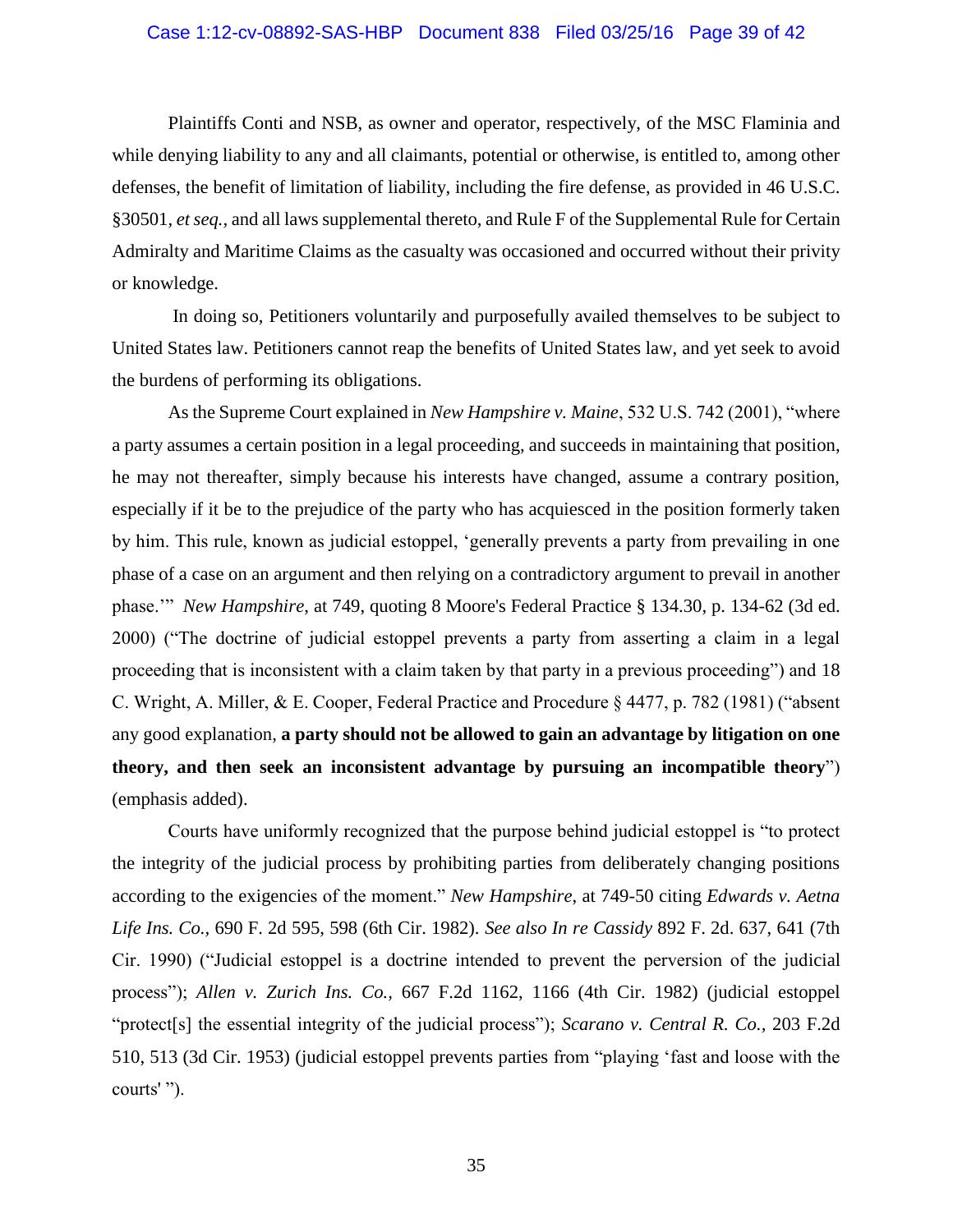#### Case 1:12-cv-08892-SAS-HBP Document 838 Filed 03/25/16 Page 40 of 42

Certainly, at an absolute minimum, NSB and Conti's invocation of U.S. limitation of liability law is further evidence of a substantial base of operations in the United States.

#### **IV. CONCLUSION.**

Petitioners Motion for Summary Judgment [D.E. 832] should be denied in its entirety. Under the seminal Supreme Court case of *Hellenic Lines v. Rhoditis*, the U.S. Jones Act applies to foreign shipowners and operators with a 'base of operations' in the United States. In this case, discovery revealed that Petitioners have substantial business operations in the United States.

Forty percent of NSB's business consists in the operation of vessels transporting cargo, to and from the United States. Between 2006 and 2012, NSB vessels visited United States ports 4,355 times. The *MSC Flaminia*, the vessel in this case, visited United States ports 199 times (an average of 2 visits per month) between 2006 and 2012. For over 15 years, NSB has maintained a U.S. citizen as its permanent agent in the United States to provide services as a commercial representative, a technical advisor and a security advisor. For over 7 years, NSB has maintained a permanent office and branch in Alabama, for the exclusive purpose of managing its affairs in the United States. Finally, throughout the year, NSB offers and sells 19 passenger cruises that start, end and/or visit United States ports. **There is no question, therefore, that under** *Rhodits* **and its progeny, NSB has substantial business operations in the United States, justifying the application of the Jones Act to this dispute**.

Much like in *Rhoditis*, NSB and Conti II are in direct competition with American shipowners and operators. As the Supreme Court in explained in *Hellenic Lines Ltd. v. Rhoditis*, 398 U.S. 306, 309 (1970), there is a "national interest served by the assertion of Jones Act jurisdiction." Id. at 309. That "national interest" is to "plac[e] a United States shipowner on the same competitive basis as an alien shipowner who is in engaged in extensive business operations in our country." Id. The Supreme Court specifically recognized that if "the liberal purposes of the Jones Act are to be effectuated, the façade of the operation must be considered minor, as compared with the real nature of the operation, and a cold objective look at the actual operational contacts that the ship and owner have with the United States." Id. Otherwise, an alien shipowner with operations in the United States might escape his obligations as a "Jones Act employer" and unfairly disadvantage citizens of this country engaged in the same business. *Williams v. Cruise Ships Catering*, 299 F. Supp. 2d 1273 (S.D. Fla. 2003), citing *Rhoditis*, at 309. *See also Sea-Land Services, Inc. v. Pepper Source*, 941 F. 2d 519 (7th Cir. 1991) ("If there is such unity of interest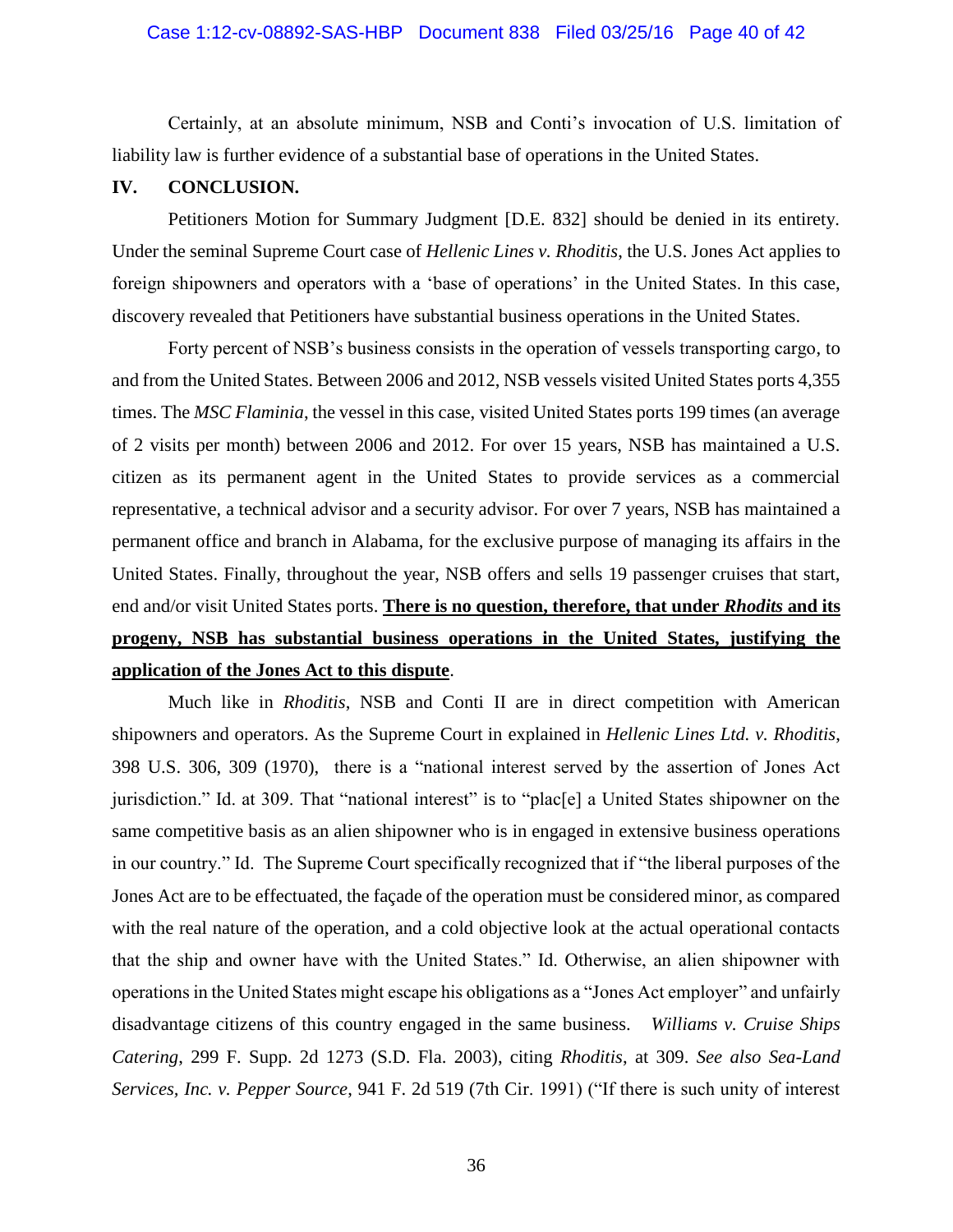#### Case 1:12-cv-08892-SAS-HBP Document 838 Filed 03/25/16 Page 41 of 42

that the separate personalities of the corporation and the individual [or other corporation] no longer exist, adherence to the fiction of separate corporate existence would sanction a fraud and promote injustice").

In *Szumlicz v. Norwegian American Line, Inc.,* 698 F. 2d 1192 (11th Cir. 1983), the Eleventh Circuit held that a foreign ship operator had a *Rhodits* substantial base of operations in the United States because: 1) it maintained offices as well as shipping agents in Ft. Lauderdale, Florida, 2) its vessels called on Port Everglades, Florida on a regular basis, 3) its vessels made scheduled stops in other United States ports, and 4) it operated cruises that began and ended in United States ports. *See Szumlicz* at 1994 (emphasis added):

Plaintiff, a citizen and resident of Poland, entered the service of the VISTAFJORD in Hamburg, Germany on December 16, 1978, to work for a period of six months as a musician. The ship proceeded from Hamburg to another port in Germany where passengers boarded, and thence to England where additional passengers came aboard. The vessel then sailed to the Canary Islands, and from there to South Florida where she arrived on January 19, 1979. Between that date and February 17, 1979, when the plaintiff was hospitalized, the VISTAFJORD called at Port Everglades, Florida every two weeks. During a four-month period the vessel called at that port nine times. The ship flies the Norwegian flag and is owned by Norwegian companies whose offices are in Norway. It is substantially financed by American concerns

**The defendant maintains offices in Fort Lauderdale, Florida, and in New York, New York. The VISTAFJORD and other Norwegian America Line vessels operate on a regular basis out of Port Everglades, in Fort Lauderdale. Defendant advertises and operates two, three and four week Caribbean cruises, commencing and terminating in Fort Lauderdale**. Special rates are offered to passengers flying in from various points in the Continental United States. The VISTAFJORD and other cruise ships of Norwegian America Line have their Caribbean cruise routes based in Florida with scheduled stops in other United States ports such as San Juan, Puerto Rico, and St. Thomas and St. Croix in the Virgin Islands. **Defendant has shipping agents in**  Fort Lauderdale, and has a physician there who regularly treats defendants' seamen.

The district court's determination that the defendant shipowner had a substantial base of operations in the United States is a factual finding that should not be disturbed on review unless clearly erroneous. So tested we find no reversible error.

Here, in this case the facts are stronger than in *Szumlics*. As noted above, the overwhelming evidence is that under *Rhoditis* and its progeny, NSB has substantial business operations in the United States, justifying the application of the Jones Act to this dispute.

Petitioners Motion for Summary Judgment [D.E. 832] should be denied in its entirety.